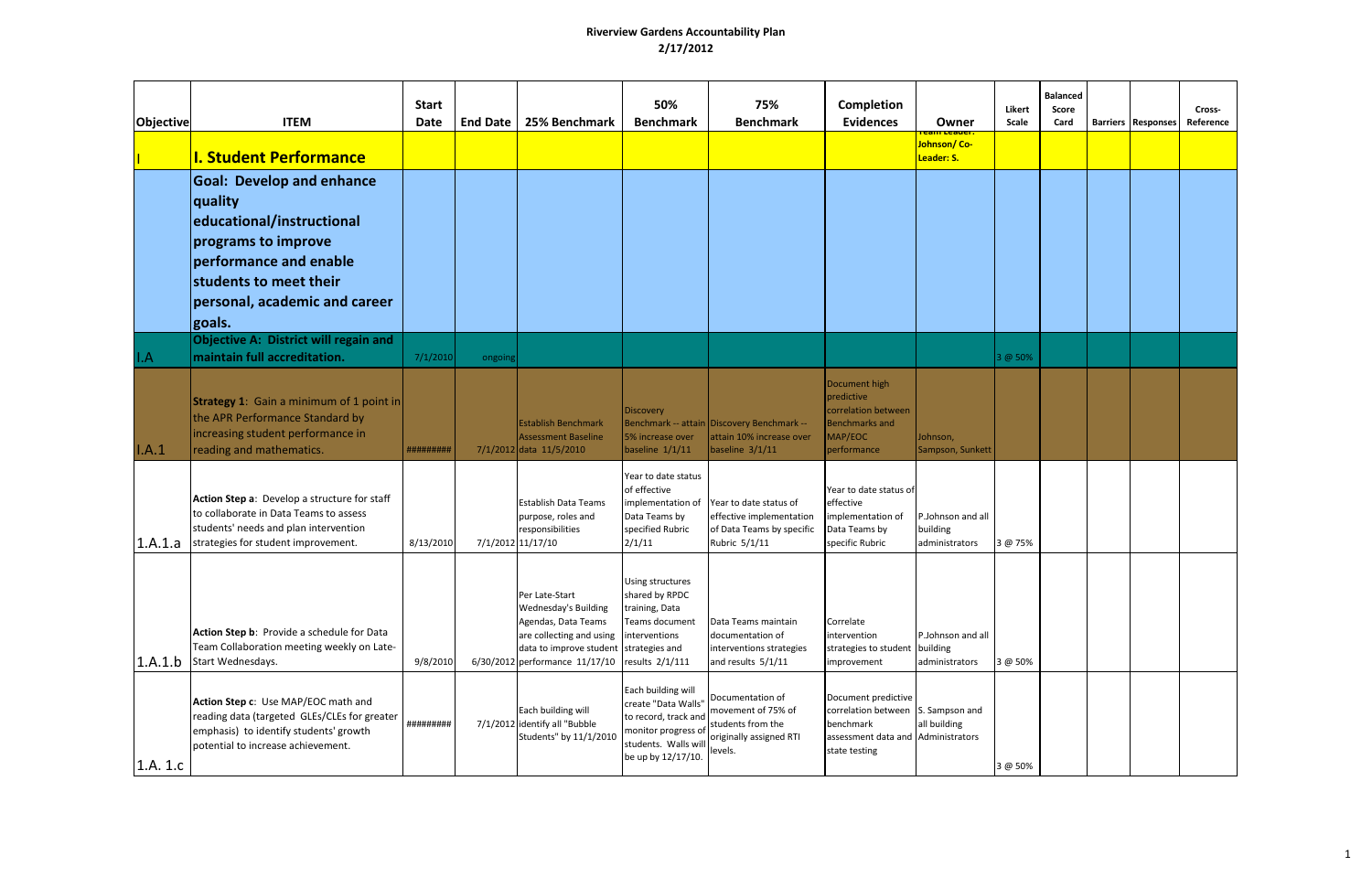| Objective | <b>ITEM</b>                                                                                                                                                                                                                                                      | <b>Start</b><br><b>Date</b> | <b>End Date</b> | 25% Benchmark                                                                                                                                                                                                                  | 50%<br><b>Benchmark</b>                                                                                                                | 75%<br><b>Benchmark</b>                                                                                                                                                        | Completion<br><b>Evidences</b>                                                                                                                                                                                                               | Owner                                                           | Likert<br>Scale | <b>Balanced</b><br>Score<br>Card | <b>Barriers Responses</b> | Cross-<br>Reference |
|-----------|------------------------------------------------------------------------------------------------------------------------------------------------------------------------------------------------------------------------------------------------------------------|-----------------------------|-----------------|--------------------------------------------------------------------------------------------------------------------------------------------------------------------------------------------------------------------------------|----------------------------------------------------------------------------------------------------------------------------------------|--------------------------------------------------------------------------------------------------------------------------------------------------------------------------------|----------------------------------------------------------------------------------------------------------------------------------------------------------------------------------------------------------------------------------------------|-----------------------------------------------------------------|-----------------|----------------------------------|---------------------------|---------------------|
| 1.A.1.d   | Action Step d: Benchmark students in math<br>and reading; assign students to Response to<br>Intervention (RTI) levels.                                                                                                                                           | #########                   |                 | First benchmark test are<br>$6/1/2010$ given to all students in<br>math and reading (K-12)                                                                                                                                     | Each building will<br>create "Data Walls"<br>to record, track and<br>monitor progress of<br>students. Walls will<br>be up by 12/17/10. | Documentation of<br>movement of 75% of<br>students from the<br>originally assigned RTI<br>levels.                                                                              | Document predictive<br>correlation between<br>benchmark<br>assessment data and<br>state testing                                                                                                                                              | S. Sampson and<br>all building<br>administrators                | 3 @ 50%         |                                  |                           |                     |
| 1.A.1.e   | Action Step e: Progress monitor students in<br>math and reading using Discovery Education<br>assessment probes and plan interventions.                                                                                                                           | 12/1/2010                   | 7/1/2011        | Data Walls will be<br>maintained at the<br>district level and at each<br>building                                                                                                                                              | ndividual<br>Interventions are<br>planned all<br>students.                                                                             | Documentation of<br>movement of 75% of<br>students from the<br>originally assigned RTI<br>levels.                                                                              | Document predictive<br>correlation between S. Sampson and<br>benchmark<br>assessment data and administrators<br>state testing                                                                                                                | all building                                                    | 3 @ 50%         |                                  |                           |                     |
| 1.A.1.f   | Action Step f: Continue to progress monitor<br>students (K-12) with IEPs using AIMSweb who<br>are reading below grade level.                                                                                                                                     | 8/1/2010                    |                 | Determine which<br>students meet criteria of<br>below grade level. New<br>student's names are<br>6/1/2012 entered into the system<br>and others checked for<br>accuracy. New teachers<br>are trained in the use of<br>AIMSweb. | Students have been<br>entered into<br>system,<br>benchmarked and<br>have at least 3 data<br>points per month.                          | Students will be<br>benchmarked 3 times a<br>year and progress<br>monitored weekly.                                                                                            | Increased proficiency<br>in reading per rate of<br>improvement (ROI)<br>equivalent to<br>national 25th<br>percentile for<br>instructional level as<br>measured by average<br>fall to spring CBM<br>benchmark scores<br>for each grade level. | M. Gulliams, SSD<br>staff and all<br>building<br>administrators | 3 @ 50%         |                                  |                           |                     |
| 1.A.1.g   | Action Step g: Continue to utilize Corrective<br>Reading (K-12) as a reading intervention for<br>students with IEPs.                                                                                                                                             | 8/1/2010                    |                 | Using Jerry Johns and/or<br>AIMSweb students will<br>7/1/2012 be identified who need<br>supplemental reading<br>program.                                                                                                       | The number of<br>students/classes<br>and teachers<br>needed will be<br>determined.                                                     | Materials will be ordered.<br>and schedules will be<br>configured into the master<br>schedule for these classes.                                                               | Students will be<br>baselined, and<br>complete the level<br>assigned<br>successfully.                                                                                                                                                        | M. Gulliams, SSD<br>staff and all<br>building<br>administrators | 3 @ 50%         |                                  |                           |                     |
| 1.A.1.h   | Action Step h: Develop a plan for the<br>distribution and use of data in a usable<br>format specific to each school site to be used<br>by the administration and school leadership<br>team for instructional decision making to<br>increase student achievement. | 9/8/2010                    | 6/1/2012        | Administrators and<br>coaches received train-<br>the -trainer model in<br>using Pulse, Jadali and<br>Discovery Education<br>data                                                                                               | Administrators,<br>coaches and<br>teachers<br>understand and<br>ave access to<br>various<br>student/teacher<br>data and reports        | Administrators, coaches<br>and teachers understand<br>and use various<br>student/teacher data and<br>reports to drive instruction increase in student<br>and increase learning | Data Team artifacts,<br>District and building<br>Data Walls and an<br>performance                                                                                                                                                            | S. Sampson and<br>all building<br>administrators                | 3 @ 50%         |                                  |                           |                     |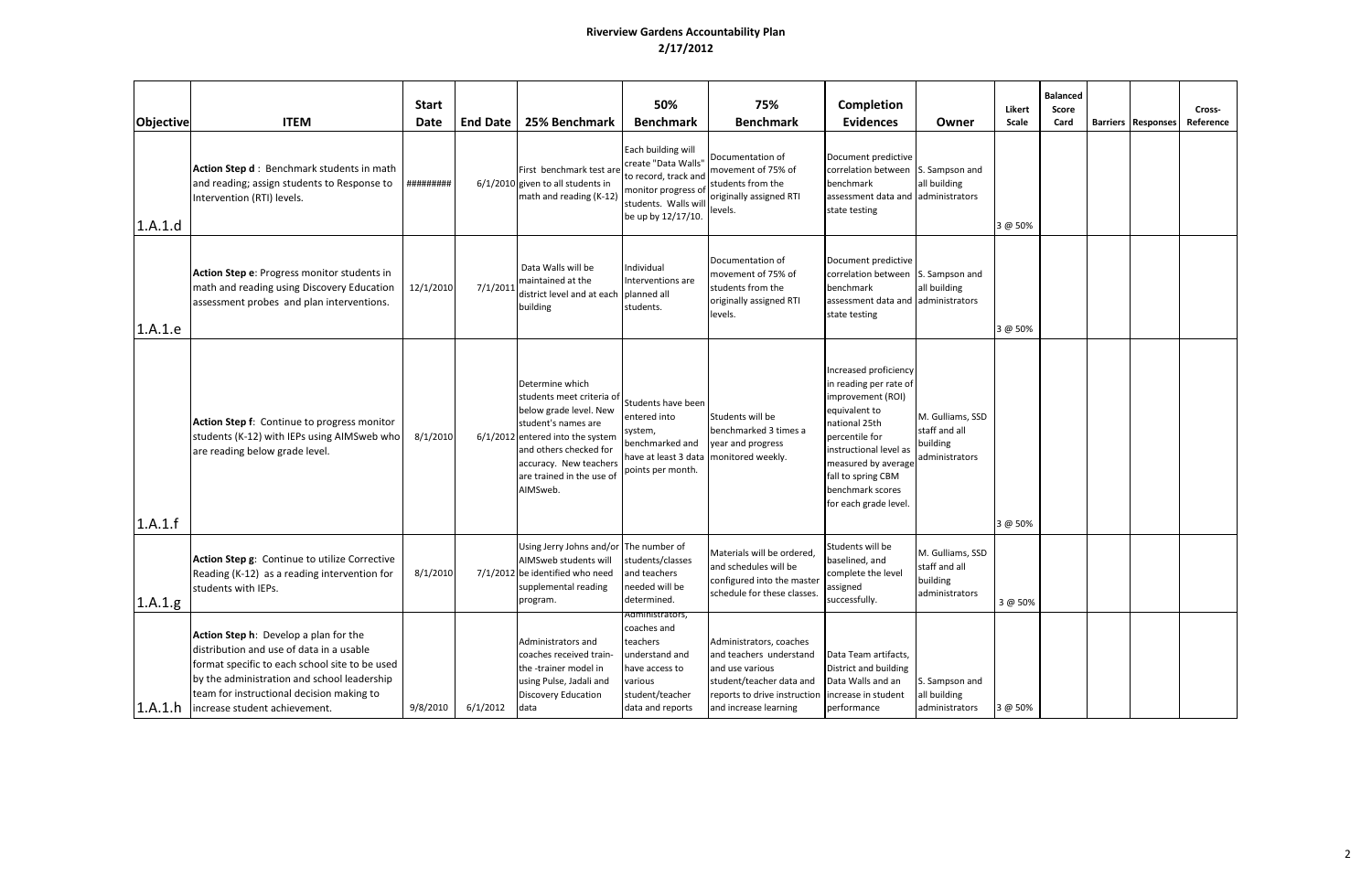| Objective | <b>ITEM</b>                                                                                                                                                 | <b>Start</b><br><b>Date</b> | <b>End Date</b> | 25% Benchmark                                                                                                                                         | 50%<br><b>Benchmark</b>                                                                                                                                                             | 75%<br><b>Benchmark</b>                                                                                                                                                                   | Completion<br><b>Evidences</b>                                                                           | Owner                                                   | Likert<br>Scale | <b>Balanced</b><br><b>Score</b><br>Card | <b>Barriers   Responses</b> | Cross-<br>Reference |
|-----------|-------------------------------------------------------------------------------------------------------------------------------------------------------------|-----------------------------|-----------------|-------------------------------------------------------------------------------------------------------------------------------------------------------|-------------------------------------------------------------------------------------------------------------------------------------------------------------------------------------|-------------------------------------------------------------------------------------------------------------------------------------------------------------------------------------------|----------------------------------------------------------------------------------------------------------|---------------------------------------------------------|-----------------|-----------------------------------------|-----------------------------|---------------------|
| 1.A.1.i   | Action Step i: Maintain licensing and Mo.<br>Accreditation standards for the ECEC center                                                                    | 9/1/2010                    | 6/1/2012 PARS   | Administrator and coach<br>receive training on new<br>DESE early childhood<br>egulations and<br>complete the required<br>documents on OPEN and        | Complete the Mo.<br>Accreditation self<br>study                                                                                                                                     | Submit all documentation<br>for Mo. Reaccreditation                                                                                                                                       | <b>Maintain ECEC</b><br>accreditation and<br>licensing standards                                         | Kulla-Branz, ECEC<br>coach and all<br><b>ECEC</b> staff | 3 @ 50%         |                                         |                             |                     |
| I.A.2     | <b>Strategy 2: Engage students in researched</b><br>based learning strategies to improve<br>performance in reading and math.                                | #########                   |                 | <b>Establish Benchmark</b><br><b>Assessment Baseline</b><br>7/1/2012 data 11/5/2010                                                                   | <b>Discovery</b><br>5% increase over<br>baseline $1/1/11$                                                                                                                           | Benchmark -- attain Discovery Benchmark --<br>attain 10% increase over<br>baseline $3/1/11$                                                                                               | Document high<br>predictive<br>correlation between<br><b>Benchmarks and</b><br>MAP/EOC<br>performance    | Johnson,<br>Sampson, Sunkett                            |                 |                                         |                             |                     |
| I.A.2.a   | Action Step a: Continue to develop students<br>reading strategies to use computer programs<br>and software for the purposes of improving<br>reading skills. | 12/1/2010                   |                 | All K-5 teachers will have resources from<br>access to E-Suites<br>computer software from Education and E-<br>7/1/2012 Imagine It                     | All teachers K-5 will<br>explore the<br>Discovery<br><b>Suites</b>                                                                                                                  | All teachers K-5 will<br>effectively implement<br>technology resources from Improved<br>Discovery Education and E- benchmark reading<br><b>Suites</b>                                     | scores                                                                                                   | Johnson                                                 | 3 @ 50%         |                                         |                             |                     |
| I.A.2.b   | Action Step b: Special School District staff<br>will implement student specific researched<br>based interventions                                           | 8/1/2010                    |                 | Provide a list of current<br>research based<br>strategies in reading to<br>special education staff<br>and make available PD<br>7/1/2013 opportunities | staff will implement<br>student specific<br>interventions as<br>needed by<br>examining data<br>gathered through<br>the special<br>education data<br>teams. Baseline<br>data will be | Using the AIMSweb trend<br>line, if the trend line stays<br>the same or is not<br>increasing, the intervention effect on the trend<br>will be changed and the<br>trend line started over. | The intervention is<br>research based, and<br>is making a positive<br>line per AIMSweb or<br>other data. | M.Gulliam and<br>SSD staff                              | 3 @ 50%         |                                         |                             |                     |
| I.B       | <b>Objective B: Meet or exceed state</b><br>standards for Attendance on the<br>APR.                                                                         | 8/1/2010                    | ongoin          |                                                                                                                                                       |                                                                                                                                                                                     |                                                                                                                                                                                           |                                                                                                          |                                                         | 3 @ 50%         |                                         |                             |                     |
| I.B.1     | <b>Strategy 1: Maintain accurate</b><br>attendance reporting.                                                                                               | 8/1/2010                    | ongoing         |                                                                                                                                                       |                                                                                                                                                                                     |                                                                                                                                                                                           |                                                                                                          |                                                         |                 |                                         |                             |                     |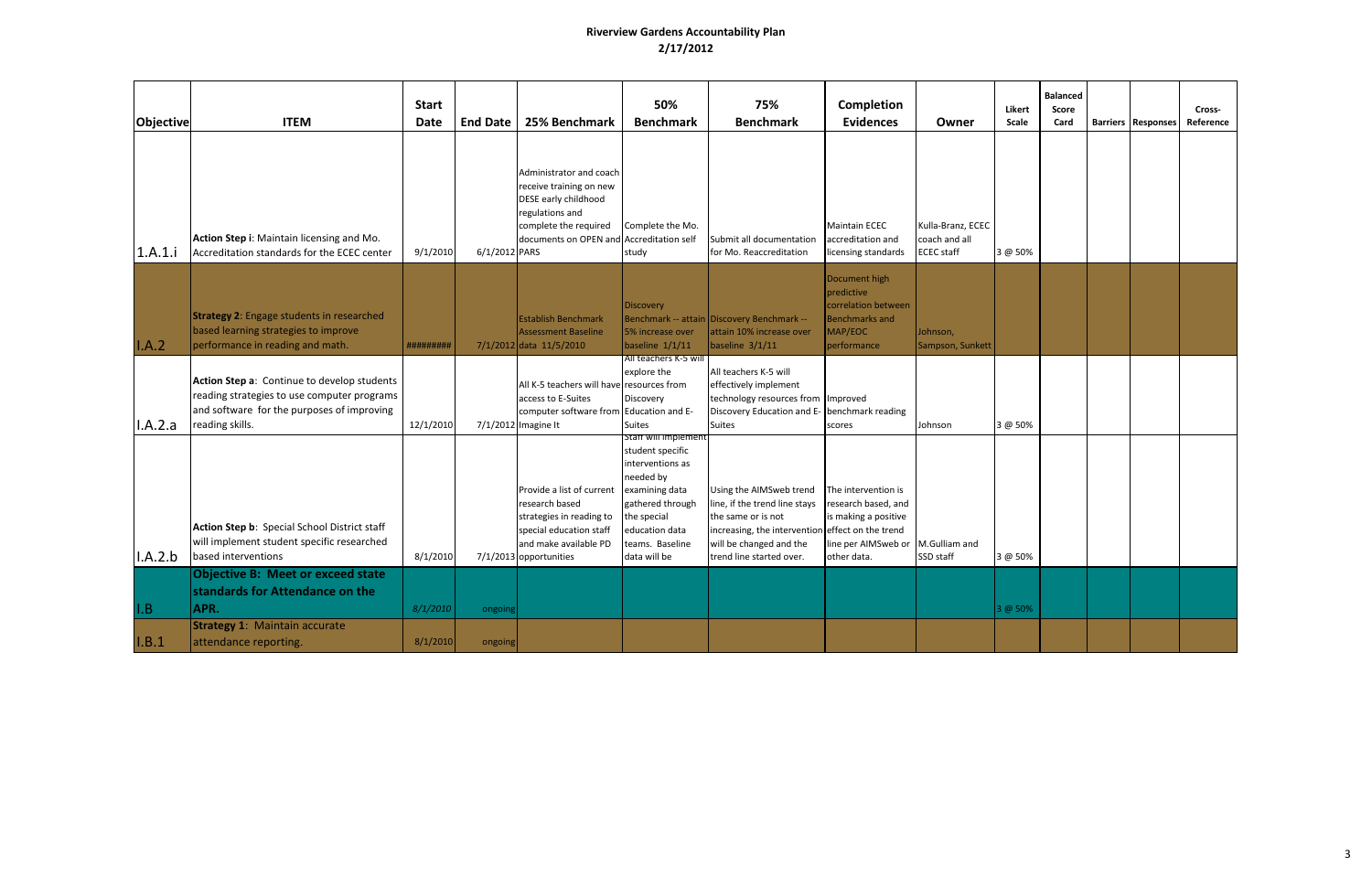| <b>Objective</b>  | <b>ITEM</b>                                                                                                                                                                                       | <b>Start</b><br><b>Date</b> | <b>End Date</b> | 25% Benchmark                                                                                                                                                | 50%<br><b>Benchmark</b>                                                                                                                                                                                                                     | 75%<br><b>Benchmark</b>                                                                                                                                                                                                                                                                                                                             | Completion<br><b>Evidences</b>                                                                                                                                                                                                           | Owner                                                        | Likert<br>Scale | <b>Balanced</b><br><b>Score</b><br>Card | <b>Barriers Responses</b> | Cross-<br>Reference |
|-------------------|---------------------------------------------------------------------------------------------------------------------------------------------------------------------------------------------------|-----------------------------|-----------------|--------------------------------------------------------------------------------------------------------------------------------------------------------------|---------------------------------------------------------------------------------------------------------------------------------------------------------------------------------------------------------------------------------------------|-----------------------------------------------------------------------------------------------------------------------------------------------------------------------------------------------------------------------------------------------------------------------------------------------------------------------------------------------------|------------------------------------------------------------------------------------------------------------------------------------------------------------------------------------------------------------------------------------------|--------------------------------------------------------------|-----------------|-----------------------------------------|---------------------------|---------------------|
| I.B.1.a           | Action Step a: Building administrators<br>conduct frequent attendance audit per each<br>building.                                                                                                 | 1/15/2011                   | 7/1/2012        |                                                                                                                                                              |                                                                                                                                                                                                                                             |                                                                                                                                                                                                                                                                                                                                                     | Measured by<br>meeting with<br>attendance<br>personnel monthly<br>to identify any<br>inaccurate<br>information and<br>enrollment data.<br>Building admin and<br>secretaries making<br>calls on students<br>with consecutive<br>absences. | T. Turnipseed and<br>building<br>administrators              | 3 @ 25%         |                                         |                           |                     |
| I.B.2             | <b>Strategy 2: Increase student and parent</b><br>engagement to improve students'                                                                                                                 | 10/1/2010                   | ongoing         |                                                                                                                                                              |                                                                                                                                                                                                                                             |                                                                                                                                                                                                                                                                                                                                                     |                                                                                                                                                                                                                                          |                                                              |                 |                                         |                           |                     |
| $1.8.2.a$ SISCALL | Action Step a: Review programs and<br>processes for monitoring the effectiveness of<br>Action step o: Principals will monitor the                                                                 | 12/1/2010                   | 7/1/2012        |                                                                                                                                                              |                                                                                                                                                                                                                                             |                                                                                                                                                                                                                                                                                                                                                     | Measured by<br>Monitoring the<br>number of delivered S. Sotir, T.<br>calls that are<br>answered via SISCall                                                                                                                              | Turnipseed, S.<br>Sampson<br>T. Sunkett, D.                  | 1 @ 25%         |                                         |                           |                     |
| I.B.2.b           | implementation of the Attendance<br>procedures                                                                                                                                                    | 9/1/2010                    | ongoing         |                                                                                                                                                              |                                                                                                                                                                                                                                             |                                                                                                                                                                                                                                                                                                                                                     |                                                                                                                                                                                                                                          | Bosley and<br>building principals 3 @ 25%                    |                 |                                         |                           |                     |
| I.B.2.c           | Action Step c: Provide building level and<br>grade level recognition, competitions,<br>incentives and celebration for perfect<br>attendance and increase attendance.                              | 10/1/2010                   | ongoing         |                                                                                                                                                              |                                                                                                                                                                                                                                             |                                                                                                                                                                                                                                                                                                                                                     |                                                                                                                                                                                                                                          | T. Sunkett, D.<br>Bosley, and<br>building principals 3 @ 50% |                 |                                         |                           |                     |
| I.B.2.d           | Action Step d: Incorporate SISCALL daily to<br>inform parents immediately of absences<br>ncluding hourly attendance taken at the<br>secondary level.<br><b>Strategy 3: Decrease out-of-school</b> | 8/19/2010                   |                 | Teachers are accurately<br>recording attendance<br>daily. Secretaries have<br>verified that all parent<br>contact information in<br>7/1/2012 SIS is accurate | opuate parent<br>information as<br>needed in<br>SIS.Reveiw<br>daily to ensure<br>accuracy. Identify<br>the frequent flyers<br>and hold parent<br>meetings and or<br>send out<br>correspondence to<br>parents regarding<br>attendance policy | attendance reports Update parent information SISCalls made daily<br>as needed in SIS. Monitor<br>attendance progress per<br>grade level monthly to<br>acknowledge students who participating in<br>are in attendance. Create<br>building-wide and grade<br>level incentives to motivate quarterly perfect<br>students to attend school<br>regularly | There will be less<br>to inform parent's of<br>absences. There will<br>be more students<br>monthly student<br>rewards and<br>attendance<br>ceremonies                                                                                    | V. Hill, M.<br>Wallace, L.<br>Rainey, T. Sunkett 2 @ 25%     |                 |                                         |                           |                     |
| I.B.3             | suspensions.                                                                                                                                                                                      | 10/1/2010                   | ongoing         |                                                                                                                                                              |                                                                                                                                                                                                                                             |                                                                                                                                                                                                                                                                                                                                                     |                                                                                                                                                                                                                                          | Bosely and                                                   |                 |                                         |                           |                     |
| I.B.3.a           | Action Step a: All building establish an in-<br>school suspension program.                                                                                                                        | 10/1/2010                   | ongoing         |                                                                                                                                                              |                                                                                                                                                                                                                                             |                                                                                                                                                                                                                                                                                                                                                     |                                                                                                                                                                                                                                          | building<br>administrators                                   |                 |                                         |                           |                     |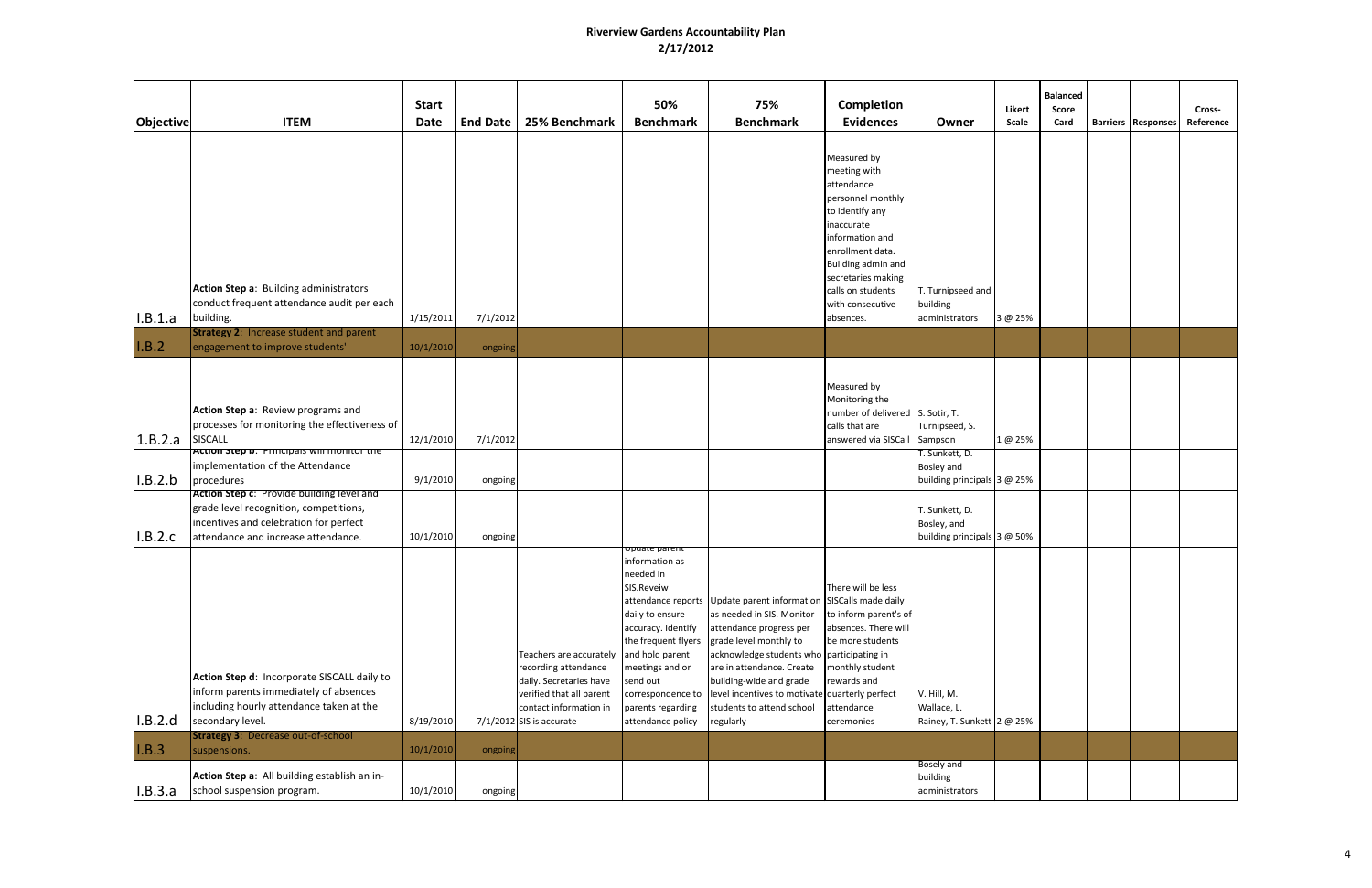| Objective | <b>ITEM</b>                                                                                                                                                                                                              | <b>Start</b><br><b>Date</b> | <b>End Date</b>  | 25% Benchmark                                                                                                                                                                              | 50%<br><b>Benchmark</b>                                                                                                                                          | 75%<br><b>Benchmark</b>                                                                                                                                                                                                                          | Completion<br><b>Evidences</b>                                                                                                               | Owner                                                      | Likert<br>Scale | <b>Balanced</b><br>Score<br>Card | <b>Barriers Responses</b> | Cross-<br>Reference |
|-----------|--------------------------------------------------------------------------------------------------------------------------------------------------------------------------------------------------------------------------|-----------------------------|------------------|--------------------------------------------------------------------------------------------------------------------------------------------------------------------------------------------|------------------------------------------------------------------------------------------------------------------------------------------------------------------|--------------------------------------------------------------------------------------------------------------------------------------------------------------------------------------------------------------------------------------------------|----------------------------------------------------------------------------------------------------------------------------------------------|------------------------------------------------------------|-----------------|----------------------------------|---------------------------|---------------------|
| I.B.3.b   | Action Step b: Establish and maintain<br>partnerships with local visual and<br>performance art organizations through the E<br>Desmond Lee Collaboration in the Arts.                                                     | 10/1/2010                   |                  | Develop and<br>communicate a process<br>for collecting student<br>participation data for<br>visual and performing<br>art events and<br>6/1/2011 determine baseline data. monthly meetings. | Obtain artistic<br>educational<br>experiences and<br>resources for<br>students and fine<br>arts staff in RGSD<br>by attending E.<br>Desmond Lee<br>Collaboration | Document a 75 % increase<br>in student participation in<br>concerts and artistic<br>performance opportunities wide student<br>through the E Desmond<br>Lee Collaborative as well as and fine arts<br>district and state artistic<br>engagements. | Measured by district-<br>participation data<br>professional<br>development data.                                                             | Jason Brown                                                | 3 @ 50%         |                                  |                           |                     |
| I.B.4.    | <b>Strategy 4: Provide developmental and</b><br>parenting information, as well as<br>resources to help children enter school<br>ready to learn                                                                           | 10/1/2010                   | ongoing          |                                                                                                                                                                                            |                                                                                                                                                                  |                                                                                                                                                                                                                                                  |                                                                                                                                              | Kulla-Branz,<br><b>Parent Educators</b>                    |                 |                                  |                           |                     |
| I.B.4.a.  | Action Step a: review and pilot the new<br>Parents as Teachers curriculum                                                                                                                                                | 11/1/2010                   |                  | 3 educators will<br>participate in the pilot<br>of the new PAT<br>6/1/2012 curriculum                                                                                                      | Collaborate with<br>DESE and NPAT on<br>implementation of<br>the new PAT<br>Curriculum                                                                           | Implement the use of the<br>new on line curriculum                                                                                                                                                                                               | Measured by the<br>NPAT outcome<br>quality standards                                                                                         | Parent Educators 3 @ 75                                    |                 |                                  |                           |                     |
| I.B.4.b.  | Action Step b: Train Parent Educators in the<br>new PAT curriculum                                                                                                                                                       | 12/3/2010                   | 9/1/2011 by NPAT | 3 educators and the<br>Director of Early Ed. Will<br>attend the new<br>curriculum's<br>implementation and<br>model training offered                                                        | The remaining full<br>time and part time<br>educators will be<br>trained in the new<br>PAT curriculum                                                            | Early childhood teachers<br>will be trained in the new<br>PAT curriculum                                                                                                                                                                         | Measured by parent Parent Educators,<br>outcomes                                                                                             | <b>ECEC Teachers</b>                                       | 3 @ 75%         |                                  |                           |                     |
| I.C       | <b>Objective C: Improve classroom</b><br>instruction to increase student<br>engagement, relevance and rigor.                                                                                                             | 10/1/2010                   |                  | <b>Create Learning</b><br>Walkthrough forms to<br>assess engagement,<br>relevance and rigor to<br>6/1/2012 determine baseline data. data.                                                  |                                                                                                                                                                  | Determine baseline   Document a 75% increase<br>over a nine month period.                                                                                                                                                                        | <b>Measured by district</b><br><b>Learning Walks Data</b><br>students are<br>engaged in rigorous<br>instruction                              | ohnson, Sunkett,<br><b>Bosley</b>                          | 3 @ 50%         |                                  |                           |                     |
| I.C.1     | <b>Strategy 1: Implement effective lesson</b><br>plans that demonstrate quality<br>instructional strategies and researched<br>best practices.                                                                            | 10/1/2010                   |                  | Create a common lesson<br>plan template to be used<br>K-12 and to include<br>$6/1/2010$ effective lesson.                                                                                  | Collect and<br>data.                                                                                                                                             | essential elements of an determine baseline Document a 75% increase<br>over a nine month period.                                                                                                                                                 | Measured by district<br>Learning Walks data,<br>students are<br>engaged in quality<br>research-based<br><i>linstructional</i><br>strategies. | Johnson, Sunkett,<br><b>Bosley</b>                         |                 |                                  |                           |                     |
| I.C.1.a   | Action Step a: Coaches and administrators<br>will review lesson plans and monitor<br>classroom instruction to determine if Grade<br>Level Expectations are addressed utilizing a<br>variety of instructional strategies. | 10/1/2010                   |                  | Collect and determine<br>baseline data for written<br>plans being readily<br>6/1/2012 accessible to observers.                                                                             | <b>District Learning</b><br>Walks data shows a<br>variety of<br>instructional<br>implemented.                                                                    | Document a 75% increase<br>strategies are being from baseline data over a<br>nine month period.                                                                                                                                                  | Measured by district<br>Learning Walks data, P. Johnson,<br>students are<br>engaged in effective<br>lessons planned by<br>teachers.          | instructional<br>coaches and<br>building<br>administrators | 2 @ 50%         |                                  |                           |                     |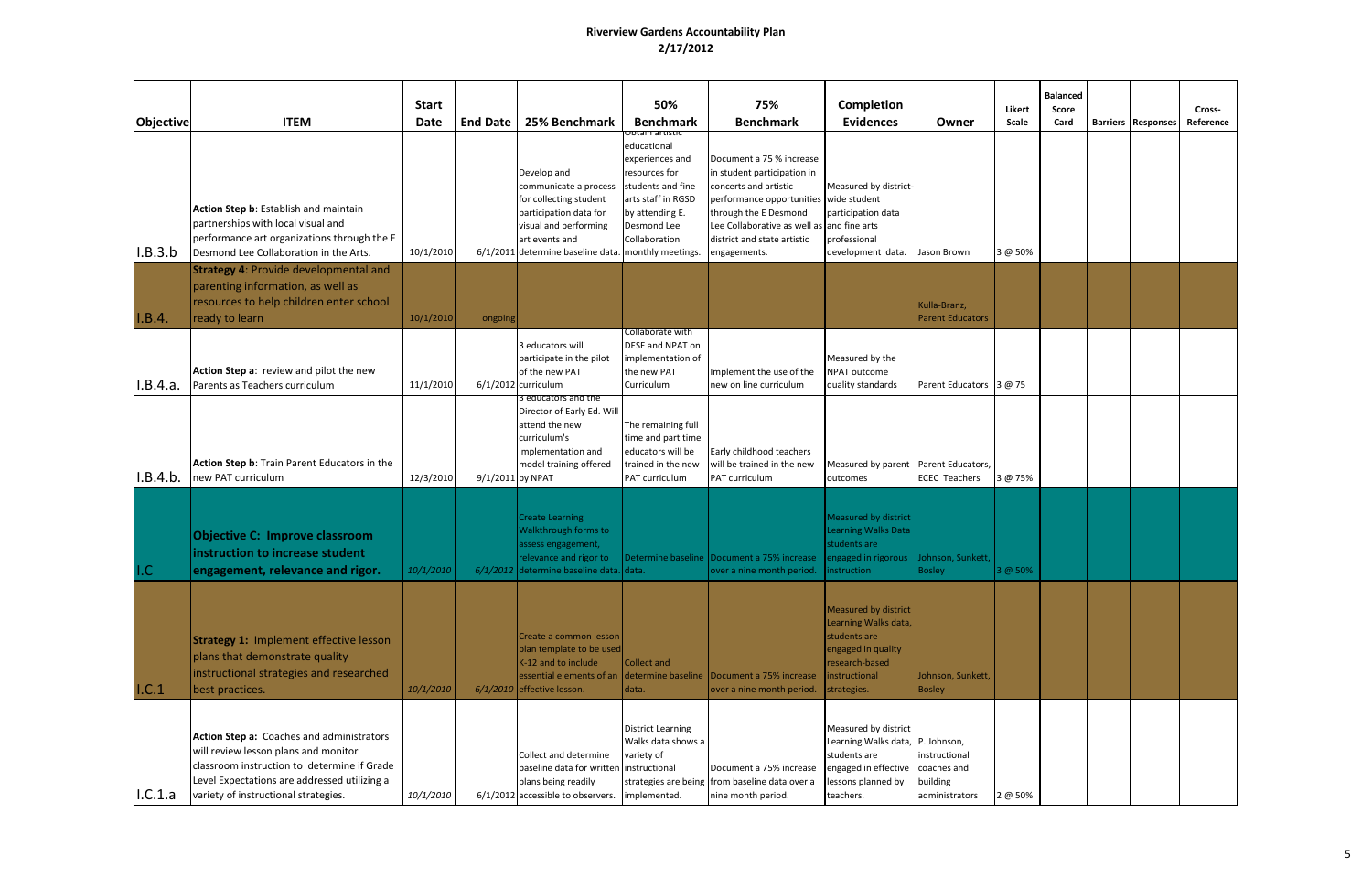| <b>Objective</b> | <b>ITEM</b>                                                                                                                                                                                                     | <b>Start</b><br><b>Date</b> | <b>End Date</b> | 25% Benchmark                                                                                                                                                                                 | 50%<br><b>Benchmark</b>                                                                                                                   | 75%<br><b>Benchmark</b>                                                                                                                                                                                                                                                                              | Completion<br><b>Evidences</b>                                                                                                                                     | Owner                                                                               | Likert<br>Scale | <b>Balanced</b><br>Score<br>Card | <b>Barriers   Responses</b> | Cross-<br>Reference |
|------------------|-----------------------------------------------------------------------------------------------------------------------------------------------------------------------------------------------------------------|-----------------------------|-----------------|-----------------------------------------------------------------------------------------------------------------------------------------------------------------------------------------------|-------------------------------------------------------------------------------------------------------------------------------------------|------------------------------------------------------------------------------------------------------------------------------------------------------------------------------------------------------------------------------------------------------------------------------------------------------|--------------------------------------------------------------------------------------------------------------------------------------------------------------------|-------------------------------------------------------------------------------------|-----------------|----------------------------------|-----------------------------|---------------------|
| I.C.1.b          | Action Step b: Special School District staff<br>will utilize Baldrige's Continuous<br>Improvement Techniques to increase student<br>engagement.                                                                 | 7/1/2011                    |                 | Two thirds of special<br>education staff will be<br>trained in Continuous<br>Classroom Instruction<br>and one third will have<br>received follow up<br>6/1/2012 coaching.                     | All of special<br>education staff will<br>be trained in<br>Continuous<br>Classroom<br>thirds will have<br>received follow up<br>coaching. | All of special education<br>staff will be trained, all<br>Instruction and two staff will have received<br>follow up coaching and will vision, goal for the<br>be implementing stage 1,<br>first 8 steps.                                                                                             | walk through form,<br>teachers are<br>implementing first 8<br>steps of CCI to<br>include their class<br>creating a mission,<br>year and charting<br>their personal | M. Guilliams and<br>SSD staff                                                       | 3 @ 50%         |                                  |                             |                     |
| I.C.1.c          | Action Step c: Conduct periodic district<br>Learning Walks to gain a snapshot view of<br>instructional strategies used in classrooms<br>throughout the district.                                                | 10/1/2010                   |                 | Create a district Learning<br>Walk form that is<br>aligned to the Teacher<br>Performance &<br>6/1/2012 Evaluation Tool.                                                                       | Document a system<br>to conduct and<br>collect data four<br>times a year;<br>distribute data to<br>administrators to<br>building staff.   | provide supports to Document a 75% increase<br>over a nine month period.                                                                                                                                                                                                                             | District-wide data<br>regarding classroom<br>instruction is<br>collected, analyzed<br>and used to make<br>decisions toward<br>improvements.                        | P. Johnson,<br>instructional<br>coaches                                             | 3 @ 75%         |                                  |                             |                     |
| I.C.1.d          | Action Step d: Implement the use of<br>teaching strategies Gold on line early<br>childhood development assessment tool and<br>lesson plan                                                                       | 8/8/2010                    |                 | Provide training to ECEC<br>staff on teaching<br>strategies gold on line<br>$6/1/2012$ assessment                                                                                             | Document<br>progress, monitor<br>lesson plans and<br>identify additional                                                                  | All ECEC teachers and<br>Assistants will be<br>effectively using teaching<br>strategies gold and the on<br>supports as needed. line lesson plan tool                                                                                                                                                 | Measured by<br>children's progress<br>on their<br>developmental goals staff                                                                                        | C. Kulla-Branz,<br><b>ECEC</b> coach and                                            | 3 @75%          |                                  |                             |                     |
| I.C.2            | <b>Strategy 2: Involve students in</b><br>classroom learning experience that<br>increase students depth of                                                                                                      | 8/1/2010                    | ongoing         |                                                                                                                                                                                               |                                                                                                                                           |                                                                                                                                                                                                                                                                                                      |                                                                                                                                                                    |                                                                                     |                 |                                  |                             |                     |
| I.C.2.a          | Action Step a: Staff will work in Professional<br>Learning Communities to collaborate to plan<br>lessons to include research-based<br>instructional strategies and best practices for<br>teaching and learning. | 8/1/2010                    |                 | Determine baseline data Document progress<br>through district Learning and monitor<br>Walks documenting % of instructional<br>teachers writing and<br>implementing best<br>ongoing practices. | practices and<br>identify additional                                                                                                      | Document a 75% increase<br>supports as needed. over a nine month period.                                                                                                                                                                                                                             | <b>PLC</b> meeting<br>agendas, binders<br>with artifacts and<br>lesson plans                                                                                       | P.Johnson,<br>building<br>administrators<br>and Building<br>Leadership Team 3 @ 50% |                 |                                  |                             |                     |
| I.C.2.b          | Action Step b: Inform teachers of the district<br>identified Power Process Standards with<br>sample instructional strategies.                                                                                   | 10/1/2010                   |                 | Develop and<br>communicate a common the 3 Process<br>message regarding<br>expectations of the<br>Process Standards<br>incorporated in lessons<br>ongoing and share district-wide.             | All teachers are<br>Standards and<br>provide examples<br>of teaching<br>accordingly.                                                      | Students will be engaged in<br>learning experiences that<br>able to identify the emphasize higher order<br>thinking skills: district<br>Power Standards $-1.6$ the to include higher<br>Pattern Standard, 3.5 the<br>Reasoning Standard and<br>strategies that align 1.0 the Application<br>Standard | Increase percentage<br>of students involved<br>in learning activities<br>order thinking skills<br>as measured by<br>district Learning<br>Walk data.                | P.Johnson and S.<br>Sampson                                                         | 3 @ 50%         |                                  |                             |                     |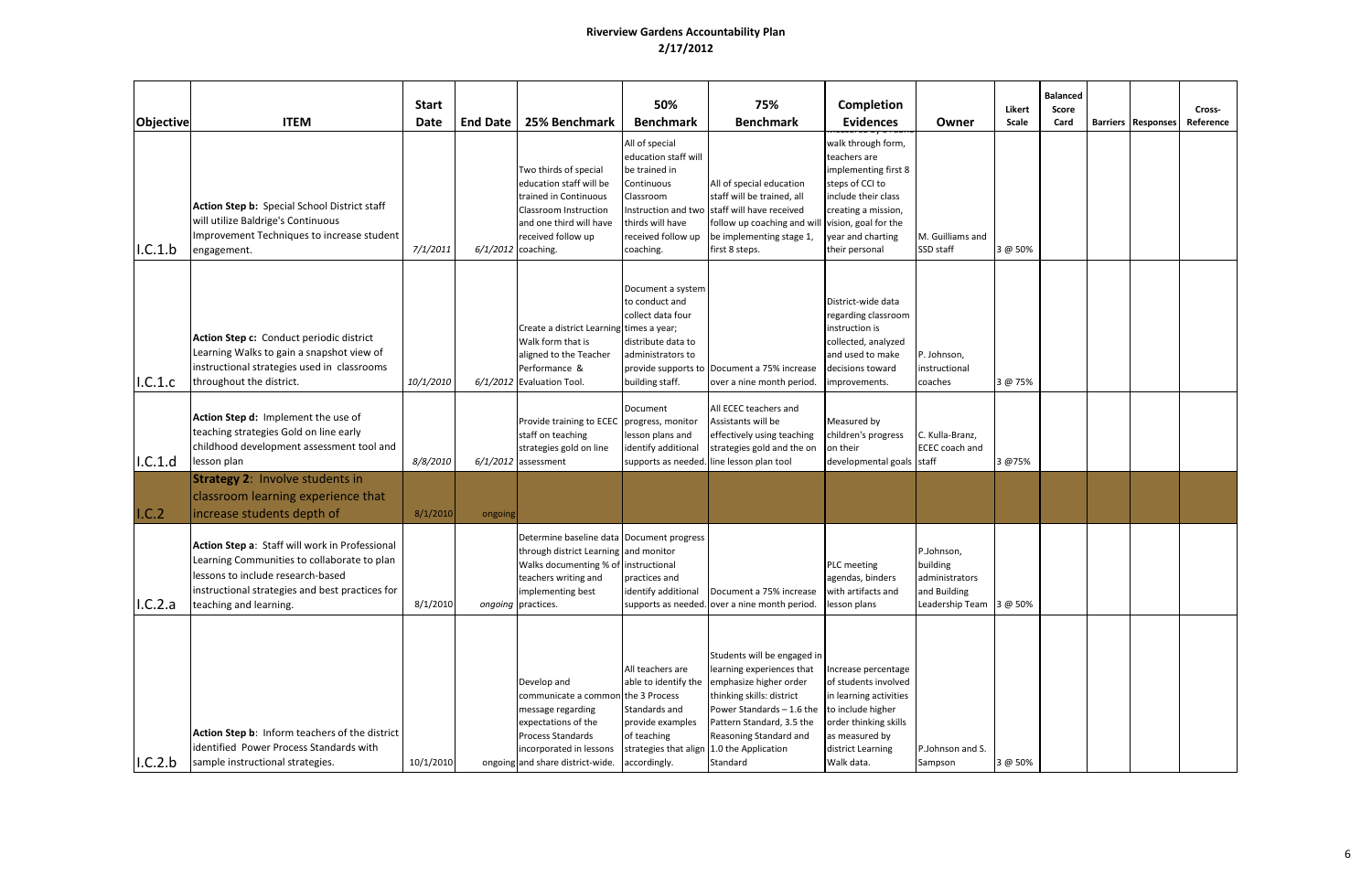| Objective | <b>ITEM</b>                                                                                                                                                                          | <b>Start</b><br><b>Date</b> | <b>End Date</b> | 25% Benchmark                                                                                                                                                                                  | 50%<br><b>Benchmark</b>                                                                                                                   | 75%<br><b>Benchmark</b>                                                                                                                                                                        | Completion<br><b>Evidences</b>                                                                                                                                               | Owner                                                                                        | Likert<br>Scale | <b>Balanced</b><br>Score<br>Card | <b>Barriers Responses</b> | Cross-<br>Reference |
|-----------|--------------------------------------------------------------------------------------------------------------------------------------------------------------------------------------|-----------------------------|-----------------|------------------------------------------------------------------------------------------------------------------------------------------------------------------------------------------------|-------------------------------------------------------------------------------------------------------------------------------------------|------------------------------------------------------------------------------------------------------------------------------------------------------------------------------------------------|------------------------------------------------------------------------------------------------------------------------------------------------------------------------------|----------------------------------------------------------------------------------------------|-----------------|----------------------------------|---------------------------|---------------------|
| I.C.2.c   | Action Step c: Students will be involved in<br>differentiated learning experiences to meet<br>their ability levels<br><b>Strategy 3: Improve fidelity of</b>                         | 10/1/2010                   |                 | <b>Instructional Coaches</b><br>and Administrators will<br>document during<br>observations the<br>percentage of teachers<br>differentiating<br>instruction to meet<br>ongoing students' needs. | Assessment results<br>are used to<br>differentiate<br>instruction for<br>students.                                                        | Each building has provided   monitoring data to<br>teachers with<br>support/training in<br>differentiated instruction.                                                                         | Teacher RTI data<br>/plans and progress<br>show individual<br>student<br>improvement                                                                                         | P. Johnson<br><b>Building</b><br>administrators,<br>instructional<br>coaches and<br>teachers | 3 @ 50%         |                                  |                           |                     |
| I.C.3     | implementation of academic programs                                                                                                                                                  | 10/1/2010                   | ongoing         |                                                                                                                                                                                                |                                                                                                                                           |                                                                                                                                                                                                |                                                                                                                                                                              |                                                                                              |                 |                                  |                           |                     |
| I.C.3.a   | Action Step a: Teachers will plan and<br>implement lessons aligned to the pacing,<br>scope and sequence of the K-5 programs:<br>Imagine It and Everyday Math.                        | 11/1/2010                   |                 | All teachers K-5 receive<br>training in both<br>academic programs to<br>ensure fidelity of<br>ongoing implementation.                                                                          | All teachers K-5 will Lesson audits and<br>have access to the<br>and resources to<br>ensure fidelity of<br>implementation.                | classroom observations<br>necessary materials results indicate that 100%<br>of teachers (K-5) met the<br>"Look Fors" in teaching the student<br>two programs.                                  | Conduct district-wide<br>survey/evaluation of<br>the two programs of<br>the impact on<br>performance.                                                                        | P.Johnson and<br>building<br>administrators                                                  | 3 @ 75%         |                                  |                           |                     |
| I.C.3.b   | Action Step b: Instructional Coaches and<br>administrators will monitor the<br>implementation of Everyday Math and<br>magine It programs                                             | 10/1/2010                   |                 | Identify a common tool<br>to assess "fidelity" of<br>mplementation of the<br>two programs - a "Look<br>ongoing For" checklist.                                                                 | Identify teacher<br>leaders to support<br>other teachers and<br>provide time for<br>peer observation<br>and/or co-teaching. expectations. | Classroom observation<br>data indicates that<br>instruction is consistent<br>with both program                                                                                                 | Improve student<br>achievement on<br>benchmark<br>assessments and<br>progress monitoring<br>tools.                                                                           | P.Johnson and<br>building<br>administrators                                                  | 3 @ 50%         |                                  |                           |                     |
| 1.C.3.c   | Action Step c: Consultants will observe and<br>complete the ITERS, ECERS-R on all ECEC<br>classrooms                                                                                 | 9/1/2010                    |                 | Review with staff the<br><b>ECERS and ITERS</b><br>6/1/2012 evaluation tools                                                                                                                   | Complete the<br><b>ECERS and ITERS on</b><br>5 out of 9<br>classroom. Set<br>goals and time lines<br>score of 4 on a 7<br>point scale     | to meet or exceed a Complete the ECERS and<br><b>ITERS</b> assessment on all<br><b>ECEC</b> classrooms                                                                                         | <b>ITERS and ECERS</b><br>documentation<br>reports, goals and<br>time lines. Scores for<br>all individual<br>classrooms meet or<br>exceed a score of 5<br>on a 7 point scale | Kulla-Branz, ECEC<br>coach and<br>classroom<br>teachers                                      | 3 @ 25%         |                                  |                           |                     |
| I.C.4     | <b>Strategy 4: Increase integration of</b><br>technology in classroom instruction.                                                                                                   | 10/1/2010                   | ongoing         |                                                                                                                                                                                                |                                                                                                                                           |                                                                                                                                                                                                |                                                                                                                                                                              |                                                                                              |                 |                                  |                           |                     |
| I.C.4.a   | Action Step a: Provide teachers access to projects<br>that utilize technology with step-by-step directions<br>to encourage reluctant teachers to integrate<br>technology more often. | 11/1/2010                   |                 | Teachers are trained in<br>Smart Boards and all<br>teachers have access to<br>PD 360 for individual<br>ongoing online training.                                                                | All teachers have<br>access to Discovery<br>Streaming to                                                                                  | Develop a partnership with students are<br><b>CSD Technology</b><br>consultants to create an<br>engage students in   Instructional Technology<br>real life simulations. Plan for the district. | Per district Learning<br>Walks, technology is<br>integrated<br>throughout<br>instruction and<br>engaged using<br>technology to<br>increase depth of<br>knowledge.            | P. Johnson, S.<br>Sampson & S.<br>Sotir                                                      | 3 @ 50%         |                                  |                           |                     |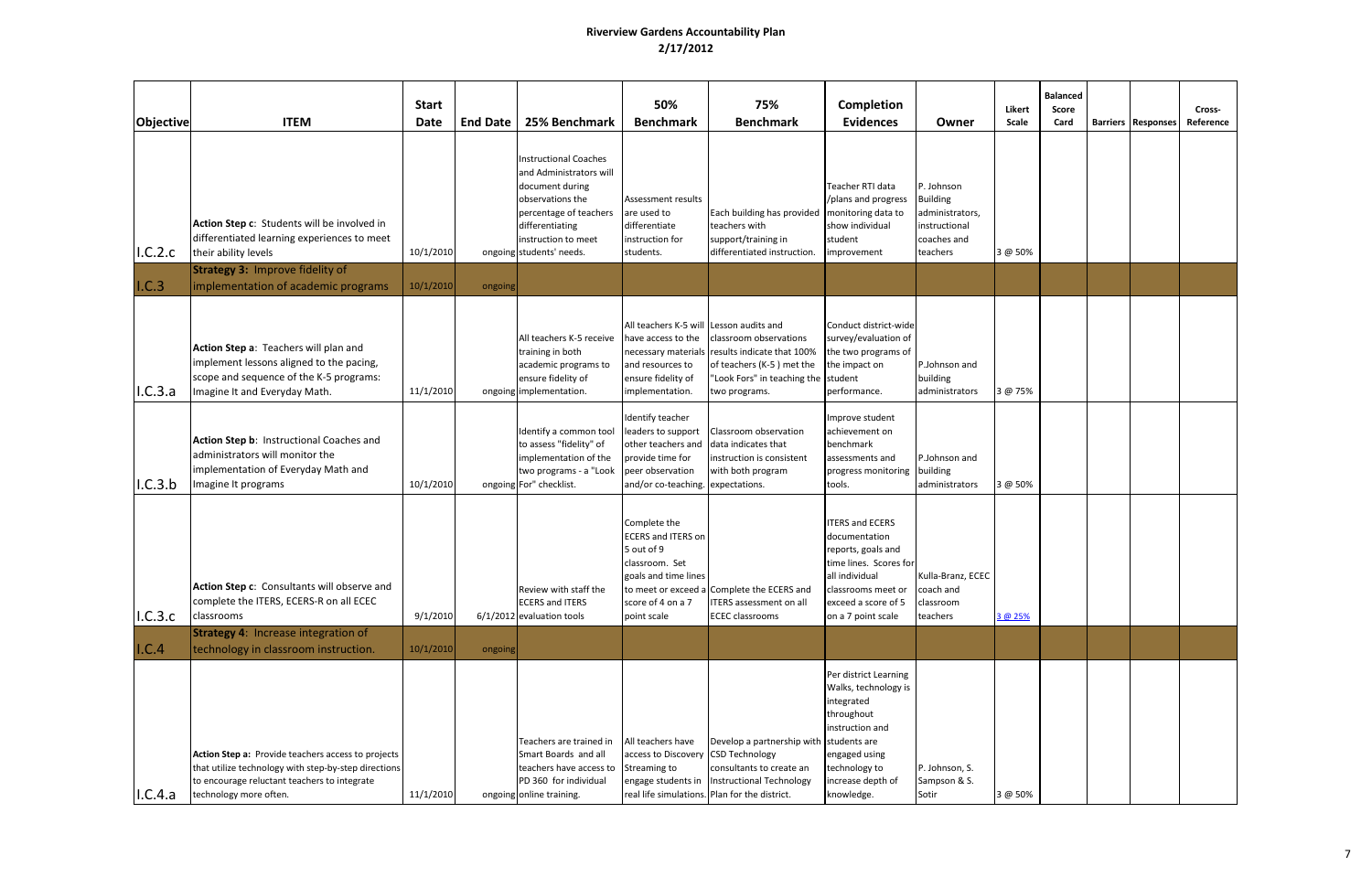| Objective | <b>ITEM</b>                                                                                                                                                                                                               | <b>Start</b><br><b>Date</b> | <b>End Date</b>  | 25% Benchmark                                                                                                                                                             | 50%<br><b>Benchmark</b>                                                                                                                                                      | 75%<br><b>Benchmark</b>                                                                                                                                                                                                                   | Completion<br><b>Evidences</b>                                                                                                                                                              | Owner                                                     | Likert<br>Scale | <b>Balanced</b><br>Score<br>Card | <b>Barriers   Responses</b> | Cross-<br>Reference |
|-----------|---------------------------------------------------------------------------------------------------------------------------------------------------------------------------------------------------------------------------|-----------------------------|------------------|---------------------------------------------------------------------------------------------------------------------------------------------------------------------------|------------------------------------------------------------------------------------------------------------------------------------------------------------------------------|-------------------------------------------------------------------------------------------------------------------------------------------------------------------------------------------------------------------------------------------|---------------------------------------------------------------------------------------------------------------------------------------------------------------------------------------------|-----------------------------------------------------------|-----------------|----------------------------------|-----------------------------|---------------------|
| I.C.4.b   | Action Step b: Provide students greater access to<br>computers and necessary resources in classrooms<br>and computer labs.                                                                                                | 9/1/2010                    |                  | Document computer lab<br>use showing an increase<br>lab time availability for<br>ongoing project-based activities                                                         |                                                                                                                                                                              |                                                                                                                                                                                                                                           |                                                                                                                                                                                             | S. Sotir                                                  | 3 @ 25%         |                                  |                             |                     |
| 1.C.4.c   | Action Step c: Continue to apply for VOTECH<br>grant each year as a means of updating aging<br>computer labs at the senior high school.<br>Redistribute usable equipment to older labs and<br>recycle obsolete equipment. | 6/1/2010                    |                  | Meeting between to<br>discuss each year's plan<br>takes palce between<br>Carrer Ed. Tech rep and<br>6/30/2012 Technology Dept.                                            | and submitted                                                                                                                                                                | Grant is completed Equipment is requested<br>and ordered.                                                                                                                                                                                 | Equipment is<br>installed and funds<br>are recovered from<br>state.                                                                                                                         | S. Sotir                                                  | 4 @ 50%         |                                  |                             |                     |
| 1.C.4.d   | Action Step d: Utilize the tutorial resources from<br>Discovery Education as a reading and math<br>intervention.                                                                                                          | 10/1/2010                   | 7/1/2011 needed. | All students will take the Education tutorial<br>Discovery Education<br>benchmark to determine with<br>the interventions                                                  | Students are<br>utilizing Discovery<br>videos and probes<br>documentation of<br>students' progress.                                                                          | Students are being<br>progress monitored and<br>administrators are<br>monitoring the usage of<br><b>Discovery Education</b><br>resources.                                                                                                 | Documentation of<br>progress monitoring,<br>benchmark testing's<br>and MAP/EOCs<br>reports increase<br>students<br>performance.                                                             | S. Sampson &<br>bldg.<br>administrators.                  | 3 @ 50%         |                                  |                             |                     |
| I.C.5     | <b>Strategy 5: Increase teacher</b><br>collaboration                                                                                                                                                                      | 8/1/2010                    | ongoing          |                                                                                                                                                                           |                                                                                                                                                                              |                                                                                                                                                                                                                                           |                                                                                                                                                                                             |                                                           |                 |                                  |                             |                     |
| I.C.5.a   | Action Step a: Implement Professional<br>Learning Communities(PLC) in all buildings<br>district-wide to develop common<br>assessments and to plan quality instruction                                                     | 9/1/2010                    |                  | Create content/course<br>evel teams and grade<br>evel teams in each<br>building. Train teachers<br>district wide in PLC<br>concept and plan for<br>ongoing implementation | Each building will<br>have a structure in<br>place for weekly<br>meetings,<br>procedures to<br>document group<br>work and support<br>advisors.,                              | <b>Building leadership teams</b><br>in each building will<br>monitor and evaluate the<br>effectiveness of the<br>implementation of PLC.<br>The effectiveness is<br>received from RPDC measured using a common for teaching and<br>rubric. | Evidence that a fully<br>developed plan is<br>implemented in<br>every building<br>indicating a healthy<br>professional culture<br>learning.                                                 | <b>Building</b><br>Administrators                         | 3 @ 75%         |                                  |                             |                     |
| I.C.5.b   | Action Step b: Implement Building Data<br>Teams to collect and analyze student data to<br>plan instruction to meet individual needs.                                                                                      | 9/1/2010                    |                  | District-wide, PLC small<br>groups will function as<br>data teams and be<br>trained in all aspects of<br>ongoing data decision making.                                    | Data teams are<br>utilizing and<br>documenting<br>assessment data<br>and analyzing<br>student work to<br>make decisions<br>about instruction<br>and interventions<br>needed. | Documentation indicates<br>that data analysis has an<br>impact on the progress<br>monitoring system to<br>improve student<br>performance.                                                                                                 | Evidence indicates<br>individual students<br>are identified,<br>interventions<br>determine,<br>implemented with<br>results of improved<br>performance due to<br>data team<br>collaboration. | ohnson,<br>Sampson &<br><b>Building</b><br>Administrators | 3 @ 50%         |                                  |                             |                     |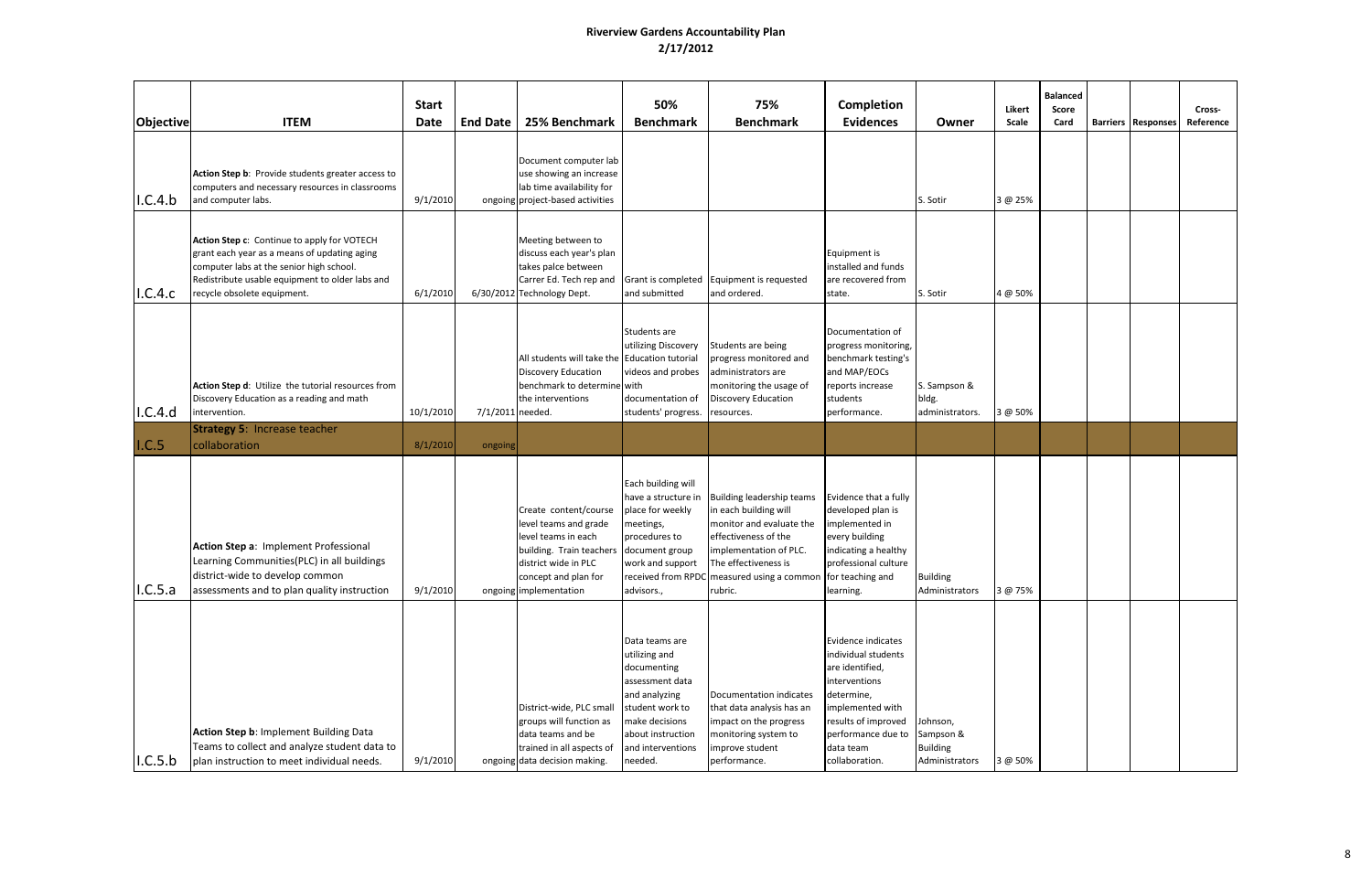| <b>Objective</b> | <b>ITEM</b>                                                                                                                                                                                              | <b>Start</b><br>Date | <b>End Date</b> | 25% Benchmark                                                                                                                                                          | 50%<br><b>Benchmark</b>                                                                                                                                                                                                                                           | 75%<br><b>Benchmark</b>                                                                                                                                                                                                                                                                                                          | <b>Completion</b><br><b>Evidences</b>                                                                                                                                                         | Owner                                             | <b>Likert</b><br>Scale | <b>Balanced</b><br><b>Score</b><br>Card | <b>Barriers Responses</b> | Cross-<br>Reference |
|------------------|----------------------------------------------------------------------------------------------------------------------------------------------------------------------------------------------------------|----------------------|-----------------|------------------------------------------------------------------------------------------------------------------------------------------------------------------------|-------------------------------------------------------------------------------------------------------------------------------------------------------------------------------------------------------------------------------------------------------------------|----------------------------------------------------------------------------------------------------------------------------------------------------------------------------------------------------------------------------------------------------------------------------------------------------------------------------------|-----------------------------------------------------------------------------------------------------------------------------------------------------------------------------------------------|---------------------------------------------------|------------------------|-----------------------------------------|---------------------------|---------------------|
| I.C.5.c          | Action Step c: Special School District<br>teachers meet monthly with area coordinator<br>and data coach to analyze data to meet<br>individual needs.                                                     | 8/1/2010             |                 | Team leaders are<br>identified in each<br>building for the new<br>school year. Monthly<br>schedules are<br>$6/1/2012$ determined.                                      | Special education<br>staff meet monthly<br>to examine data<br>using AIMSweb,<br>Jerry Johns reading<br>test or other<br>measures to<br>determine progress<br>of students.                                                                                         | Staff demonstrate their<br>data analysis and utilization intervention<br>skills by examining trend<br>lines from AIMSweb and<br>decide on research based<br>intervention strategies.                                                                                                                                             | Using AIMSweb staff<br>will benchmark 3<br>times a year and<br>progress monitor<br>weekly, changing<br>strategies so that<br>trend lines increase<br>at the student's<br>instructional level. | M. Gulliams                                       | 3 @ 50%                |                                         |                           |                     |
| I.C.5.d          | Action Step d: Schedule on district calendar<br>days for vertical and horizontal articulation<br>regarding curriculum, assessment and<br>instruction.<br><b>Strategy 6:</b> Improve the learning climate | 8/1/2011             |                 | Secure two calendar half Analyze data<br>days for teachers to<br>review curriculum and<br>assessments vertically<br>7/1/2012 and horizontally.                         | obtained from<br>articulation<br>meetings to identify<br>gaps or concerns.                                                                                                                                                                                        | Determine solutions to<br>concerns and address all<br>gaps in curriculum and<br>assessments                                                                                                                                                                                                                                      | A live curriculum<br>document with<br>ongoing revisions to<br>improve teaching<br>and learning in the<br>areas of math and<br>communication arts. Cobb                                        | P.Johnson & L.                                    | 3 @ 25%                |                                         |                           |                     |
| I.C.6            | in classrooms                                                                                                                                                                                            | 8/1/2010             | ongoing         |                                                                                                                                                                        |                                                                                                                                                                                                                                                                   |                                                                                                                                                                                                                                                                                                                                  |                                                                                                                                                                                               |                                                   |                        |                                         |                           |                     |
| I.C.6.a          | Action Step a: Implement Positive Behavioral<br>Interventions and Supports to include school-<br>wide expectations in every building Pre k-12.                                                           | 9/1/2010             | 6/1/2012 model. | RPDC to provide district-SSD's Data Support<br>wide PD; to provide<br>training to building<br>leadership teams to<br>build capacity through<br>the "train-the-trainer" | the "Big five" is<br>accessible to all<br>teachers. All 7<br>are in place.                                                                                                                                                                                        | System to generate All teachers are using the<br>date to make decision<br>about interventions;<br><b>School-Wide Expectations</b><br>components of Tier   & 8 Effective Classroom<br>Practices are in place.                                                                                                                     | Tier II systems and<br>practices have been<br>introduced and a Tier<br>II team is in place to<br>make decision for<br>targeted group of<br>students.                                          | P.Johnson &<br><b>Building</b><br>Administrators  | 3 @ 50%                |                                         |                           |                     |
| 1.C.6.b          | Action Step b: Building Administrators will<br>develop routines and procedures to decrease<br>disruptions and increase quality instructional<br>time.                                                    | 8/19/2010            |                 | Teachers are accurately<br>recording attendance<br>daily. Secretaries have<br>verified that all parent<br>contact information in<br>7/1/2012 SIS is accurate           | Update parent<br>information as<br>needed in<br>SIS.Reveiw<br>attendance reports<br>daily to ensure<br>accuracy. Identify<br>the frequent flyers<br>and hold parent<br>meetings and or<br>send out<br>correspondence to<br>parents regarding<br>attendance policy | Update parent information SISCalls made daily<br>as needed in SIS. Monitor<br>attendance progress per<br>grade level monthly to<br>acknowledge students who participating in<br>are in attendance. Create<br>building-wide and grade<br>level incentives to motivate quarterly perfect<br>students to attend school<br>regularly | There will be less<br>to inform parent's of<br>absences. There will<br>be more students<br>monthly student<br>rewards and<br>attendance<br>ceremonies                                         | Bosley, Sunkett<br>and Building<br>Administrators |                        |                                         |                           |                     |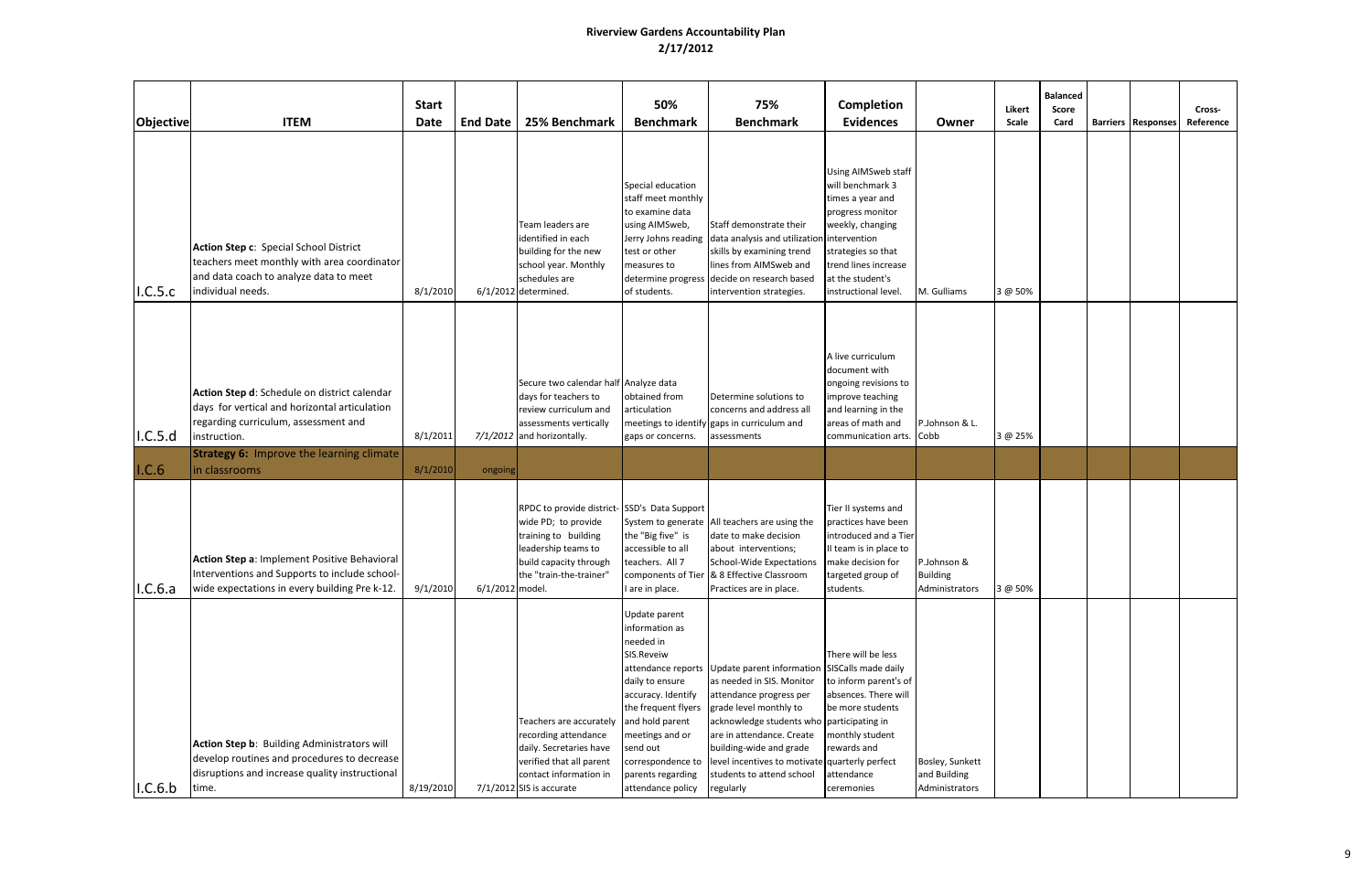| Objective | <b>ITEM</b>                                                                                                                                           | <b>Start</b><br><b>Date</b> | <b>End Date</b> | 25% Benchmark                                                                                                                                                                                                                                                  | 50%<br><b>Benchmark</b>                                                                                                                                                                         | 75%<br><b>Benchmark</b>                                                                                                                                                                                            | <b>Completion</b><br><b>Evidences</b>                                                                                                                                                | Owner                   | Likert<br><b>Scale</b> | <b>Balanced</b><br>Score<br>Card | <b>Barriers Responses</b> | Cross-<br>Reference |
|-----------|-------------------------------------------------------------------------------------------------------------------------------------------------------|-----------------------------|-----------------|----------------------------------------------------------------------------------------------------------------------------------------------------------------------------------------------------------------------------------------------------------------|-------------------------------------------------------------------------------------------------------------------------------------------------------------------------------------------------|--------------------------------------------------------------------------------------------------------------------------------------------------------------------------------------------------------------------|--------------------------------------------------------------------------------------------------------------------------------------------------------------------------------------|-------------------------|------------------------|----------------------------------|---------------------------|---------------------|
| I.C.6.c   | Action Step c: Provide professional<br>development opportunities for teacher to<br>improve the classroom management skills.                           | 2/1/2011                    |                 | Baseline data is<br>documented from<br>district Learning Walks.<br>Training dates are<br>scheduled in the district<br>PD calendar to include a<br>series of sessions. The<br>sessions will include<br>practice, reflections and<br>ongoing follow-up supports. | Teachers are<br>implementing<br>strategies learned<br>and documenting<br>successes and<br>challenges.<br>Challenges are<br>addressed with<br>and support from<br>coaches and<br>administrators. | With additional supports to implementation of<br>additional guidance overcome challenges,<br>teachers are effectively<br>implementing classroom<br>management strategies.                                          | Per district Learning<br>Walks, data<br>regarding<br>effective classroom<br>management has<br>increased district<br>wide.                                                            | P. Johnson & L.<br>Cobb | 3 @ 25%                |                                  |                           |                     |
| I.D.      | <b>Objective D: Develop a sound and</b><br>viable Curriculum in the areas of<br><b>Mathematics and Communication</b><br>Arts by the school-year 2012. | 10/1/2010                   | 7/1/2012        |                                                                                                                                                                                                                                                                |                                                                                                                                                                                                 |                                                                                                                                                                                                                    |                                                                                                                                                                                      |                         | 3 @ 50%                |                                  |                           |                     |
| I.D.1     | <b>Strategy 1:</b> Develop and implement a 3-<br>Phase Curriculum Revision process.                                                                   | 9/11/2010                   |                 | Completion of Phase I:<br><b>Identify Content</b><br>Priorities K-12 for Math<br>and Comm. Arts; Create<br><b>Common Formative</b><br>Assessments aligned to<br>6/30/2010 Content Priorities.                                                                  | Completion of<br>Phase II: Revise<br>current district<br>curriculum utilizing<br><b>BYOC online</b><br>curriculum<br>management too.                                                            | Completion of Phase III:<br>Develop an ongoing plan<br>for curriculum review and<br>evaluation to include a<br>textbook adoption plan.                                                                             | A written curriculum<br>for math and comm.<br>Arts based on state<br>standards, current<br>research and best<br>practices and quality<br>materials.                                  | P. Johnson              |                        |                                  |                           |                     |
| I.D.1.a   | Action Step a: Plan and recruit teachers to<br>participate in Curriculum Boot Camp.                                                                   | 9/11/2010                   |                 | Identify teachers to<br>commit to curriculum<br>6/30/2010 training and revision.                                                                                                                                                                               | All Boot Camp<br>participants are<br>trained in:<br>Interpreting the<br><b>GLEs, Assessment</b><br>for Learning and<br>the Backward<br>Design Process                                           | All Boot Camp participants<br>act in the role of teacher<br>leader in their building<br>helping to support and<br>develop the staff.                                                                               | Capacity is built in<br>each building<br>regarding training<br>and implementation<br>of best practices<br>related to formative<br>assessments and the<br>backward design<br>process. | P.Johnson &<br>Sampson  | 3 @ 75%                |                                  |                           |                     |
| I.D.1.b   | Action Step b: Align Math and Comm. Arts<br>curriculum both vertically and horizontally<br>among grade levels.                                        | 10/1/2010                   |                 | Content priorities (CP)<br>are identified for both<br>math and comm. Arts<br>7/1/2012 for all grade levels K-12.                                                                                                                                               | Assessments<br>aligned to CPs are<br>integrated in<br>Unit/lesson<br>planning                                                                                                                   | Vertical and horizontal<br>team meetings are<br>Common Formative scheduled in district<br>calendar to be conducted<br>twice a year to discuss<br>progress with Common<br>Formative Assessments<br>and Instruction. | Provide evidence<br>that vertically and<br>horizontal alignment<br>in curriculum and<br>common<br>assessments                                                                        | P.Johnson &<br>Sampson  | 3 @ 50%                |                                  |                           |                     |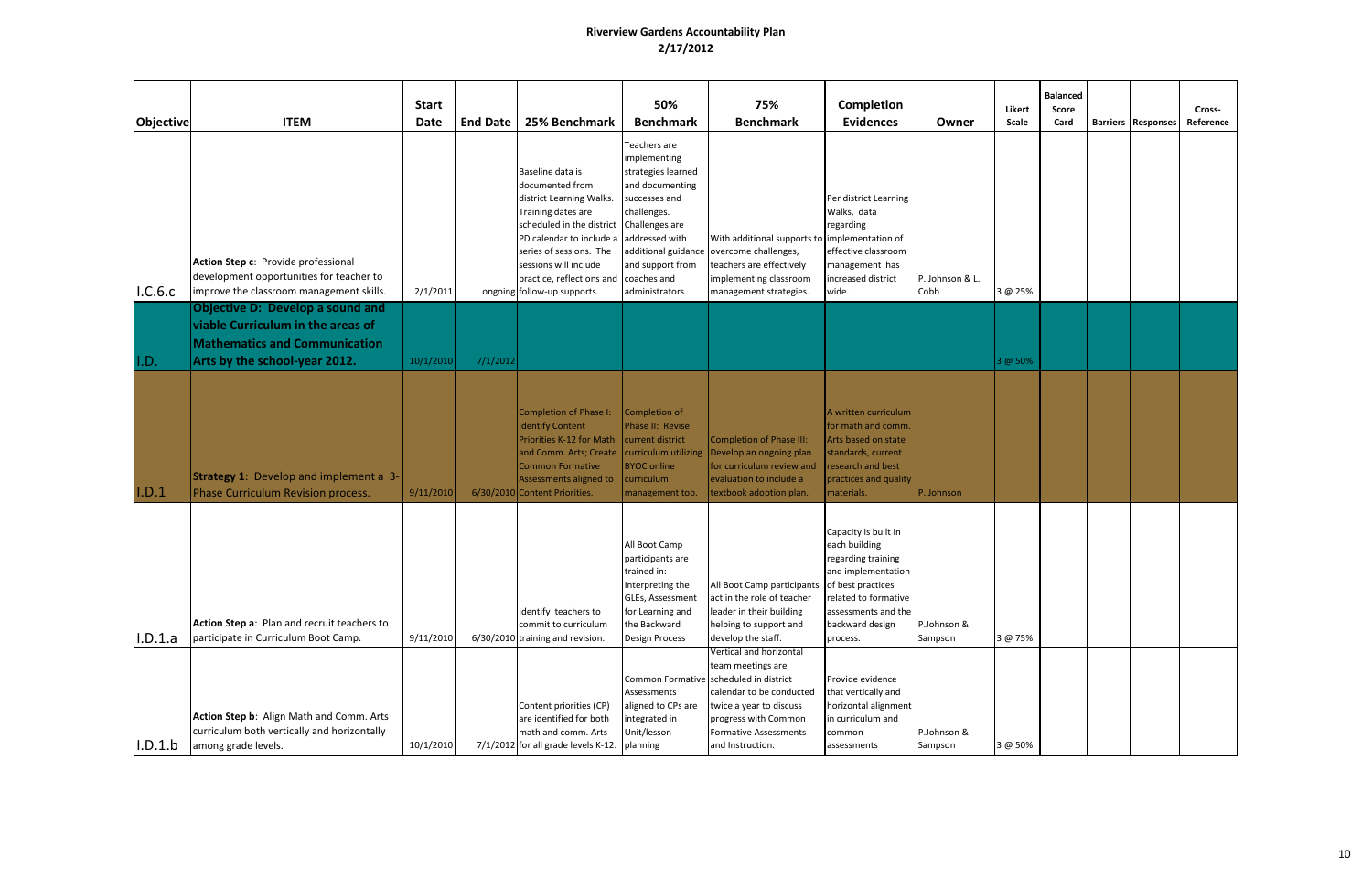| Objective | <b>ITEM</b>                                                                                                                                                                      | <b>Start</b><br><b>Date</b> | <b>End Date</b> | 25% Benchmark                                                                                                                                                          | 50%<br><b>Benchmark</b>                                                                                                                    | 75%<br><b>Benchmark</b>                                                                                                                             | Completion<br><b>Evidences</b>                                                                                                          | Owner                      | Likert<br>Scale | <b>Balanced</b><br>Score<br>Card | <b>Barriers Responses</b> | Cross-<br>Reference |
|-----------|----------------------------------------------------------------------------------------------------------------------------------------------------------------------------------|-----------------------------|-----------------|------------------------------------------------------------------------------------------------------------------------------------------------------------------------|--------------------------------------------------------------------------------------------------------------------------------------------|-----------------------------------------------------------------------------------------------------------------------------------------------------|-----------------------------------------------------------------------------------------------------------------------------------------|----------------------------|-----------------|----------------------------------|---------------------------|---------------------|
| I.D.1.c   | Action Step c: Develop a course scope,<br>schedule and sequence for math and comm.<br>Arts K-12.                                                                                 | 1/1/2011                    |                 | Train teachers on BYOC Curriculum Units<br>to manage and align<br>courses, units topic, and<br>lessons K-12 for both<br>7/1/2012 math and comm. Arts.                  | for math and<br>communication<br>arts.                                                                                                     | are developed K-12 All teachers have been<br>trained in how to access<br>the online Curriculum<br>Units.                                            | A quality and<br>guaranteed<br>curriculum is written,<br>articulated and<br>taught K-12 for math<br>and communication<br>arts.          | P.Johnson                  | 3 @ 25%         |                                  |                           |                     |
| I.D.2     | <b>Strategy 2: Align all assessments with district</b><br>curricula and focus on using results to inform<br>instruction and improve overall student and<br>district performance. | 1/1/2011                    | 7/1/2012        |                                                                                                                                                                        |                                                                                                                                            |                                                                                                                                                     |                                                                                                                                         |                            |                 |                                  |                           |                     |
| I.D.2.a   | Action Step a: Plan professional<br>development to ensure alignment between<br>curriculum and assessment.                                                                        | 9/1/2010                    |                 | Professional<br>development is<br>incorporated in the<br>Curriculum Boot Camp<br>to include:<br>Interpretation of<br>Standards, Learning<br>ongoing Targets-GLEs/CLEs; | Boot Camp<br>participants receive<br>professional<br>development in<br><b>Understanding By</b><br>Design and<br>Assessment for<br>Learning | <b>Boot Camp participants</b><br>receive training the online<br>curriculum management<br>tool, BYOC.                                                | Curriculum units are<br>developed in math<br>and communication<br>arts to include<br>quality formative<br>and summative<br>assessments. | S. Sampson & P.<br>Johnson | 3 @ 75%         |                                  |                           |                     |
| I.D.2.b   | Action Step b: Create Common Formative<br>Assessment and align them to a quarterly<br>pacing guide for communication arts and<br>mathematics.                                    | 1/1/2011                    |                 | <b>Common Assessments</b><br>are created and<br>distributed for field<br>testing by students and<br>teachers for feedback<br>$7/1/2012$ and revision.                  | Common<br>Assessments are<br>refined and are<br>included in the<br>curriculum pacing<br>guide.                                             | Common Assessments are<br>administered during the<br>instructional process and<br>teachers collaborate to<br>plan instruction and<br>interventions. | Common<br>Assessments results<br>are used for<br>instruction to<br>address and<br>eliminate<br>achievement gaps.                        | P.Johnson & S.<br>Sampson  | 3 @ 25%         |                                  |                           |                     |
| I.D.2.c   | Action Step c: Create a comprehensive<br>district assessment plan and utilize<br>assessments aligned to the curriculum.                                                          | 1/1/2011                    |                 | <b>State Assessments;</b><br>ACT/SAT/PLAN/PSAT,<br>Explore; Discovery<br><b>Education testing</b><br>7/1/2011 windows are determine.                                   | All assessment<br>windows are<br>scheduled into the<br>district calendar.                                                                  | <b>District Assessment</b><br>Calendar is distributed and lassessments for<br>communicated to all staff K-math and comm.<br>12.                     | Evidence of a<br>calendar for district-<br>wide assessments to<br>include common<br>summative and<br>formative<br>Arts.                 | s. Sampson & P.<br>Johnson | 3 @ 75%         |                                  |                           |                     |
| I.D.3     | <b>Strategy 3: Ensure that the curriculum</b><br>and its supporting document and<br>materials are aligned to Missouri Show-<br>Me Standards, GLEs/CLEs and NETS.                 | 10/1/2010                   | ongoing         |                                                                                                                                                                        |                                                                                                                                            |                                                                                                                                                     |                                                                                                                                         |                            |                 |                                  |                           |                     |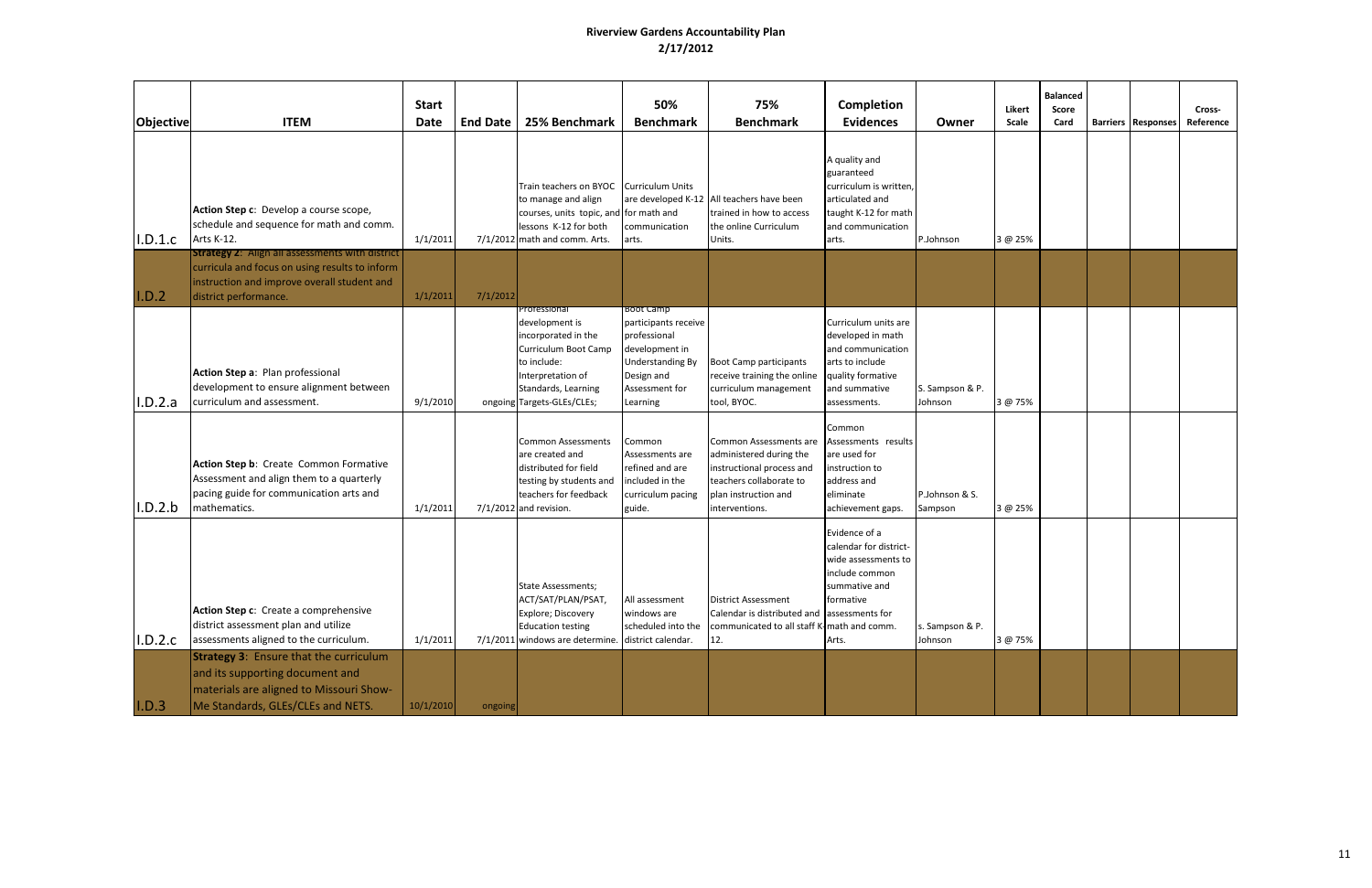| Objective | <b>ITEM</b>                                                                                                                                                                                                                                  | <b>Start</b><br><b>Date</b> | <b>End Date</b> | 25% Benchmark                                                                                                                                                                            | 50%<br><b>Benchmark</b>                                                                                                                                                                                     | 75%<br><b>Benchmark</b>                                                                                                                                                                 | <b>Completion</b><br><b>Evidences</b>                                                                                                                                                                | Owner                    | Likert<br>Scale | <b>Balanced</b><br>Score<br>Card | <b>Barriers   Responses</b> | Cross-<br>Reference |
|-----------|----------------------------------------------------------------------------------------------------------------------------------------------------------------------------------------------------------------------------------------------|-----------------------------|-----------------|------------------------------------------------------------------------------------------------------------------------------------------------------------------------------------------|-------------------------------------------------------------------------------------------------------------------------------------------------------------------------------------------------------------|-----------------------------------------------------------------------------------------------------------------------------------------------------------------------------------------|------------------------------------------------------------------------------------------------------------------------------------------------------------------------------------------------------|--------------------------|-----------------|----------------------------------|-----------------------------|---------------------|
| I.D.3.a   | Action Step a: Use the Backward Design<br>Process to create Units of Study aligned to<br>state standards, Learning Targets, Topics and<br>lessons to provide improved learning<br>experiences with increase rigor and student<br>engagement. | 1/1/2011                    |                 | All Curriculum Boot<br>Camp participants are<br>trained in Build Your<br>Own Curriculum<br>ongoing management tool.                                                                      | <del>300t camp</del><br>participants utilize<br>professional<br>development in<br>Understanding By<br>Design and<br>Assessment for<br>Learning to create<br>Units of Study for<br>math and<br>communication | Units of study are cross<br>checked by an audit<br>committee to ensure<br>accurate alignment to state standards, district<br>standards, district<br>expectations and focus.             | Math and<br>communication arts<br>curriculum<br>documents evidence<br>of alignment to state<br>expectations and<br>focus.                                                                            | P.Johnson                | 3 @ 25%         |                                  |                             |                     |
| I.D.3.b   | Action Step b: Update Computer Business<br>Application Curriculum that incorporates<br>NETS at middle school level.                                                                                                                          | 6/1/2010                    |                 | Form committees with<br>reps from Grades 6-12<br>to modify the current<br>Business curriculum to<br>7/1/2012 incorporate the NETS.                                                       |                                                                                                                                                                                                             |                                                                                                                                                                                         | the National<br>Technology<br><b>Standards</b><br>demonstrate<br>effective                                                                                                                           | S. Sotir                 |                 |                                  |                             |                     |
| I.D.3.c   | Action Step c: Evaluate current academic<br>programs for effectiveness and research<br>potential programs/materials for future<br>district adoption.                                                                                         | 4/1/2011                    |                 | Create a tool to evaluate<br>academic<br>programs/materials for<br>effectiveness in<br>improving student<br>ongoing achievement.                                                         | Conduct program<br>evaluations for<br>math and<br>communication<br>arts.                                                                                                                                    | Analyze results of<br>evaluation/surveys and<br>distribute results<br>textbook/program<br>adoption committees.                                                                          | reachers and<br>students are<br>provided with<br>researched base<br>academic programs<br>and materials to<br>ensure rigor,<br>relevance and                                                          | P. Johnson               |                 |                                  |                             |                     |
| I.D.3.d   | Action Step d: Create a comprehensive<br>district textbook adoption plan and rotational<br>schedule.                                                                                                                                         | 4/1/2011                    |                 | Form a Review,<br>Research & Adoption<br>Committee to develop a<br>District Plan for<br><b>Textbook Adoption</b><br>process to include:<br>research, piloting and<br>7/1/2011 selection. | Implement the<br>the committee<br>receiving<br>professional<br>development to<br>make informed<br>decisions.                                                                                                | Adoption Plan with District committee<br>distribute information<br>obtained through research<br>and professional<br>development to all<br>stakeholders regarding<br>potential programs. | An Adoption<br>Calendar is in place;<br>committee formed;<br>procedures followed<br>to gain research-<br>based information<br>regarding the<br>potential of quality<br>academic programs. P. Johnson |                          |                 |                                  |                             |                     |
| I.D.4     | <b>Strategy 4: Provide instructional</b><br>programs to reach students at all levels<br>from remedial to enrichment                                                                                                                          | 1/1/2011                    | ongoing         |                                                                                                                                                                                          |                                                                                                                                                                                                             |                                                                                                                                                                                         |                                                                                                                                                                                                      |                          |                 |                                  |                             |                     |
| I.D.4.a   | Action Step a: Develop a quality Gifted<br>Program                                                                                                                                                                                           | 2/3/2011                    |                 | Gifted teachers review<br>and evaluate current<br>district program for<br>7/1/2011 revisions.                                                                                            | Gifted teachers are<br>trained to<br>revisions to district state and federal<br>program.                                                                                                                    | implement current Gifted program meets<br>guidelines.                                                                                                                                   | A research-based<br>comprehensive<br>gifted program is<br>present and I<br>monitored for<br>implementation.                                                                                          | Johnson and<br>Henderson | 3 @ 25%         |                                  |                             |                     |
| .D.4.b    | Action Step b: IEP implementation is<br>monitored at the classroom, school, and<br>system level.                                                                                                                                             | 9/1/2011                    |                 | A plan is place to<br>identify students with<br>ongoing disabilities.                                                                                                                    | A plan is in place to<br>monitor<br>accommodations<br>for students with<br>IEPs.                                                                                                                            | A research-based<br>comprehensive program is<br>present and is monitored<br>for implementation.                                                                                         | Federal guidelines<br>for students with<br>disabilities are in<br>placed.                                                                                                                            | M. Gulliam               | 3 @ 50%         |                                  |                             |                     |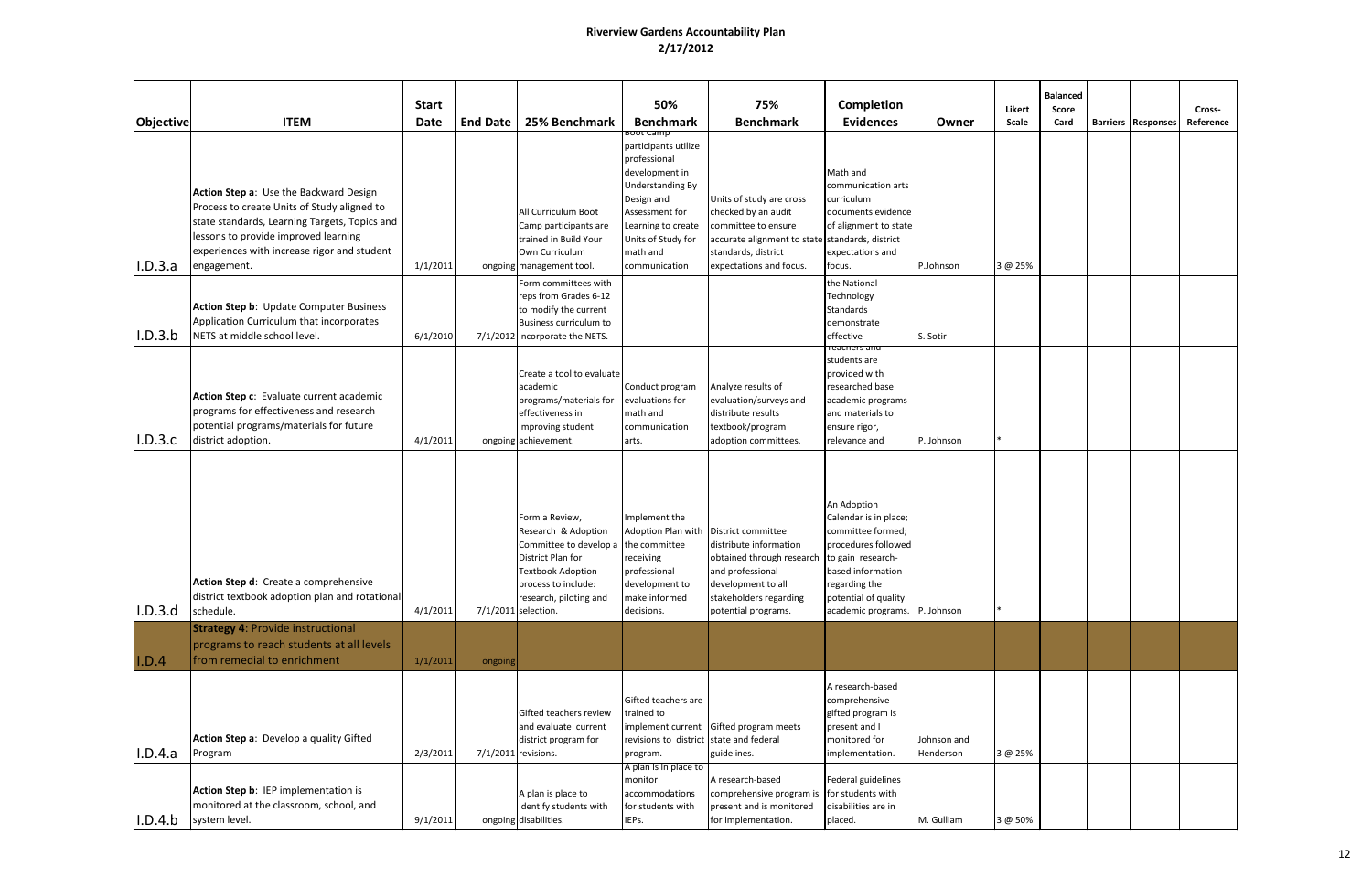| <b>Objective</b> | <b>ITEM</b>                                                                                                                                                       | <b>Start</b><br><b>Date</b> | <b>End Date</b> | 25% Benchmark                                                                                                                                                          | 50%<br><b>Benchmark</b>                                                                                                                       | 75%<br><b>Benchmark</b>                                                                                                                             | Completion<br><b>Evidences</b>                                                                                         | Owner                                     | Likert<br>Scale | <b>Balanced</b><br><b>Score</b><br>Card | <b>Barriers Responses</b> | Cross-<br>Reference                          |
|------------------|-------------------------------------------------------------------------------------------------------------------------------------------------------------------|-----------------------------|-----------------|------------------------------------------------------------------------------------------------------------------------------------------------------------------------|-----------------------------------------------------------------------------------------------------------------------------------------------|-----------------------------------------------------------------------------------------------------------------------------------------------------|------------------------------------------------------------------------------------------------------------------------|-------------------------------------------|-----------------|-----------------------------------------|---------------------------|----------------------------------------------|
| I.D.4.c          | Action Step c: All students will develop and<br>monitor their own Individual Learning Plan                                                                        | 3/1/2011                    | 7/1/2011 plan.  | Identify a template or<br>tool for student to use<br>to guide the<br>development and<br>monitoring of a learning                                                       | All students will use<br>the ILP template to<br>at the beginning of<br>the school year<br>2011.                                               | have a plan in place Teachers will document<br>the implementation and<br>monitoring of all student<br>ILPs.                                         | <b>Building</b><br>administrators will<br>documentation and<br>trend data on the<br>effectiveness of<br>student ILPs.  | Johnson and<br>building<br>administrators | 2 @ 25%         |                                         |                           |                                              |
| I.D.4.d          | Action Step d: Engage students in computer<br>based instruction, tutoring and assessment<br>for ongoing individual progress monitoring                            | 12/1/2010                   |                 | Students will be<br>identified to designated<br>RTI level with planned<br>interventions to include<br>computerized<br>instruction, assessment<br>ongoing and tutoring. | Students progress<br>will be monitored<br>and documented by math and reading<br>building<br>administrators and<br>district<br>administrators. | Students will make<br>individual improvements in evidence of<br>performance as<br>documented by Discovery<br><b>Education assessment</b><br>probes. | There will be<br>improved<br>performance in math Johnson,<br>and reading for at<br>least 85% of students<br>monitored. | Sampson and<br>building<br>administrators | 3 @ 25%         |                                         |                           |                                              |
| I.D.5.           | <b>Strategy 5: Increase the number of Pre K</b><br>children attending the Early Childhood<br>Center.                                                              | 7/1/2011                    | 7/1/2012        |                                                                                                                                                                        |                                                                                                                                               |                                                                                                                                                     |                                                                                                                        |                                           |                 |                                         |                           |                                              |
| I.D.5.a.         | Action Step a: Assess the feasibility of cost<br>and space needed to increase early childhood<br>services offered by the district                                 | 1/3/2011                    |                 | Evaluate current space<br>for the possibility of<br>expansion in accordance funding source for<br>with licensing and<br>6/1/2012 accreditation standards               | establish a time line<br>and additional<br>term growth                                                                                        | Meet short term goal of<br>expanding program by<br>short term and long adding a minimum of 3<br>classrooms.                                         | <b>ECEC</b> enrollment<br>increased by at least<br>54 pre-k students                                                   | Kulla-Branz,<br>Bosley                    | 3 @ 25%         |                                         |                           |                                              |
| I.D.5.b          | Action Step b: Assess children entering<br>Kindergarten on readiness skills.                                                                                      | 1/3/2012                    |                 | Evaluate children using<br>the Dial-3 at the ECEC<br>center and at local day<br>care centers through out Dial-3 assessment<br>$6/1/2012$ the district                  | students will make<br>individual<br>improvements in<br>their social skills<br>and school<br>readiness skills as<br>tool                       | documented on the Students progress will be<br>monitored and shared with kindergarten ready<br>kindergarten teachers                                | There will be<br>evidence of<br>increased number of<br>students entering<br>to learn                                   | Kulla-Branz,<br>Bosley                    | 3 @ 50%         |                                         |                           |                                              |
| I.E              | <b>Objective E: Increase the</b><br><b>Graduation Rate for 2010-11 school</b><br>year to meet the MSIP standard.<br><b>Strategy 1: Improve record keeping and</b> | 1/3/2011                    | 7/1/2011        |                                                                                                                                                                        |                                                                                                                                               |                                                                                                                                                     |                                                                                                                        |                                           | 2 @ 25%         |                                         |                           | <b>MSIP</b><br>Standard:<br>9.3 <sub>1</sub> |
| I.E.1            | student enrollment process.                                                                                                                                       | 1/15/2011                   | ongoing         |                                                                                                                                                                        |                                                                                                                                               |                                                                                                                                                     |                                                                                                                        |                                           |                 |                                         |                           |                                              |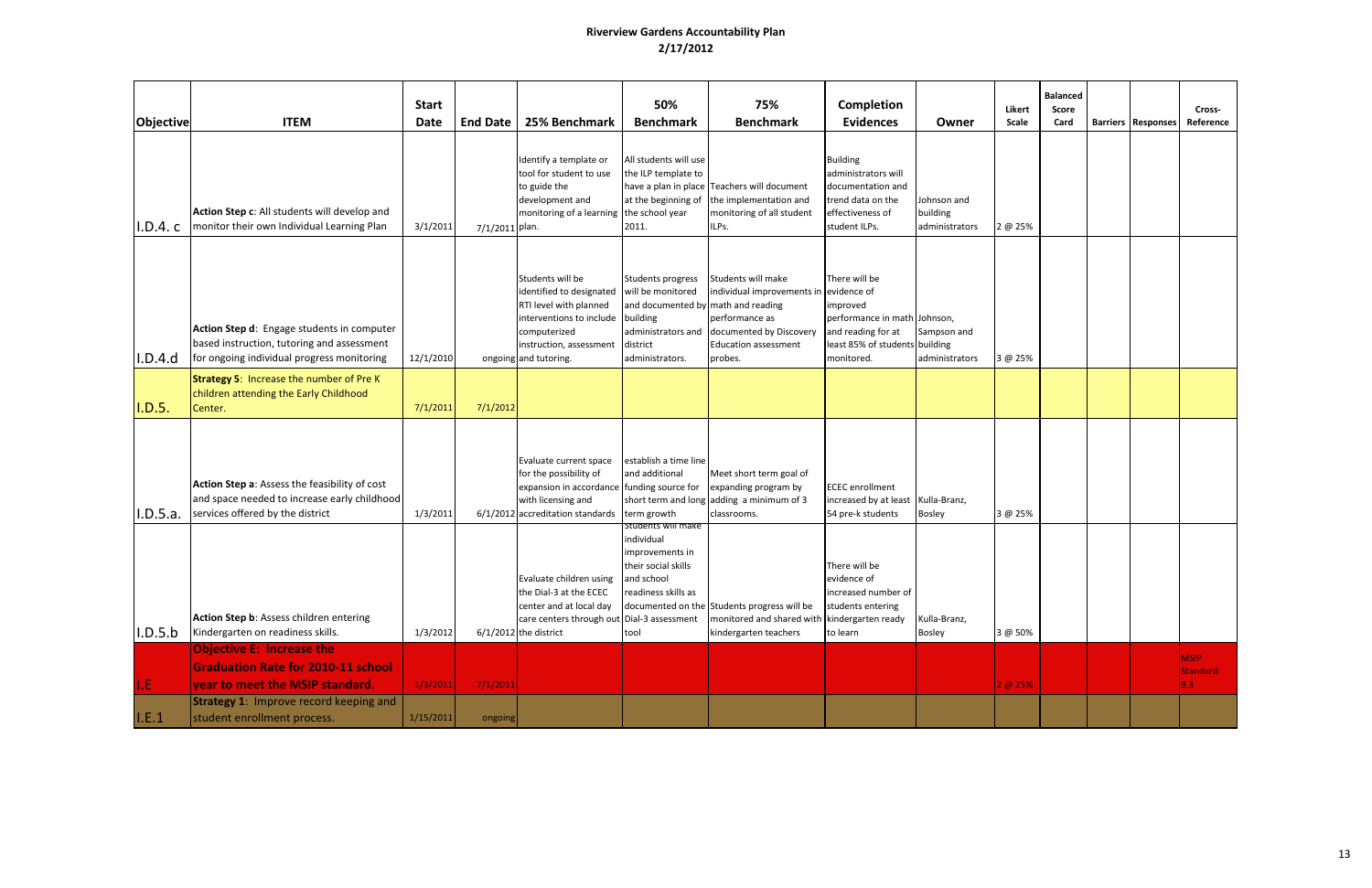| Objective | <b>ITEM</b>                                                                                                                                                                                                                  | <b>Start</b><br><b>Date</b> | <b>End Date</b> | 25% Benchmark                                                                                                                                                                                                         | 50%<br><b>Benchmark</b>                                                                                                                             | 75%<br><b>Benchmark</b>                                                                                                                                                                                                             | <b>Completion</b><br><b>Evidences</b>                                                                                        | Owner                                        | Likert<br><b>Scale</b> | <b>Balanced</b><br>Score<br>Card | <b>Barriers   Responses</b> | Cross-<br>Reference |
|-----------|------------------------------------------------------------------------------------------------------------------------------------------------------------------------------------------------------------------------------|-----------------------------|-----------------|-----------------------------------------------------------------------------------------------------------------------------------------------------------------------------------------------------------------------|-----------------------------------------------------------------------------------------------------------------------------------------------------|-------------------------------------------------------------------------------------------------------------------------------------------------------------------------------------------------------------------------------------|------------------------------------------------------------------------------------------------------------------------------|----------------------------------------------|------------------------|----------------------------------|-----------------------------|---------------------|
| I.E.1.a   | Action Step a: Administrators will monitor<br>the record keeping processes involved with<br>enrolling and withdrawing students into the<br>high school to ensure accuracy in coding as<br>identified in the SISK12 software. | 9/1/2010                    |                 | Train appropriate staff<br>on proper coding for<br>enrollment and<br>withdrawal with an<br>emphasis on the<br>negative impact<br>mproper coding can<br>have on finances and<br>ongoing Core Data reporting.           | Identify with<br>appropriate staff<br>enrollment records<br>that could be<br>and correct when<br>necessary.                                         | problems. Research Monthly meetings and<br>audits of enrollment<br>records                                                                                                                                                          | Results should<br>Evidence more<br>accurate enrollment<br>data.                                                              | L.Rainey, T.<br>Turnipseed,<br><b>Bosley</b> | 3 @ 25%                |                                  |                             |                     |
| I.E.2     | <b>Strategy 2: Provide alternative</b><br>educational services for students<br>requiring additional support in meeting<br>the minimum graduation requirements<br>as determined by the district and state of<br>Missouri.     | 1/15/2011                   | ongoing         |                                                                                                                                                                                                                       |                                                                                                                                                     |                                                                                                                                                                                                                                     |                                                                                                                              |                                              |                        |                                  |                             |                     |
| I.E.2.a   | Action Step a: The District will provide<br>alternative education services through ACE<br>Learning Centers and the Gateway to College<br>program for identified students.                                                    | 8/16/2010                   |                 | A team of counselors<br>and administrators will<br>work together to<br>identify students for<br>enrollment into<br>alternative education<br>programs based on<br>credits, age, attendance<br>6/1/2011 and discipline. | Students will be<br>participate in a<br>formal intake and<br>official placement<br>center or Gateway<br>to College<br>programs.                     | evaluation for their The progress of the<br>students will be monitored meeting the district<br>in the ACE learning during the course of<br>monthly meetings with the requirements for<br>directors of both<br>alternative programs. | Students will attain<br>credits toward<br>and state<br>attaining a high<br>school diploma.                                   | L.Rainey, T. Nave<br>& T. Sunkett            | 3 @ 50%                |                                  |                             |                     |
| I.E.3     | <b>Strategy 3: Provide Individual</b><br><b>Instructional Plans and 4-Year Pathway</b><br>plans as cohorts enter 9th grade<br>continuing through graduation.                                                                 | 1/15/2011                   | ongoing         |                                                                                                                                                                                                                       |                                                                                                                                                     |                                                                                                                                                                                                                                     |                                                                                                                              |                                              |                        |                                  |                             |                     |
| I.E.3.a   | Action Step a: Assigned Administrator and<br>Counselor will be responsible for<br>development and tracking of IIP's and 4-Year<br>Pathway Plans.                                                                             | 8/16/2010                   | 6/1/2011 study. | Student transcripts and<br><b>Missouri Connections</b><br>pathway reports will be<br>reviewed to determine<br>each student's plan of                                                                                  | Students will meet<br>with counselors to<br>review their<br>interest pathways<br>for accuracy and<br>update any changes provide academic<br>needed. | Counselors will monitor the their interests and<br>progress of students and<br>to the student IIP as intervention plans for<br>students as needed.                                                                                  | Students will<br>complete CTE<br>programs based on<br>will be academically<br>prepared for their<br>post secondary<br>goals. | L.Rainey, T. Nave<br>& T. Sunkett            | 2 @ 25%                |                                  |                             |                     |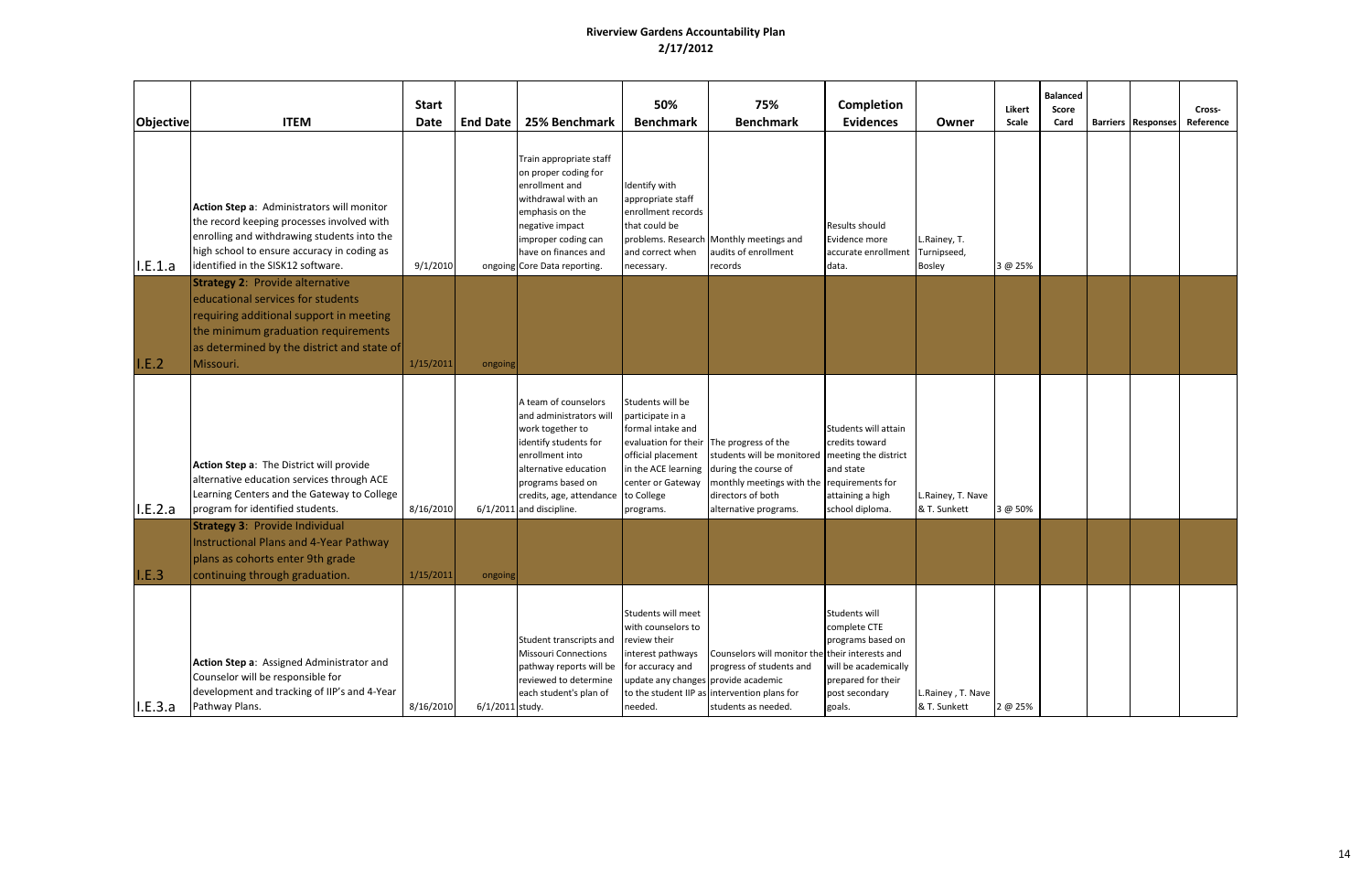|           |                                                                                                                                                                                                                                                                                                      | <b>Start</b> |                   |                                                                                                                                                                                                         | 50%                                                                                                                                                                                                                                                               | 75%                                                                                                                                                                                                   | <b>Completion</b>                                                                                                                     |                                          | Likert       | <b>Balanced</b><br>Score |                           | Cross-    |
|-----------|------------------------------------------------------------------------------------------------------------------------------------------------------------------------------------------------------------------------------------------------------------------------------------------------------|--------------|-------------------|---------------------------------------------------------------------------------------------------------------------------------------------------------------------------------------------------------|-------------------------------------------------------------------------------------------------------------------------------------------------------------------------------------------------------------------------------------------------------------------|-------------------------------------------------------------------------------------------------------------------------------------------------------------------------------------------------------|---------------------------------------------------------------------------------------------------------------------------------------|------------------------------------------|--------------|--------------------------|---------------------------|-----------|
| Objective | <b>ITEM</b>                                                                                                                                                                                                                                                                                          | <b>Date</b>  | <b>End Date</b>   | 25% Benchmark                                                                                                                                                                                           | <b>Benchmark</b>                                                                                                                                                                                                                                                  | <b>Benchmark</b>                                                                                                                                                                                      | <b>Evidences</b>                                                                                                                      | Owner                                    | <b>Scale</b> | Card                     | <b>Barriers Responses</b> | Reference |
| I.E.3.b   | Action Step b: Assigned Administrator and<br>Counselor will be responsible for yearly<br>parent conference review of the<br>Matriculation plan which includes (transcript<br>audit, post-secondary interest inventory,<br>Response to Intervention Practices, and<br>Service Learning requirements). | 8/16/2010    |                   | Counselors and<br>Administrators will audit<br>the transcripts of all<br>students to ensure<br>accuracy in course<br>selection process and<br>needs for meeting<br>graduation<br>6/1/2011 requirements. | ounseiors and<br>Administrators will<br>meet with students<br>and inform parents<br>quarterly to assess<br>their progress in<br>meeting the district Counselors and<br>and state<br>requirements for<br>as, assess their post intervention or<br>secondary goals, | Administrators will compile Students and Parents<br>ongoing reports of<br>graduation, as well students to assess any<br>reevaluation needs.                                                           | Counselors,<br>Administrators,<br>are continuously<br>made aware of the<br>student's progress or L.Rainey, T. Nave<br>academic needs. | & T. Sunkett                             | 2 @ 25%      |                          |                           |           |
|           | <b>Objective F: Increase the number of</b><br>Graduates scoring at or above the<br>national average (%) on the ACT as<br>measured by district APR of 4.2%                                                                                                                                            |              |                   |                                                                                                                                                                                                         |                                                                                                                                                                                                                                                                   |                                                                                                                                                                                                       |                                                                                                                                       |                                          |              |                          |                           |           |
| I.F       | based on 2010 data.                                                                                                                                                                                                                                                                                  | 1/15/2011    | 8/1/2011          |                                                                                                                                                                                                         |                                                                                                                                                                                                                                                                   |                                                                                                                                                                                                       |                                                                                                                                       |                                          | 3 @ 50%      |                          |                           |           |
| I.F.1     | <b>Strategy 1: Provide an opportunity for</b><br>all juniors and seniors to take the<br>American College Test to increase the<br>opportunity for more students to score<br>at or above the state and national<br>average.                                                                            | 1/15/2011    | 5/1/2011          |                                                                                                                                                                                                         |                                                                                                                                                                                                                                                                   |                                                                                                                                                                                                       |                                                                                                                                       | S. Sampson & T.<br>Nave                  |              |                          |                           |           |
| I.F.1.a   | Action Step a: The District will fund the<br>multiple test registration option for all juniors<br>and seniors to take the ACT assessment<br>during the spring semester.                                                                                                                              | 9/1/2010     | 5/1/2011 dates.   | who have enough<br>credits to considered a<br>true Junior or Seniors<br>and select the testing                                                                                                          | Order the multiple<br>registration packets<br>for all juniors and<br>Seniors                                                                                                                                                                                      | All Juniors and Seniors take Seniors take the ACT S. Sampson & T.<br>the ACT test on given date. test.                                                                                                | All Juniors and                                                                                                                       | Nave                                     | 3 @ 75%      |                          |                           |           |
| I.F.2     | <b>Strategy 2: Assess all underclassmen</b><br>with pre-ACT assessments to identify<br>students who will need additional<br>support in identified areas, as well as,<br>those on target for meeting the mark for<br>the state and national average.                                                  | 1/15/2011    | ongoing           |                                                                                                                                                                                                         |                                                                                                                                                                                                                                                                   |                                                                                                                                                                                                       |                                                                                                                                       | <b>S.Sampson &amp; T.</b><br>Nave        |              |                          |                           |           |
| I.F.2.a   | Action Step a: All Freshmen will be given the<br>EXPLORE and all Sophomores will be assessed<br>on the PLAN test. All Juniors will be<br>administered using the PSAT.                                                                                                                                | 9/1/2010     | 5/1/2011 Juniors. | Order the PLAN,<br>EXPLORE, PSAT test for<br>the Freshman,<br>Sophomores and                                                                                                                            | and PSAT test are<br>given to all<br>Freshman,<br>Sophomores and<br>Juniors.                                                                                                                                                                                      | Results are received and<br>reviewed with individual<br>students by the counselors. them.                                                                                                             | All students have<br>their scores and the<br>interpretation on                                                                        | S. Sampson & T.<br>Nave                  | 3 @ 50%      |                          |                           |           |
| I.F.2.b   | Action Step b: Instructional Coaches will<br>coordinate with content area teachers to<br>utilize Standardized, formative, and universal<br>Data to identify students for extended<br>enrichment and literacy labs.                                                                                   | 10/1/2010    |                   | Coaches will have<br>professional<br>development on how to<br>use the Discovery<br>Assessment and the<br>ongoing student reports                                                                        | <del>Coacnes will</del><br>provide a train the<br>trainer format to<br>help classroom<br>teachers<br>understand how to<br>use the Discovery                                                                                                                       | Coaches will facilitate data a functioning<br>team meetings as teachers understanding of<br>use the Discovery Reports<br>to make decisions on<br>instructional strategies to<br>move students forward | All teachers will have<br>Discovery<br>Assessment and<br>report summaries<br>needed to move                                           | S. Sampson &<br>Instructional<br>Coaches | 3 @ 75%      |                          |                           |           |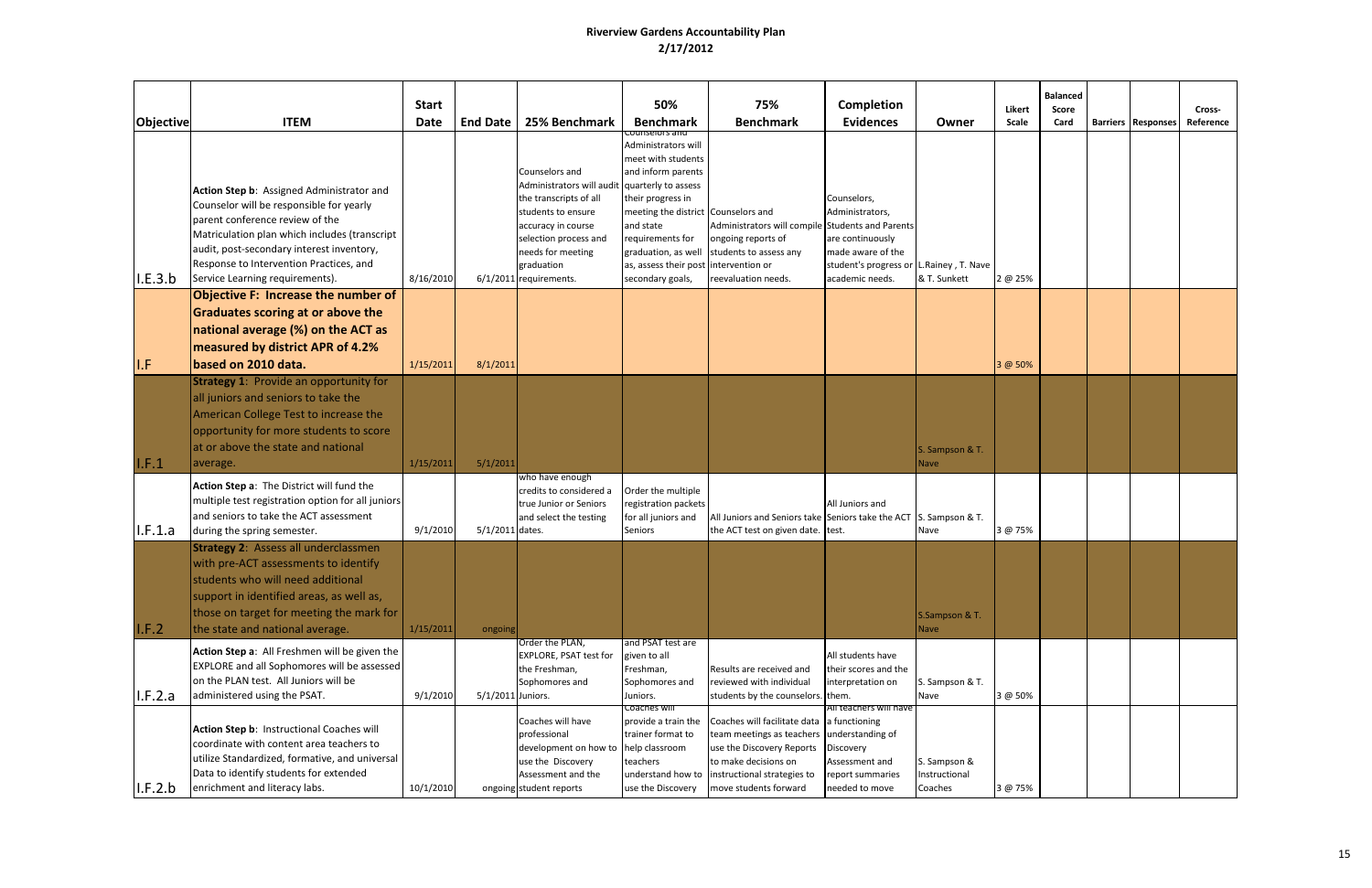| <b>Objective</b> | <b>ITEM</b>                                                                                                                                                                                                                           | <b>Start</b><br><b>Date</b> | <b>End Date</b>    | 25% Benchmark                                                                                                | 50%<br><b>Benchmark</b>                                                                                                                                 | 75%<br><b>Benchmark</b>                                                                                                                                                                                                    | Completion<br><b>Evidences</b>                                                                                                       | Owner                   | Likert<br>Scale | <b>Balanced</b><br>Score<br>Card | <b>Barriers   Responses</b> | Cross-<br>Reference |
|------------------|---------------------------------------------------------------------------------------------------------------------------------------------------------------------------------------------------------------------------------------|-----------------------------|--------------------|--------------------------------------------------------------------------------------------------------------|---------------------------------------------------------------------------------------------------------------------------------------------------------|----------------------------------------------------------------------------------------------------------------------------------------------------------------------------------------------------------------------------|--------------------------------------------------------------------------------------------------------------------------------------|-------------------------|-----------------|----------------------------------|-----------------------------|---------------------|
| I.F.3            | <b>Strategy 3: Provide ACT preparatory</b><br>sessions through outside agencies and<br>district partnerships.                                                                                                                         | 1/15/2011                   | ongoing            |                                                                                                              |                                                                                                                                                         |                                                                                                                                                                                                                            |                                                                                                                                      |                         |                 |                                  |                             |                     |
| II.F.3.a         | Action Step a: The District Secondary<br>Counseling Department and College and<br>Career Coordinator will design and<br>implement Test Prep Series - a three tiered<br>program tailored by grade level and<br>beginning in 9th grade. | 10/1/2010                   | 6/1/2012 Series.   | Team will determine<br>students who need to<br>participate in a Test Prep                                    | staff will create a<br>plan that<br>determines the<br>teachers that will<br>assist in the test<br>prep course(s)<br>materials will be<br>needed to make | when the test prep students will participate in<br>will occur and what the Test Prep program<br>where student progress<br>will be closely monitored.                                                                       | Gains in student<br>performance.                                                                                                     | S. Sampson & T.<br>Nave | 3 @ 50%         |                                  |                             |                     |
| I.F.3.b          | Action Step b: Provide Seniors with after-<br>school, ACT preparatory workshops through<br>GEAR UP and Sylvan Learning Center.                                                                                                        | 10/1/2010                   |                    | Team will determine<br>students who would<br>benefit from the after-<br>school prepatory<br>ongoing workshop | kaplan will<br>provide some<br>with after-school<br>test scores                                                                                         | Juniors and Seniors Students are more<br>confident and more<br>tutoring to increase prepared to take the ACT<br>test                                                                                                       | <b>ACT test scores</b><br>increase                                                                                                   | S. Sampson & T.<br>Nave | 3 @ 50%         |                                  |                             |                     |
| I.G              | <b>Objective G: Maintain or increase</b><br>the percentage of students enrolled<br>and earning in approved Career<br><b>Education Courses as measured by</b><br>Core Data based on the 2010 school-<br>year of 30.2%                  | 1/3/2011                    | 7/1/2011           |                                                                                                              |                                                                                                                                                         |                                                                                                                                                                                                                            |                                                                                                                                      |                         | 3 @ 75%         |                                  |                             |                     |
| I.G.1            | <b>Strategy 1: Annually evaluate the</b><br>effectiveness of the Career and Technical<br><b>Education program.</b>                                                                                                                    | 2/1/2011                    | 7/1/2012           |                                                                                                              |                                                                                                                                                         |                                                                                                                                                                                                                            |                                                                                                                                      |                         |                 |                                  |                             |                     |
| I.G.1.a          | Action Step a: Ensure that all Career and<br>Technical Education courses are approved by<br>the state and are aligned with the<br>curriculums.                                                                                        | 7/1/2010                    |                    | CTE Advisory Team will<br>ensure that the program<br>is aligned with state<br>6/30/2011 requirements.        | will adhere to all<br>DESE updates and<br>DESE regulations.                                                                                             | CTE Advisory Team CTE Advisory Team will<br>meet to discuss the needs<br>of the programs and<br>follow all guidelines participate in professional<br>in accordance with $\vert$ development training as it<br>relates CTE. | All CTE curriculums<br>and courses will be<br>aligned with DESE<br>and teachers will be<br>in compliance with<br>all state mandates. | L.Rainey & C.<br>Boyd   | 3 @ 25%         |                                  |                             |                     |
| I.G.1.b          | Action Step b: Ensure through College and<br>Career Coordinator that student enrollment<br>in qualifying coursework is tracked and<br>monitored.                                                                                      | 7/1/2010                    | 6/30/2011 process. | Collect and determine<br>the student enrollment<br>data and course needs<br>through the audit                | Monitor student<br>progress in<br>qualifying<br>coursework to<br>determine student<br>needs to ensure<br>post secondary<br>success.                     | Generate semester reports to meet their high<br>to determine student<br>coursework needs.                                                                                                                                  | All high school<br>students will be<br>enrolled in the<br>appropriate courses<br>school and post<br>secondary needs.                 | L.Rainey & T.<br>Nave   |                 |                                  |                             |                     |
| I.G.2            | <b>Strategy 2: Increase the integration of</b><br>technology in instruction in Career<br><b>Education course.</b>                                                                                                                     | 2/1/2011                    | 7/1/2012           |                                                                                                              |                                                                                                                                                         |                                                                                                                                                                                                                            |                                                                                                                                      |                         |                 |                                  |                             |                     |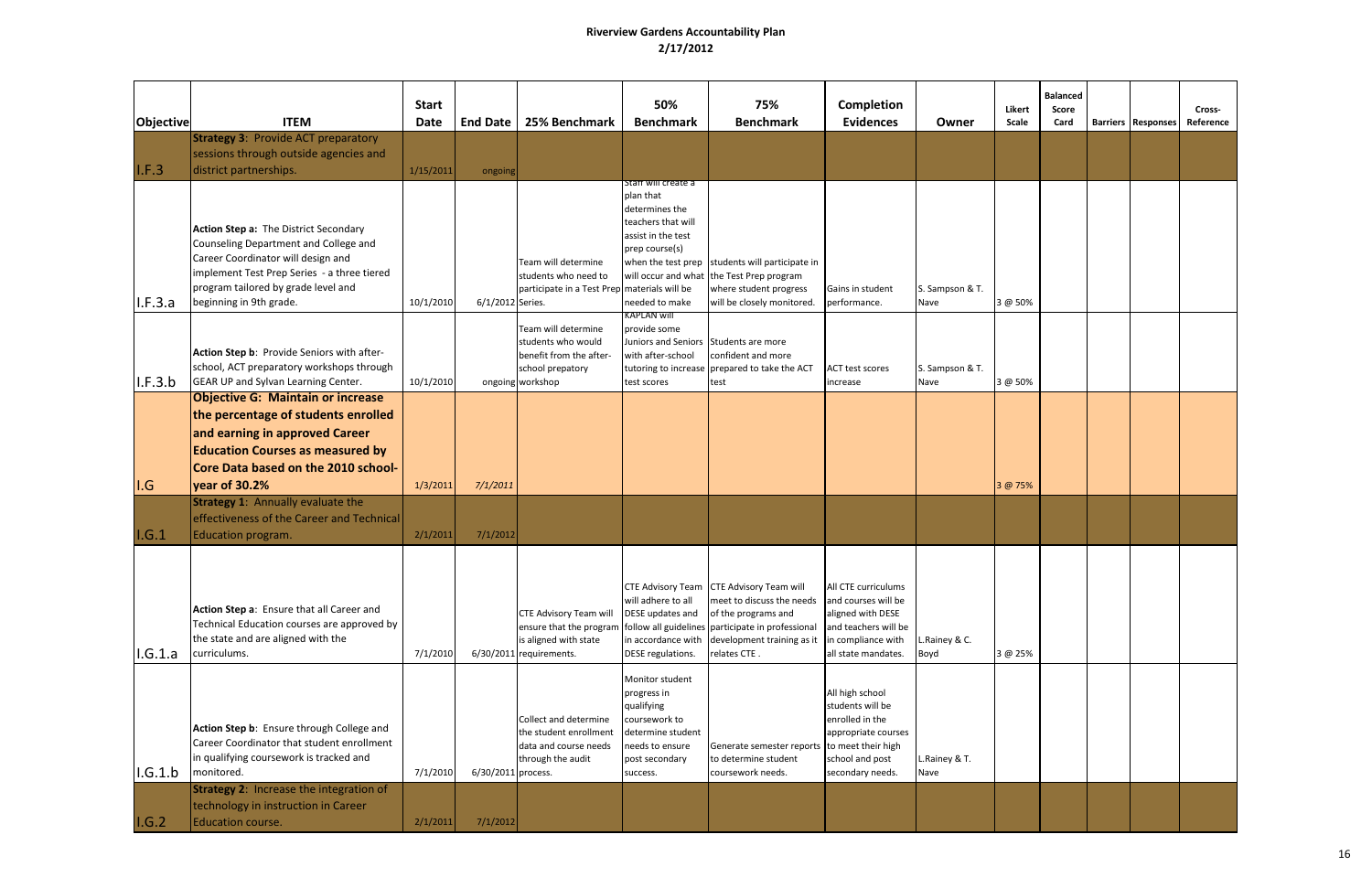| <b>Objective</b> | <b>ITEM</b>                                                                                                                                                                                                                                                              | <b>Start</b><br><b>Date</b> | <b>End Date</b> | 25% Benchmark                                                                                                                                                                             | 50%<br><b>Benchmark</b>                                                                                                                      | 75%<br><b>Benchmark</b>                                                                                                                                                                                                                        | Completion<br><b>Evidences</b>                                                                            | Owner                      | Likert<br>Scale | <b>Balanced</b><br>Score<br>Card | <b>Barriers   Responses</b> | Cross-<br>Reference |
|------------------|--------------------------------------------------------------------------------------------------------------------------------------------------------------------------------------------------------------------------------------------------------------------------|-----------------------------|-----------------|-------------------------------------------------------------------------------------------------------------------------------------------------------------------------------------------|----------------------------------------------------------------------------------------------------------------------------------------------|------------------------------------------------------------------------------------------------------------------------------------------------------------------------------------------------------------------------------------------------|-----------------------------------------------------------------------------------------------------------|----------------------------|-----------------|----------------------------------|-----------------------------|---------------------|
| I.G.2.a          | Action Step a: Continue Project Lead the<br>way classes at the secondary level.                                                                                                                                                                                          | 7/1/2010                    |                 | Identify students who<br>have been<br>recommended by a<br>teacher or have shown<br>an interest in<br>engineering with strong<br>math and science skills<br>7/1/2012 for the PLTW program. | PLAN, EXPLORE,<br>and PSAT test are<br>given to all<br>Freshman,<br>Sophomores and<br>Juniors.                                               | <b>CTE Teachers will maintain</b><br>articulation agreements<br>with the community<br>college and ensure that<br>students are receiving the<br>appropriate training in<br>accordance with DESE<br>guidelines for the program. secondary level. | Students will gain a<br>strong engineering<br>knowledge base for<br>their use at the post                 | L.Rainey & C.<br>Boyd      | 2 @ 75%         |                                  |                             |                     |
| I.G.3            | <b>Strategy 3: Evaluate the facilities and</b><br>equipment required for the programs to<br>ensure their effectiveness.                                                                                                                                                  | 2/1/2011                    | 7/1/2011        |                                                                                                                                                                                           |                                                                                                                                              |                                                                                                                                                                                                                                                |                                                                                                           |                            |                 |                                  |                             |                     |
| I.G.3.a          | Action Step a: Maintain records that ensures<br>that all equipment purchased with<br>State/Federal funds is in accordance with the<br>regulations of the funding source and is<br>reasonable and necessary to effectively<br>operate the program and the CTE curriculum. | 7/1/2010                    |                 | Generate an inventory<br>report of all equipment<br>being utilized in<br>7/1/2012 approved CTE courses.                                                                                   | <del>nsure that al</del> :<br>equipment<br>purchased through<br>state/federal funds<br>he primary:<br>purpose of<br>approved CTE<br>courses. | is being utilized for Maintain the effectiveness have up to date and<br>of the equipment by<br>proper maintenance and<br>replacement in accordance student use in<br>with the funding source.                                                  | CTE programs will<br>properly maintained<br>equipment for<br>approved courses.                            | C. Boyd                    | 2 @ 25%         |                                  |                             |                     |
| I.G.3.b          | Action Step b: Follow DESE equipment<br>guidelines and local policies and procedures<br>in accordance with the Career Education<br>50/50 and Enhancement Grant, as well as,<br>Perkins Equipment.                                                                        | 7/1/2010                    |                 | Generate an inventory<br>report of all equipment<br>being utilized in<br>7/1/2012 approved CTE courses.                                                                                   | Ensure that all<br>equipment<br>purchased through<br>state/federal funds<br>the primary<br>purpose of<br>approved CTE<br>courses.            | is being utilized for Maintain the effectiveness have up to date and<br>of the equipment by<br>proper maintenance and<br>replacement in accordance student use in<br>with the funding source.                                                  | CTE programs will<br>properly maintained<br>equipment for<br>approved courses.                            | T. Nave & Boyd             | 2 @ 25%         |                                  |                             |                     |
| I.G.3.c          | Action Step c: Actively work in collaboration<br>with the district's technology department for<br>the maintenance and/or repair of CTE lab<br>items.                                                                                                                     | 7/1/2010                    |                 | Generate an inventory<br>report of all equipment<br>being utilized in<br>7/1/2012 approved CTE courses.                                                                                   | Meet with the<br>Director of<br>Technology to<br>assess the<br>equipment needs<br>for CTE labs.                                              | Work with the district's<br>technology department to<br>maintain proper repairs<br>and updates for all<br>equipment in CTE labs.                                                                                                               | All CTE labs will be<br>properly maintained<br>and repaired for<br>effective student use<br>at all times. | C. Boyd & S. Sotir 3 @ 25% |                 |                                  |                             |                     |
| I.G.4            | <b>Strategy 4: Provide additional</b><br>opportunities for student enrollment in<br><b>CTE</b> courses.                                                                                                                                                                  | 2/1/2011                    | ongoing         |                                                                                                                                                                                           |                                                                                                                                              |                                                                                                                                                                                                                                                |                                                                                                           |                            |                 |                                  |                             |                     |
| I.G.4.a          | Action Step a: Increase the number of<br>classes offered each day from six to seven<br>periods, which allows students to enroll in<br>additional courses.                                                                                                                | 1/3/2011                    | 1/15/2011       |                                                                                                                                                                                           |                                                                                                                                              |                                                                                                                                                                                                                                                |                                                                                                           | Dr. Coleman &<br>SAB       | 5 @ 100%        |                                  |                             |                     |
| I.G.5            | <b>Strategy 5: Monitor the articulation</b><br>agreements with the community college<br>and proper data reporting.                                                                                                                                                       | 3/1/2011                    | ongoing         |                                                                                                                                                                                           |                                                                                                                                              |                                                                                                                                                                                                                                                |                                                                                                           |                            |                 |                                  |                             |                     |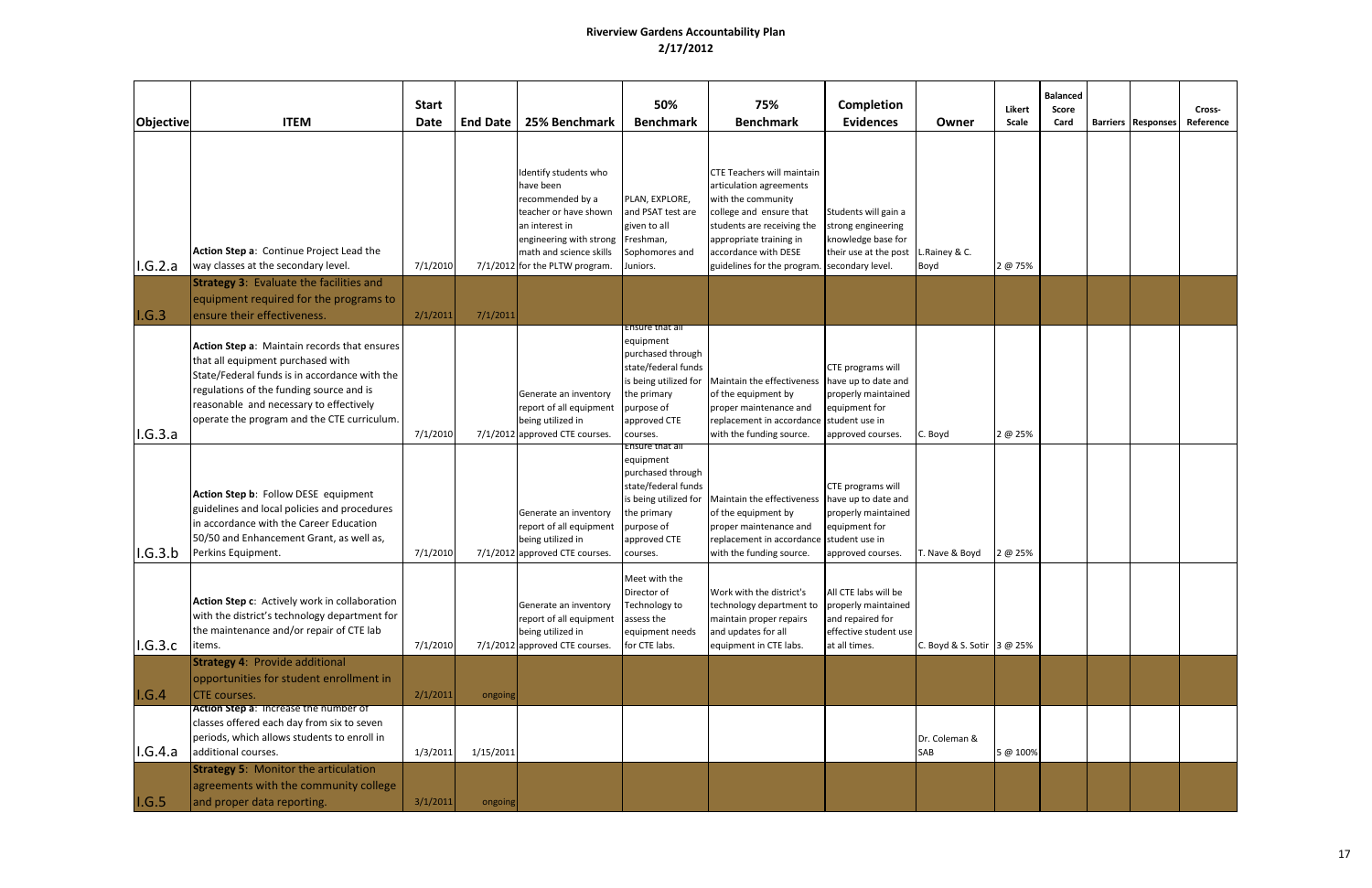| <b>Objective</b> | <b>ITEM</b>                                                                                                                                                                                                | <b>Start</b><br><b>Date</b> | <b>End Date</b>   | 25% Benchmark                                                                                                                                                                             | 50%<br><b>Benchmark</b>                                                                                                                                                         | 75%<br><b>Benchmark</b>                                                                                                                                                                                                 | <b>Completion</b><br><b>Evidences</b>                                                                                                                                              | Owner                  | Likert<br><b>Scale</b> | <b>Balanced</b><br>Score<br>Card | <b>Barriers Responses</b> | Cross-<br>Reference |
|------------------|------------------------------------------------------------------------------------------------------------------------------------------------------------------------------------------------------------|-----------------------------|-------------------|-------------------------------------------------------------------------------------------------------------------------------------------------------------------------------------------|---------------------------------------------------------------------------------------------------------------------------------------------------------------------------------|-------------------------------------------------------------------------------------------------------------------------------------------------------------------------------------------------------------------------|------------------------------------------------------------------------------------------------------------------------------------------------------------------------------------|------------------------|------------------------|----------------------------------|---------------------------|---------------------|
| I.G.5.a          | Action Step a: Write and submit all updates<br>for articulation agreements with the<br>community college.                                                                                                  | 7/1/2010                    |                   | All articulation<br>agreements will be<br>7/1/2011 reviewed for accuracy.                                                                                                                 | Meet with<br>community college<br>partners to<br>determine any<br>updates needed for<br>articulation<br>agreements.                                                             | Review and submit updates agreements that<br>for all articulation<br>agreements to the<br>community college as<br>needed to maintain<br>program requirements.                                                           | The high school will<br>continue with<br>articulation<br>allow high school<br>students to receive<br>college credit based<br>on the requirements L. Rainey & C.<br>of the program. | Boyd                   | 4 @ 75%                |                                  |                           |                     |
| I.G.5.b          | Action Step b: Monitor proper data<br>reporting of teachers in approved programs<br>using the CATEMA system.                                                                                               | 7/1/2010                    |                   | <b>CTE Teachers will be</b><br>provided with the<br>necessary materials to<br>begin enrolling student<br>rosters in the CATEMA<br>system through St. Louis<br>7/1/2011 Community College. | <u>CTE Teachers will</u><br>maintain<br>documentation for<br>the grading status<br>of students enrolled<br>n qualifying<br>courses to<br>determine their<br>status in receiving | CTE Teachers will enter the<br>final grading status for<br>students participating in<br>the programs and<br>determine those who have agreements will<br>received 80% or higher in<br>the approved course for<br>credit. | <del>UTE students in</del><br>participating<br>programs with<br>qualifying<br>articulation<br>receive dual credit<br>for courses taken on L. Rainey & C.<br>the high school        | Boyd                   | 3 @ 75%                |                                  |                           |                     |
| I.H              | <b>Objective H: Maintain or increase</b><br>the number of graduates entering<br>college as measured by Core Data<br>base on the previous year from<br>59.9%.                                               | 7/1/2010                    | 7/1/2011          |                                                                                                                                                                                           |                                                                                                                                                                                 |                                                                                                                                                                                                                         |                                                                                                                                                                                    |                        | 3 @ 50%                |                                  |                           |                     |
| I.H.1            | <b>Strategy 1: Increase college access</b><br>opportunities for students and families in<br>the district.                                                                                                  | 1/3/2011                    | ongoing           |                                                                                                                                                                                           |                                                                                                                                                                                 |                                                                                                                                                                                                                         |                                                                                                                                                                                    |                        |                        |                                  |                           |                     |
| I.H.1.a          | Action Step a: Host a College and Career Fair<br>for students and parents to get on site<br>information from college admission<br>representatives.                                                         | 11/1/2010                   | 4/1/2011 process. | fair will be held to<br>promote post secondary<br>opportunities and<br>expose students and<br>parents to the college<br>admissions and career                                             | The College and<br>Career fair team<br>will assess the<br>needs of the<br>for the spring<br>event.                                                                              | A spring College and Career gained access to<br>fair will be held in<br>collaboration with STEM<br>students to prepare week to promote Science,<br>Technology and<br>Mathematics.                                       | community will have<br>various colleges and<br>employers to assist<br>n their student's<br>post secondary<br>goals.                                                                | L. Rainey & T.<br>Nave | 5 @ 100%               |                                  |                           |                     |
| 1.1              | <b>Objective I: Maintain or increase the</b><br>percentage of students enrolled and<br>earning credit in approved Advanced<br>Courses as measured by Core Data<br>based on the 2010 school-year of<br>45%. | 7/1/2010                    | 7/1/2011          |                                                                                                                                                                                           |                                                                                                                                                                                 |                                                                                                                                                                                                                         |                                                                                                                                                                                    |                        | 3 @ 75%                |                                  |                           |                     |
| 1.1.1            | <b>Strategy 1: Provide opportunities for</b><br>students to increase their opportunities<br>to enroll in Advanced Courses.                                                                                 | 7/1/2010                    | ongoing           |                                                                                                                                                                                           |                                                                                                                                                                                 |                                                                                                                                                                                                                         |                                                                                                                                                                                    |                        |                        |                                  |                           |                     |
| I.I.1.a          | Action Step a: Increase the number of<br>classes offered each day from six to seven<br>periods, which allows for students to enroll in<br>additional courses.                                              | 7/1/2010                    | 8/1/2010          |                                                                                                                                                                                           |                                                                                                                                                                                 |                                                                                                                                                                                                                         | <b>Secondary Schools</b><br><b>Schedule Changes</b>                                                                                                                                | Dr. Coleman &<br>SAB   | 5 @100%                |                                  |                           |                     |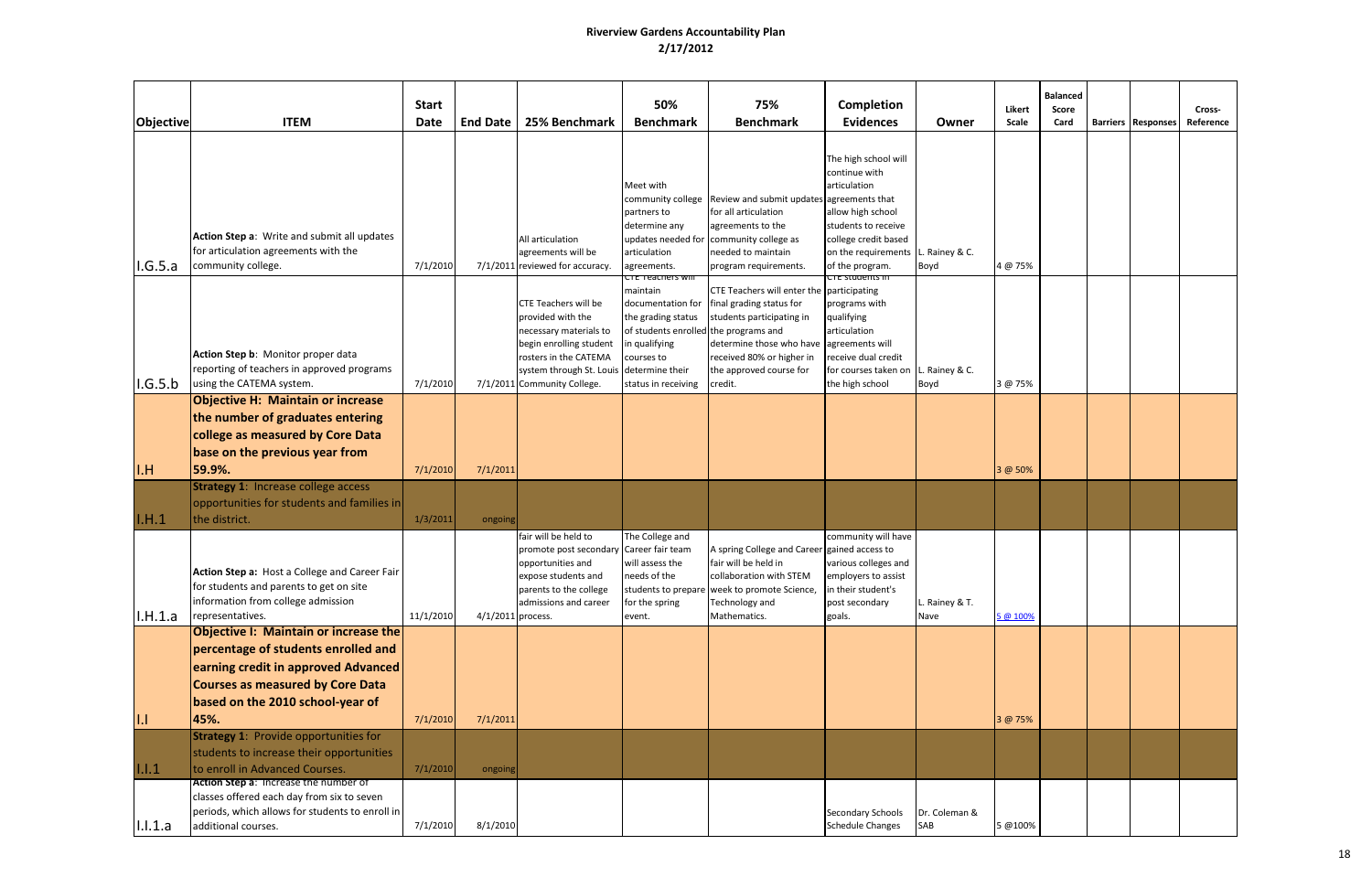|                  |                                                                                                                                                                                                                                                 | <b>Start</b>          |                      |                                                                                                                                                      | 50%                                                                                                                                | 75%                                                                                                                                                                                                       | Completion                                                                                                                                          |                        |                 | <b>Balanced</b> |                           |                     |
|------------------|-------------------------------------------------------------------------------------------------------------------------------------------------------------------------------------------------------------------------------------------------|-----------------------|----------------------|------------------------------------------------------------------------------------------------------------------------------------------------------|------------------------------------------------------------------------------------------------------------------------------------|-----------------------------------------------------------------------------------------------------------------------------------------------------------------------------------------------------------|-----------------------------------------------------------------------------------------------------------------------------------------------------|------------------------|-----------------|-----------------|---------------------------|---------------------|
| <b>Objective</b> | <b>ITEM</b>                                                                                                                                                                                                                                     | <b>Date</b>           | <b>End Date</b>      | 25% Benchmark                                                                                                                                        | <b>Benchmark</b>                                                                                                                   | <b>Benchmark</b>                                                                                                                                                                                          | <b>Evidences</b>                                                                                                                                    | Owner                  | Likert<br>Scale | Score<br>Card   | <b>Barriers Responses</b> | Cross-<br>Reference |
|                  | <b>Strategy 2: Provide support and</b><br>professional development to guidance<br>counselors to ensure that they are<br>properly identifying and enrolling                                                                                      |                       |                      |                                                                                                                                                      |                                                                                                                                    |                                                                                                                                                                                                           |                                                                                                                                                     |                        |                 |                 |                           |                     |
| $ 1.1.2\rangle$  | students in advanced courses.<br><b>Action Step a: Assigned counselor will</b>                                                                                                                                                                  | 1/3/2011              | ongoing              |                                                                                                                                                      |                                                                                                                                    |                                                                                                                                                                                                           |                                                                                                                                                     |                        |                 |                 |                           |                     |
| 1.1.2.a          | conduct yearly annual review with students<br>to review transcripts, pathways, and assign<br>courses for upcoming school term.                                                                                                                  | 3/1/2011              | 7/1/2012             |                                                                                                                                                      |                                                                                                                                    |                                                                                                                                                                                                           |                                                                                                                                                     | D. Bosley              | 3 @50%          |                 |                           |                     |
| 1.1.2.b          | Action Step b: College and Career<br>Coordinator and Assigned Counselor will<br>provide opportunities for advance<br>coursework through Advance Placement, and<br>external partnerships such as dual credit.                                    | 7/1/2010              |                      | students will be<br>identified for enrollment<br>into advanced courses<br>through their GPA and<br>various assessment,<br>$6/1/2011$ such as ACT and | Students will<br>complete the<br>registration process<br>for advanced<br>courses/dual<br>enrollment                                | Students will participate in their post secondary<br>courses at Florissant Valley endeavors.                                                                                                              | Students will have<br>received<br>transferrable college<br>credit to be used in                                                                     | L. Rainey & T.<br>Nave | 3 @75%          |                 |                           |                     |
|                  | <b>Objective J: Maintain or increase</b><br>the percentage of graduates<br>completing a career education<br>program placed in occupations<br>relating to training, attending<br>college or in the military as<br>measured by Core Data based on |                       |                      |                                                                                                                                                      |                                                                                                                                    |                                                                                                                                                                                                           |                                                                                                                                                     |                        |                 |                 |                           |                     |
| I.J<br> I.J.1    | 2010 school-year of 73.6%.<br><b>Strategy 1: Provide skills assessments</b><br>for students to seek occupational<br>opportunities within their career path of<br>study.                                                                         | 9/1/2010<br>1/15/2011 | 7/1/2011<br>7/1/2012 |                                                                                                                                                      |                                                                                                                                    |                                                                                                                                                                                                           |                                                                                                                                                     |                        | 3 @25%          |                 |                           |                     |
| I.J.1.a          | Action Step a: Assess CTE students using the<br>Missouri Connections program to identify<br>their career pathways and plan of study.                                                                                                            | 8/18/2010             |                      | All CTE Teachers will be<br>provided with the<br>introductory training on<br>using the new Missouri<br>5/30/2011 Connections system.                 | CTE Teachers will<br>assess freshmen<br>students and all<br>other students<br>career pathway<br>using the Missouri<br>Connections. | <b>CTE Teachers will work</b><br>with the Guidance<br>Counselors to determine<br>needing to create a the career pathways of<br>students and subsequent<br>course requirements for<br>their plan of study. | All students will have<br>a clear<br>understanding of<br>their career path and<br>will be enrolled in<br>courses related to<br>their plan of study. | Rainey & C.<br>Boyd    | 3 @ 25%         |                 |                           |                     |
| I.J.2            | <b>Strategy 2: Provide job shadowing</b><br>opportunities for students in CTE<br>programs.                                                                                                                                                      | 10/1/2010             | ongoing              |                                                                                                                                                      |                                                                                                                                    |                                                                                                                                                                                                           |                                                                                                                                                     |                        |                 |                 |                           |                     |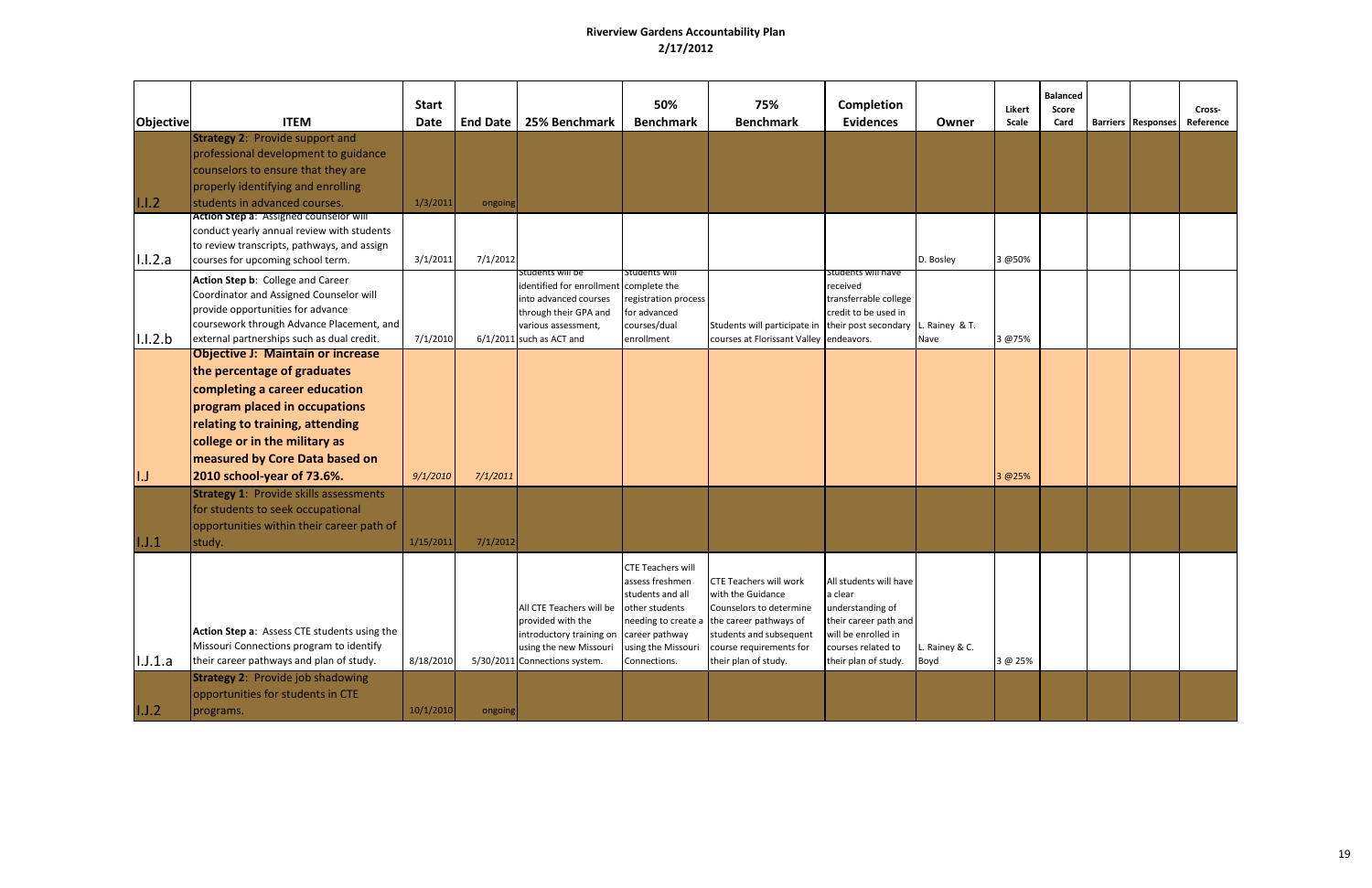| Objective          | <b>ITEM</b>                                                                                                                                                                                                                                                                            | <b>Start</b><br>Date | <b>End Date</b> | 25% Benchmark                                                                                                                                                          | 50%<br><b>Benchmark</b>                                                                                                                | 75%<br><b>Benchmark</b>                                                                                                                                                                                                | Completion<br><b>Evidences</b>                                                                                                                                                                                         | Owner                  | Likert<br>Scale | <b>Balanced</b><br>Score<br>Card | <b>Barriers Responses</b> | Cross-<br>Reference |
|--------------------|----------------------------------------------------------------------------------------------------------------------------------------------------------------------------------------------------------------------------------------------------------------------------------------|----------------------|-----------------|------------------------------------------------------------------------------------------------------------------------------------------------------------------------|----------------------------------------------------------------------------------------------------------------------------------------|------------------------------------------------------------------------------------------------------------------------------------------------------------------------------------------------------------------------|------------------------------------------------------------------------------------------------------------------------------------------------------------------------------------------------------------------------|------------------------|-----------------|----------------------------------|---------------------------|---------------------|
| I.J.2.a            | Action Step a: Students will participate in a<br>Employer Mentoring program through Urban<br>League and The Boeing Company.                                                                                                                                                            | 10/1/2010            |                 | Urban League/RGHS<br>staff member will<br>identify participating<br>ongoing students.                                                                                  | Students will<br>participate in<br>activities and<br>workshops at The<br>Boeing Company.                                               | Students will learn skills,<br>monthly mentoring such as communication<br>and networking, that will<br>help them in their post-<br>secondary endeavors.                                                                | All students will have<br>developed<br>mentoring<br>relationships with<br>select Boeing<br>Employees and have<br>a knowledge base of<br>the skills needed to<br>be successful in their<br>lives beyond high<br>school. | L. Rainey & C.<br>Boyd | 3 @ 50%         |                                  |                           |                     |
| 1.1.3              | <b>Strategy 3: Ensure that students are</b><br>provided with the skills needed to seek<br>employment upon graduation.                                                                                                                                                                  |                      |                 |                                                                                                                                                                        |                                                                                                                                        |                                                                                                                                                                                                                        |                                                                                                                                                                                                                        |                        |                 |                                  |                           |                     |
| I.J.3.a            | Marketing Coordinators will provide students<br>with the necessary job skills required to gain<br>employment within their career path, as well<br>as assist students with college preparation<br>and technical post-secondary opportunities.                                           | 8/16/2010            |                 | professional<br>development, train the<br>trainer model, on how<br>to use the Discovery<br>Assessment and the<br>5/30/2010 student reports.                            | provide a train the<br>trainer format to<br>help classroom<br>teachers<br>understand how to<br>use the Discovery                       | Coaches will facilitate data a functioning<br>team meetings as teachers understanding of<br>use the Discovery Reports<br>to make decisions on<br>instructional strategies to<br>move students forward                  | Discovery<br>Assessment and<br>report summaries<br>needed to move                                                                                                                                                      | L. Rainey & C.<br>Boyd | 1 @ 25%         |                                  |                           |                     |
| I.J.3.b            | Action Step b: Supervised Business and<br>Marketing Coordinators will provide students<br>with the necessary job skills required to gain<br>employment within their career path, as well<br>as assist students with college preparation<br>and technical post-secondary opportunities. |                      |                 | Coaches will have<br>professional<br>development, train the<br>trainer model, on how<br>to use the Discovery<br>Assessment and the<br>student reports.                 | provide a train the<br>trainer format to<br>help classroom<br>teachers<br>understand how to<br>use the Discovery<br>individual reports | Coaches will facilitate data understanding of<br>team meetings as teachers   Discovery<br>use the Discovery Reports<br>to make decisions on<br>Assessment and the instructional strategies to<br>move students forward | All teachers will have<br>a functioning<br>Assessment and<br>report summaries<br>needed to move<br>students forward                                                                                                    | L. Rainey & C.<br>Boyd | 1 @ 25%         |                                  |                           |                     |
| I.K                | <b>Objective K: Provide quality</b><br>professional development to<br>improve teaching and learning to be<br>measured by the increase of<br>students scoring at proficient or<br>advanced on the MAP/EOC tests.                                                                        |                      |                 |                                                                                                                                                                        |                                                                                                                                        |                                                                                                                                                                                                                        |                                                                                                                                                                                                                        |                        | 3 @ 75%         |                                  |                           |                     |
| I.K.1              | <b>Strategy 1:</b> Decrease disruptions during<br>instruction and increase quality time for<br>teaching and learning.                                                                                                                                                                  | 1/3/2011             | 7/1/2012        |                                                                                                                                                                        |                                                                                                                                        |                                                                                                                                                                                                                        |                                                                                                                                                                                                                        |                        |                 |                                  |                           |                     |
| $\mathsf{I.K.1.a}$ | Action Step a: Develop a partnership with<br>CSD/SSD for scheduling continuous district-<br>wide training in Positive .Behavioral Supports<br>& Interventions (PBIS).                                                                                                                  | 9/1/2010             | 7/1/2011 model. | RPDC to provide district-SSD's Data Support<br>wide PD; to provide<br>training to building<br>leadership teams to<br>build capacity through<br>the "train-the-trainer" | the "Big five" is<br>accessible to all<br>teachers. All 7<br>I are in place.                                                           | System to generate All teachers are using the<br>date to make decision<br>about interventions;<br><b>School-Wide Expectations</b><br>components of Tier & 8 Effective Classroom<br>Practices are in place.             | Tier II systems and<br>practices have been<br>introduced and a Tier<br>II team is in place to<br>make decision for<br>targeted group of<br>students.                                                                   | P. Johnson             | 3 @ 75%         |                                  |                           |                     |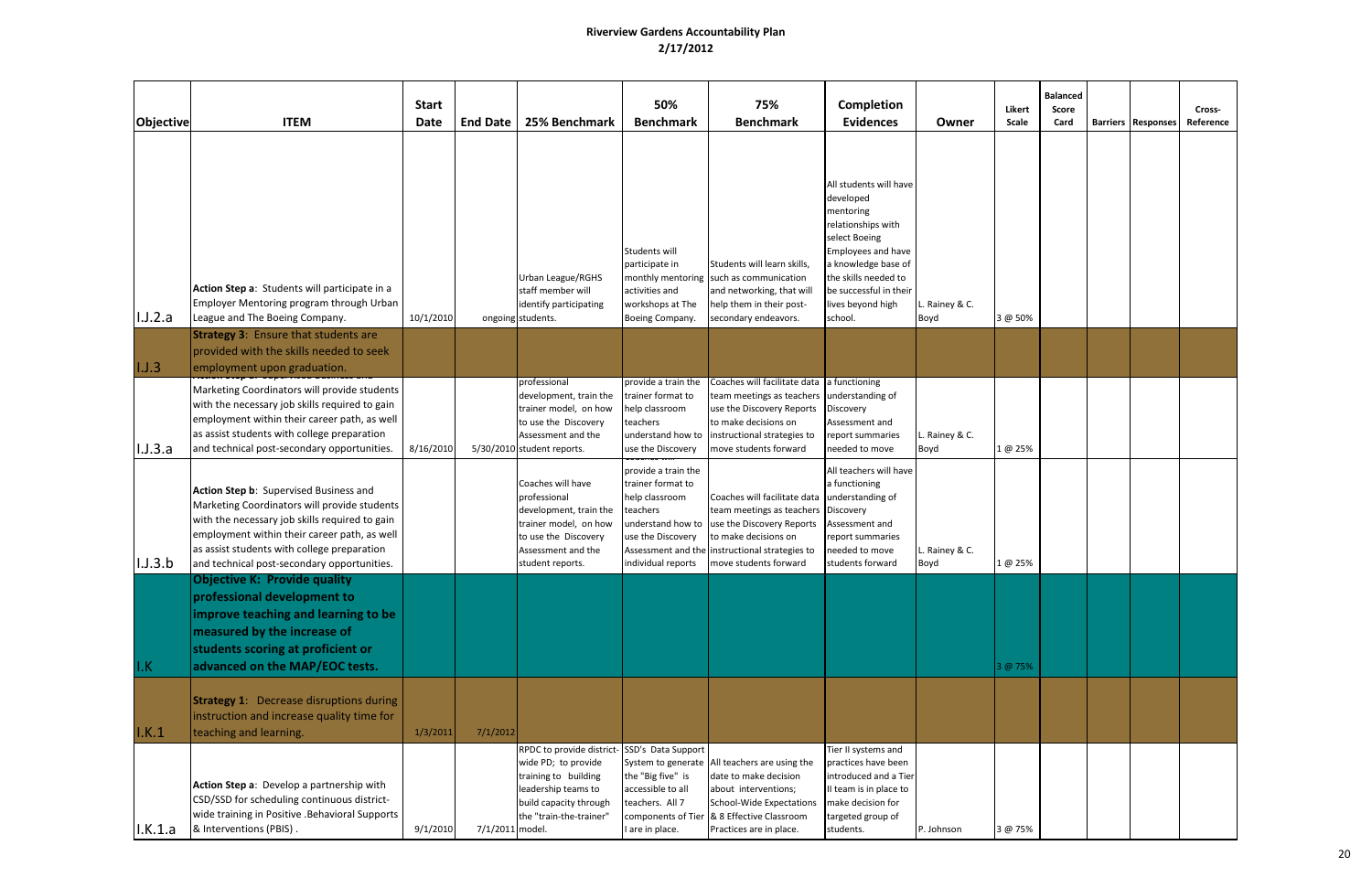| Objective       | <b>ITEM</b>                                                                                                                                                                                                                           | <b>Start</b><br>Date | <b>End Date</b> | 25% Benchmark                                                                                                                                                               | 50%<br><b>Benchmark</b>                                                                                                                                | 75%<br><b>Benchmark</b>                                                                                                                                                                                                | Completion<br><b>Evidences</b>                                                                                                                               | Owner      | Likert<br>Scale | <b>Balanced</b><br>Score<br>Card | <b>Barriers   Responses</b> | Cross-<br>Reference |
|-----------------|---------------------------------------------------------------------------------------------------------------------------------------------------------------------------------------------------------------------------------------|----------------------|-----------------|-----------------------------------------------------------------------------------------------------------------------------------------------------------------------------|--------------------------------------------------------------------------------------------------------------------------------------------------------|------------------------------------------------------------------------------------------------------------------------------------------------------------------------------------------------------------------------|--------------------------------------------------------------------------------------------------------------------------------------------------------------|------------|-----------------|----------------------------------|-----------------------------|---------------------|
| I.K.1.b         | Action Step b: Assign PBIS advisors to each<br>building for on-site support in the<br>implementation of PBIS.                                                                                                                         | 9/1/2010             | 7/1/2011 model. | RPDC to provide district-SSD's Data Support<br>training to building<br>leadership teams to<br>build capacity through<br>the "train-the-trainer"                             | the "Big five" is<br>accessible to all<br>teachers. All 7<br>components of Tier<br>I are in place.                                                     | wide PD; to provide SSD System to generate All teachers are using the<br>date to make decision<br>about interventions;<br><b>School-Wide Expectations</b><br>& 8 Effective Classroom<br>Practices are in place.        | Tier II systems and<br>practices have been<br>introduced and a Tier<br>II team is in place to<br>make decision for<br>targeted group of<br>students.         | P. Johnson | 3 @ 75%         |                                  |                             |                     |
| I.K.2           | <b>Strategy 2: Develop and maintain a</b><br>healthy, professional culture for teacher<br>collaboration.                                                                                                                              | 9/1/2010             | 7/1/2012        |                                                                                                                                                                             |                                                                                                                                                        |                                                                                                                                                                                                                        |                                                                                                                                                              |            |                 |                                  |                             |                     |
| I.K.2.a         | Action Step a: Develop a partnership with<br>Regional Professional Development Center<br>(RPDC) and Special School District (SSD) for<br>scheduling continuous district-wide training<br>in Professional Learning Communities. (PLC). | 9/1/2011             |                 | Create content/course<br>level teams and grade<br>evel teams in each<br>building. Train teachers<br>district wide in PLC<br>concept and plan for<br>7/1/2012 implementation | have a structure in<br>place for weekly<br>meetings,<br>procedures to<br>document group<br>work and support<br>received from RPDC                      | in each building will<br>monitor and evaluate the<br>effectiveness of the<br>implementation of PLC.<br>The effectiveness is<br>measured using a common for teaching and<br>rubric.                                     | developed plan is<br>implemented in<br>every building<br>indicating a healthy<br>professional culture<br>learning.                                           | P Johnson  | 3 @ 75%         |                                  |                             |                     |
| $\vert$ l.K.2.b | Action Step b: Assign RPDC advisors to each<br>building for on-site support in the<br>implementation of PLC.                                                                                                                          | 10/1/2011            | 7/1/2012 wide.  | <b>RPDC</b> advisors makes<br>initial contact with<br>administrator and staff<br>in every building district                                                                 | <b>RPDC</b> advisors<br>develop a plan for<br>providing support<br>and guidance to<br>staff in each<br>building district-<br>wide.                     | RPDC advisors' plan for<br>building support is<br>documented and<br>distributed to staff and to<br>district leaders.                                                                                                   | RPDC support and<br>guidance to effective<br>implementation of<br>PLC is evident and<br>progress is<br>documented and<br>distributed to district<br>leaders. | P Johnson  | 3 @ 75%         |                                  |                             |                     |
| $\vert$ I.K.3   | <b>Strategy 3: Develop teachers in the</b><br>knowledge and skill of analyzing data to<br>make instructional and assessment<br>decisions to improve student<br>achievement.                                                           | 10/1/2010            | 7/1/2012        |                                                                                                                                                                             |                                                                                                                                                        |                                                                                                                                                                                                                        |                                                                                                                                                              |            |                 |                                  |                             |                     |
| I.K.3.a         | Action Step a: Train teachers in understanding<br>various Discovery Education progress monitoring<br>reports to determine interventions for students.                                                                                 | 10/1/2010            |                 | Coaches will have<br>professional<br>development, train the<br>trainer model, on how<br>to use the Discovery<br>Assessment and the<br>ongoing student reports.              | Coaches will<br>provide a train the<br>trainer format to<br>help classroom<br>teachers<br>understand how to<br>use the Discovery<br>individual reports | Coaches will facilitate data understanding of<br>team meetings as teachers   Discovery<br>use the Discovery Reports<br>to make decisions on<br>Assessment and the instructional strategies to<br>move students forward | All teachers will have<br>a functioning<br>Assessment and<br>report summaries<br>needed to move<br>students forward                                          | S.Sampson  | 3 @ 75%         |                                  |                             |                     |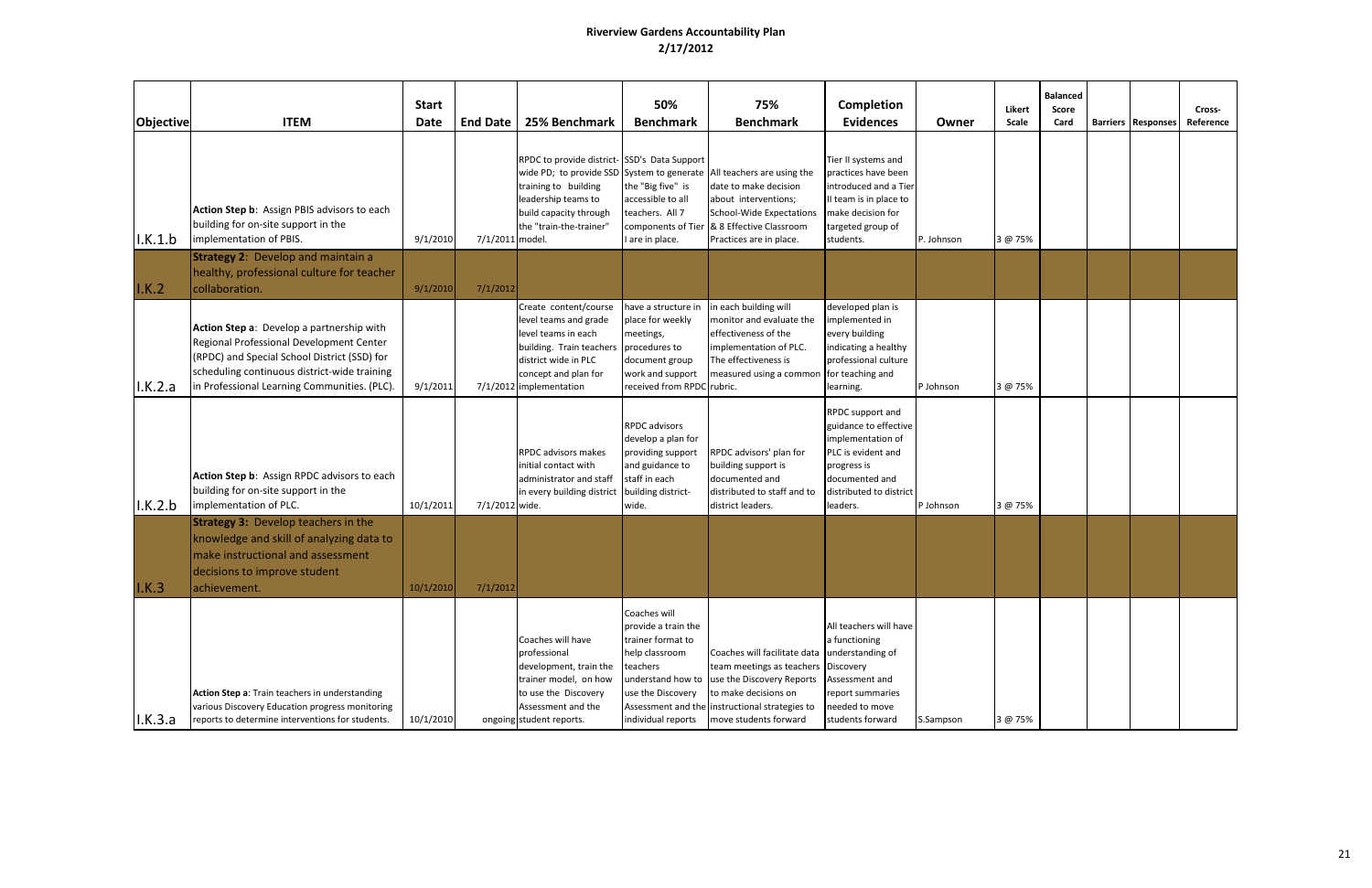| Objective       | <b>ITEM</b>                                                                                                                                                                                                                       | <b>Start</b><br><b>Date</b> | <b>End Date</b>    | 25% Benchmark                                                                                                                                                       | 50%<br><b>Benchmark</b>                                                                                                                                                              | 75%<br><b>Benchmark</b>                                                                                                                                                                       | Completion<br><b>Evidences</b>                                                                                                                             | Owner                     | Likert<br>Scale | <b>Balanced</b><br>Score<br>Card | <b>Barriers Responses</b> | Cross-<br>Reference |
|-----------------|-----------------------------------------------------------------------------------------------------------------------------------------------------------------------------------------------------------------------------------|-----------------------------|--------------------|---------------------------------------------------------------------------------------------------------------------------------------------------------------------|--------------------------------------------------------------------------------------------------------------------------------------------------------------------------------------|-----------------------------------------------------------------------------------------------------------------------------------------------------------------------------------------------|------------------------------------------------------------------------------------------------------------------------------------------------------------|---------------------------|-----------------|----------------------------------|---------------------------|---------------------|
| $\vert$ l.K.3.b | Action Step b: Train teachers in<br>differentiated instructional strategies to be<br>used as interventions to meet students'<br>needs.                                                                                            | 2/1/2011                    |                    | Deliver the message for<br>common district<br>definitions for:<br>differentiated<br>instruction,<br>modifications,<br>accommodation, and<br>7/1/2012 interventions. | District-wide<br>professional<br>development is<br>provided for<br>teachers to be<br>supported in<br>delivering<br>differentiated<br>instruction to<br>students as needed. observed. | Differentiated instruction is monitoring indicates<br>evident and documented in classroom<br>classroom observations for instruction is<br>at least 75% classrooms                             | Improved student<br>achievement and<br>gains on Discovery<br>Learning progress<br>meeting individual<br>student needs.                                     | P.Johnson & L.<br>Cobb    | 3 @ 50%         |                                  |                           |                     |
| I.K.3.c         | Action Step c: Develop a partnership with<br>RPDC for scheduling continuous district-wide<br>Data Team Training.                                                                                                                  | 9/1/2011                    |                    | District-wide training in<br>data teams; teachers<br>PreK-12 are trained in<br>the process data driven<br>7/1/2012 decision making.                                 | teams receive<br>training and train<br>staff on effectively<br>implementing Data<br>Teams.                                                                                           | Building Leadership   Documentation indicates<br>that data analysis has an<br>impact on the progress<br>monitoring system to<br>improve student<br>performance.                               | utilizing and<br>documenting<br>assessment data and<br>analyzing student<br>work to make<br>decisions about<br>instruction and<br>interventions<br>needed. | P. Johnson &<br>S.Sampson | 3 @ 50%         |                                  |                           |                     |
| II.L.           | <b>Objective L: Reform the</b><br>organizational framework and<br>educational environment of the<br>secondary schools                                                                                                             | #########                   | 7/1/2012           |                                                                                                                                                                     |                                                                                                                                                                                      |                                                                                                                                                                                               |                                                                                                                                                            | T. Sunkett                | 3 @ 50%         |                                  |                           |                     |
| 1,L,1           | <b>TURESY 2. Create a task</b><br>representative of all stakeholders and<br>external expertise to analyze priorities<br>and create strategic plan for Riverview<br><b>Gardens High School and Central Middle</b><br><b>School</b> | ##########                  | $7/1/2012$ targets | Communicate, convene,<br>and establish key<br>stakeholders, roles,<br>responsibilities and                                                                          | <del>ommunicate</del><br>convene, and<br>establish key<br>stakeholders, roles, and establish key<br>responsibilities and<br>force teams aligned at 75% completion                    | Communicate, convene,<br>stakeholders, roles,<br>targets, assign task   responsibilities and targets   progress monitoring                                                                    | Attendance rosters;<br>Meeting agendas,<br>tools                                                                                                           | <b>T. Sunkett</b>         | 3 @ 75%         |                                  |                           |                     |
| I.L.1.a         | Action Step a: Create a project management<br>timeline of the process to re-tool RGHS and<br>Central Middle School                                                                                                                | #########                   |                    | Finalize strategic plan<br>timeline and<br>benchmarks for Stage<br>One (2010)<br>7/1/2011 reorganization initiatives Reorganization plan plan                       | Evidence<br>completion of<br>stages of strategic<br>plan action steps<br>on short term plan; owners and 75%<br>development of<br>action steps for<br>Stage Two (2011)                | Full implementation of the management<br>for all owners listed action steps by all listed<br>completion through<br>timeline targets for Stage<br>Two (2011) Reorganization of task completion | Completed project<br>timeline, to include<br>owners, goals,<br>strategies, action<br>steps and verification<br>and implementation T. Sunkett               |                           | 3 @ 75%         |                                  |                           |                     |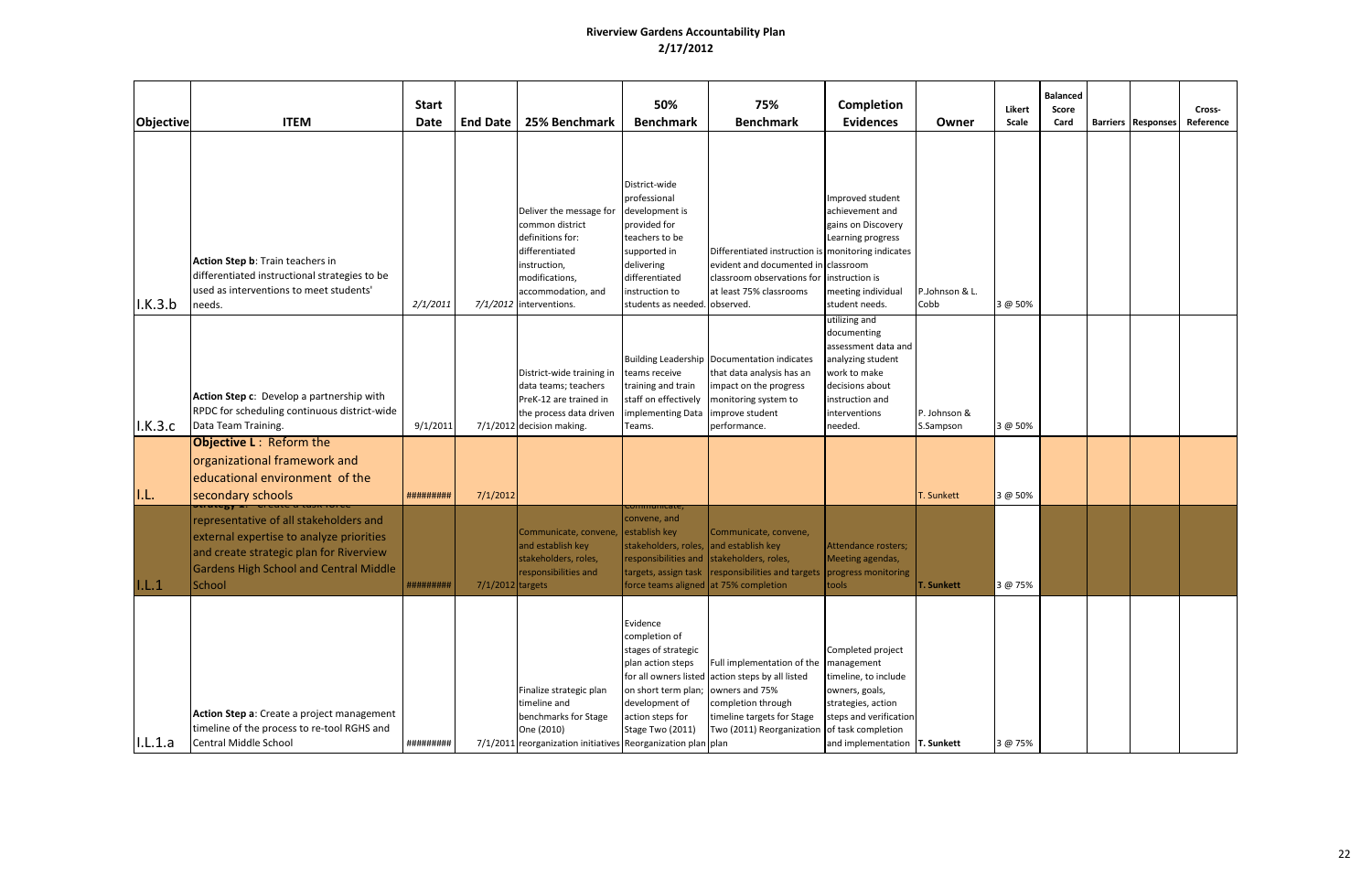| <b>Objective</b>   | <b>ITEM</b>                                                                                                                                                                     | <b>Start</b><br>Date   | <b>End Date</b> | 25% Benchmark                                                                                                                                                                               | 50%<br><b>Benchmark</b>                                                                                                                                                                                                      | 75%<br><b>Benchmark</b>                                                                                                                                                                                                                                        | Completion<br><b>Evidences</b>                                                                                                                                                                           | Owner                       | Likert<br>Scale | <b>Balanced</b><br>Score<br>Card | <b>Barriers   Responses</b> | Cross-<br>Reference |
|--------------------|---------------------------------------------------------------------------------------------------------------------------------------------------------------------------------|------------------------|-----------------|---------------------------------------------------------------------------------------------------------------------------------------------------------------------------------------------|------------------------------------------------------------------------------------------------------------------------------------------------------------------------------------------------------------------------------|----------------------------------------------------------------------------------------------------------------------------------------------------------------------------------------------------------------------------------------------------------------|----------------------------------------------------------------------------------------------------------------------------------------------------------------------------------------------------------|-----------------------------|-----------------|----------------------------------|-----------------------------|---------------------|
| I.L.1.b            | Action Step b: Complete initial analysis of<br>priorities and current realities related to<br>safety and security, standard operating<br>procedures, and instructional practice | #########              |                 | Finalize a needs<br>assessment/audit<br>analyzing attendance,<br>discipline, academic<br>data, standard operating identification of<br>procedures, and<br>1/15/2011 instructional practices | Task force has<br>identified the data<br>evidenced areas of<br>need and priority.<br>Prioritization,<br>team(s) to each<br>priority<br>γוס-טכ טוכטואו                                                                        | Task force team has<br>completed statement of<br>need, priorities to be<br>addressed as goals within<br>strategic plan                                                                                                                                         | Evidentiary data on<br>targets of discipline,<br>attendance,<br>academic audit<br>obtained through<br>formal and informal<br>methods of SIS data, T. Sunkett,<br>surveys, stakeholder<br>meeting minutes | Johnson, Hudson<br>Mitchell | 4@75%           |                                  |                             |                     |
| I.L.1.c            | Action Step c: Create a progress monitoring<br>system to include MOSIG 30 - day review<br><b>format</b>                                                                         | #########              |                 | Implement MOSIG<br>Tracking form to review<br>benchmarks, owners<br>and completion<br>evidence for progress<br>1/30/2011 monitoring                                                         | <b>Running Records</b><br>Progress<br>to Review progress Records Progress<br>and completion<br>status of goals,<br>objectives,<br>strategies, and<br>action steps for<br>completion and/or<br>necessary revision<br>of plans | Monitoring for used MOSIG 30-day Running<br>Monitoring for used to<br>Review progress and<br>completion status of goals,<br>objectives, strategies, and<br>action steps to evidence<br>completion, necessary<br>revision, and/or evidence<br>of sustainability | MoSIG 30-day<br><b>Running Records</b><br><b>Progress Monitoring</b><br>Form                                                                                                                             | <b>T. Sunkett</b>           | 4@75%           |                                  |                             |                     |
| I.L.2 <br> I.L.2.a | <b>Strategy 2: Design a framework for the</b><br>reorganization of school-wide structures<br>Action Step a: Reorganize the master<br>schedule                                   | #########<br>######### | 7/1/2012        | Create the addition of<br>eighth period to the<br>master schedule to<br>facilitate the<br>implementation of eight<br>period 4x4 A/B block,<br>1/15/2011 effective January                   | Implementation of<br>transitional eight<br>period 4x4 A/B<br>block for semester<br>2, 2010; design of<br>small learning<br>community<br>schedules and eight<br>period 4x4 A/B<br>block for the 2011<br>year                  | Implementation of master class rosters, and<br>schedule and programs for student schedules<br>small learning community<br>organizational structure<br>with eight period 4x4 A/B<br>block for the 2011 year                                                     | Master Schedule for<br>2010 transitional 4x4<br>A/B block schedule;<br>Master Schedule,<br>for the 2011 small<br>learning<br>communities eight<br>period 4x4 A/B block T. Sunkett                        |                             | 4@75%           |                                  |                             |                     |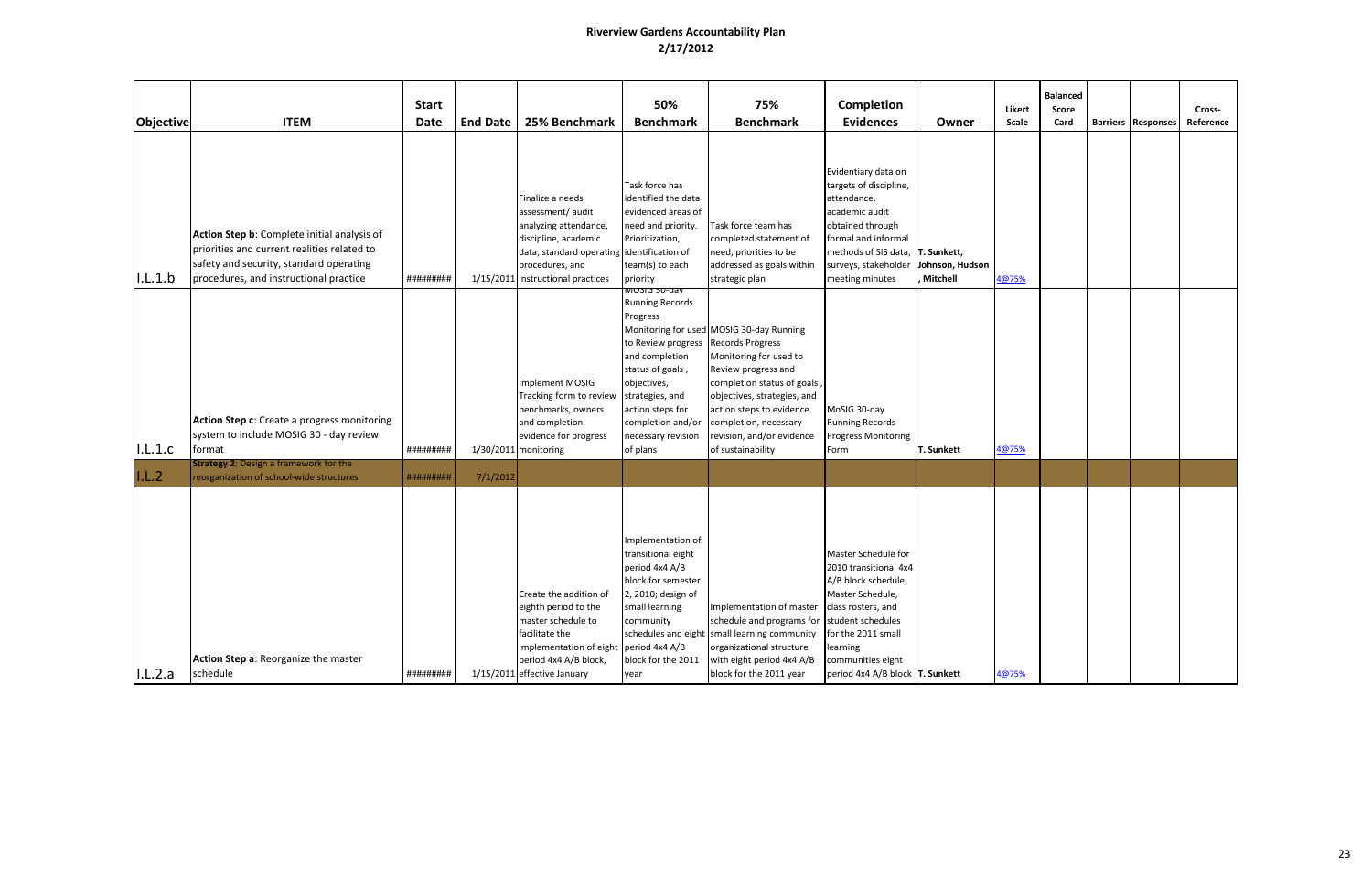|                                      |                                                                                                                               | <b>Start</b> |                        |                                                                                                                                                                                                                                                                     | 50%                                                                                                                                                                                                                                                                                        | 75%                                                                                                                                                                                                                                                          | Completion                                                                                                                                                                                                                                                           |                                                                     | Likert | <b>Balanced</b><br>Score |                           | Cross-    |
|--------------------------------------|-------------------------------------------------------------------------------------------------------------------------------|--------------|------------------------|---------------------------------------------------------------------------------------------------------------------------------------------------------------------------------------------------------------------------------------------------------------------|--------------------------------------------------------------------------------------------------------------------------------------------------------------------------------------------------------------------------------------------------------------------------------------------|--------------------------------------------------------------------------------------------------------------------------------------------------------------------------------------------------------------------------------------------------------------|----------------------------------------------------------------------------------------------------------------------------------------------------------------------------------------------------------------------------------------------------------------------|---------------------------------------------------------------------|--------|--------------------------|---------------------------|-----------|
| <b>Objective</b>                     | <b>ITEM</b>                                                                                                                   | <b>Date</b>  | <b>End Date</b>        | 25% Benchmark                                                                                                                                                                                                                                                       | <b>Benchmark</b>                                                                                                                                                                                                                                                                           | <b>Benchmark</b>                                                                                                                                                                                                                                             | <b>Evidences</b>                                                                                                                                                                                                                                                     | Owner                                                               | Scale  | Card                     | <b>Barriers Responses</b> | Reference |
|                                      | .L.2.a.1 Action Step a. 1: Reorganize / realign staffing   #########                                                          |              |                        | Create the addition of<br>eighth period Dynamics<br>of Effective Skills course<br>to instructional<br>schedules;<br>implementation of eight<br>period 4x4 A/B block;<br>realignment of ninth<br>grade staff to achieve<br>1/15/2011 9th grade academy               | transitional eight<br>period 4x4 A/B<br>block for semester<br>2, 2010 to include<br>eight period<br>Dynamics of<br><b>Effective Skills</b><br>course to<br>instructional<br>schedules;<br>Instructional staff<br>requests and<br>assignment small<br>schedules and eight<br>period 4x4 A/B | Instructional staff in full<br>implementation of small<br>learning community learning communities<br>utilizing framework of PLC<br>for 2011 term                                                                                                             | 2010 - Master<br>schedule and course<br>rosters inclusive of<br>eight period 4x4<br>block; 2011 - staffing<br>plan, master<br>schedule inclusive of<br>staffing ratios; highly<br>qualified<br>verifications; course<br>rosters, PLC /<br>leadership team<br>rosters | T. Sunkett                                                          | 4@25%  |                          |                           |           |
| $\vert$ l.L.2.a.2 $\vert$ placements | Action Step a. 2: Reorganize / realign student                                                                                | #########    |                        | Assign students to<br>eighth period Dynamics<br>of Effective Skills course, students to small<br>complete transcript<br>audits; populate senior,<br>ninth grade, and special<br>population status<br>according to short term<br>1/15/2010 reorganization plan       | Complete transcript<br>audits, complete<br>requests and<br>assignments of<br>learning<br>communities for<br>2011 term,<br>including<br>placement of<br>special populations Pathway Plans                                                                                                   | Students fully assigned to<br>small learning communities student schedules;<br>with completed IIP's and                                                                                                                                                      | Year 2010 -<br>completed course<br>rosters and student<br>schedules to include<br>eighth period; Year<br>2011 - completed<br>course rosters,<br>IIP's, and Pathway<br>Plans                                                                                          | T.Sunkett; L.<br>Rainey, High<br><b>School</b><br><b>Counselors</b> | 4@25%  |                          |                           |           |
|                                      | Action Step a. 3: Reorganize/realign<br>1.L.2.a.3 administrative structure<br><b>Action Step b: Create Standard Operating</b> | #########    | $1/15/2011$ strategies | Align administrative<br>organization structure<br>that clearly identifies<br>duties, roles, and<br>responsibilities related<br>to support of the Stage<br>One (2010)<br>Reorganization plan, and plan, and its goals,<br>its goals, objectives, and objectives, and | Align administrative<br>organization<br>structure that<br>clearly identifies<br>duties, roles, and<br>responsibilities<br>related to support<br>of the Stage Two<br>(2011)<br>Reorganization<br>strategies                                                                                 | Align administrative<br>organization structure that<br>clearly identifies duties,<br>roles, and responsibilities<br>related to support and<br>sustainability of the Stage<br>Two (2011) Reorganization<br>plan, and its goals,<br>objectives, and strategies | <b>Staffing Org Chart</b>                                                                                                                                                                                                                                            | T. Sunkett; A.<br>Seeney; Dr.<br>Coleman                            | 3@50%  |                          |                           |           |
| 1.L.2.b                              | Procedures                                                                                                                    | #########    | 1/15/2011              |                                                                                                                                                                                                                                                                     |                                                                                                                                                                                                                                                                                            |                                                                                                                                                                                                                                                              |                                                                                                                                                                                                                                                                      | <b>T. Sunkett</b>                                                   | 3@50%  |                          |                           |           |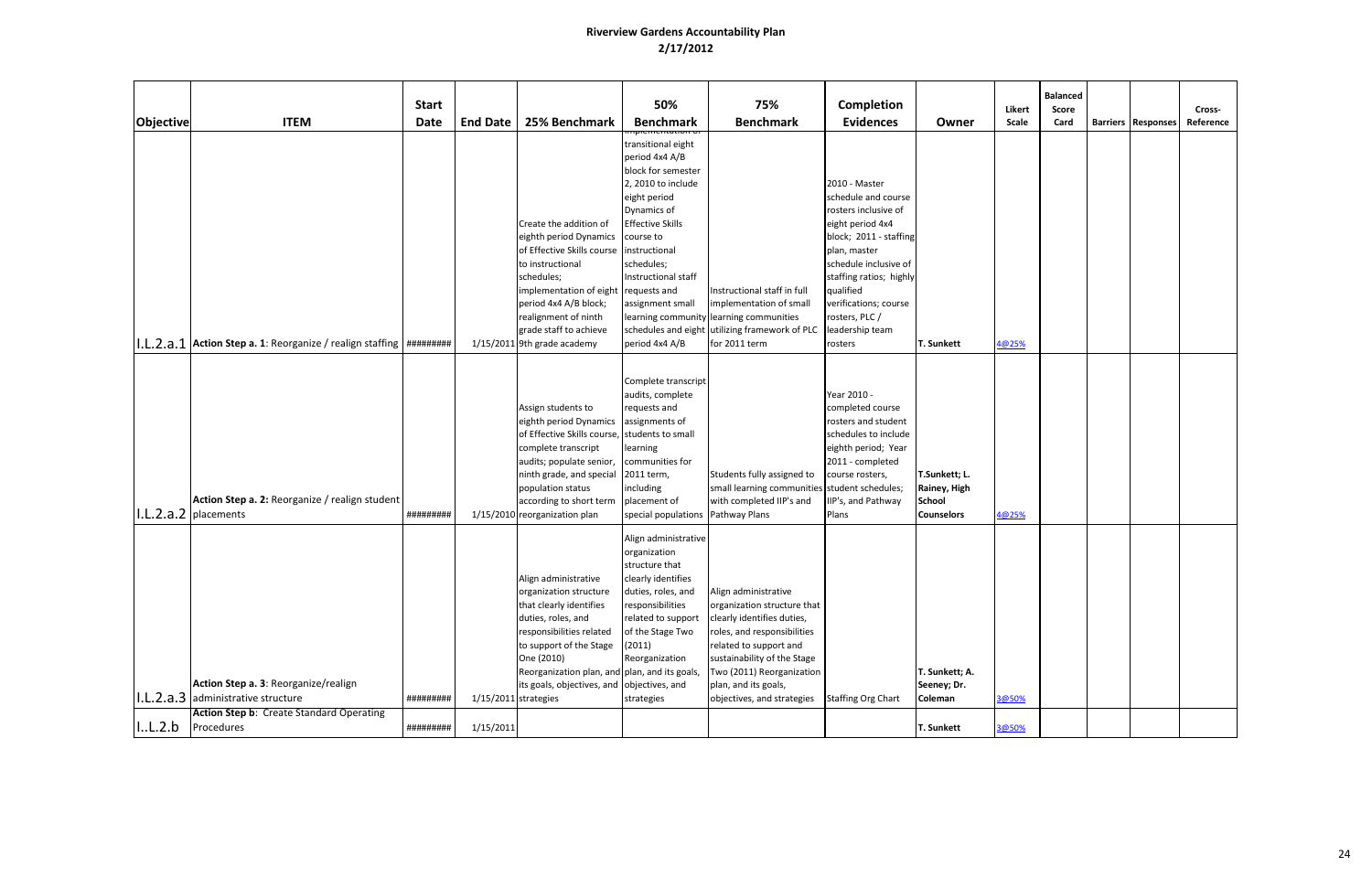| Objective | <b>ITEM</b>                                                                                                             | <b>Start</b><br><b>Date</b> | <b>End Date</b>      | 25% Benchmark                                                                                                                                          | 50%<br><b>Benchmark</b>                                                                                                                                    | 75%<br><b>Benchmark</b>                                                                                                                                                                                                            | Completion<br><b>Evidences</b>                                                                                                                                                                                            | Owner                                            | Likert<br>Scale | <b>Balanced</b><br>Score<br>Card | <b>Barriers Responses</b> | Cross-<br>Reference |
|-----------|-------------------------------------------------------------------------------------------------------------------------|-----------------------------|----------------------|--------------------------------------------------------------------------------------------------------------------------------------------------------|------------------------------------------------------------------------------------------------------------------------------------------------------------|------------------------------------------------------------------------------------------------------------------------------------------------------------------------------------------------------------------------------------|---------------------------------------------------------------------------------------------------------------------------------------------------------------------------------------------------------------------------|--------------------------------------------------|-----------------|----------------------------------|---------------------------|---------------------|
|           | Action Step b.1: Outline standard operating<br>$1.1.2.$ b.1 procedures related to academic processes                    | #########                   |                      | Develop and publish<br>standard operating<br>strategies for short term<br>2/15/2011 Reorganization Plan                                                | Convene teams<br>representative of all<br>stakeholders to<br>review needs<br>assessments,<br>procedures that<br>support 2011 plan                          | Ensure standard operating and measurement<br>procedures that support develop and publish procedures are conveyed,<br>the goal, objectives, and standard operating implemented with fidelity<br>in accordance with the<br>2011 Plan | <b>Standard Operating</b><br>Procedure<br>document; All<br>completed<br><b>Evaluation Checklist</b><br>tools; Data charts<br>results; academic<br>data (report cards,<br>Discovery Data, End<br>of Course)                | T. Sunkett &<br>Johnson                          | 3@25%           |                                  |                           |                     |
|           | Action Step b.2: Outline standard operating<br>procedures related to systems and<br>I.L.2.b.2 operations                | #########                   | 2/15/2011 Plan       | Develop and publish<br>standard operating<br>procedures that support<br>the goal, objectives, and<br>strategies for Stage One<br>(2010) Reorganization | Convene teams<br>representative of all<br>stakeholders to<br>review needs<br>assessments,<br>procedures that<br>support Stage Two<br>2011 plan             | develop and publish Ensure standard operating and measurement<br>standard operating procedures are conveyed,<br>implemented with fidelity<br>in accordance with the<br>2011 Plan                                                   | <b>Standard Operating</b><br>Procedure<br>document; All<br>completed<br><b>Evaluation Checklist</b><br>tools; Data charts<br>results; discipline<br>data; school culture<br>evaluation tool,<br>stakeholder surveys) Ross | T. Sunkett; N.                                   | 3@50%           |                                  |                           |                     |
|           | Action Step b.3: Outline standard operating<br>procedures related to employee functions<br>$ 1.L.2.b.3 $ and operations | #########                   |                      | Develop and publish<br>standard operating<br>strategies for short term<br>2/15/2011 Reorganization Plan                                                | Convene teams<br>representative of all<br>stakeholders to<br>review needs<br>assessments,<br>procedures that<br>support 2011 plan                          | Ensure standard operating completed<br>procedures that support develop and publish procedures are conveyed,<br>the goal, objectives, and standard operating implemented with fidelity<br>in accordance with the<br>2011 Plan       | <b>Standard Operating</b><br>Procedure<br>document; All<br><b>Evaluation Checklist</b><br>tools; Data charts<br>and measurement<br>results                                                                                | T.Sunkett; A.<br><b>Seeney</b>                   | 3@50%           |                                  |                           |                     |
| I.L.3.    | <b>Strategy 3: Develop a system for monitoring</b><br>and reporting progress                                            | #########                   | 2/15/2011 I.L.2.b.3) | <b>Electronic Evaluation</b><br>checklist Tool developed<br>by each lead in the<br>respective areas<br>(I.L.2.b.1; I.L.2.b.2;                          | Electronic<br>Evaluation<br>checklist tool<br>evidence full<br>implementation<br>and forward<br>movement related<br>to the respective<br>areas (I.L.2.b.1; | <b>Electronic Evaluation</b><br>checklist tool evidences full<br>implementation and 75%<br>gains in successful growth<br>in the respective areas<br>(I.L.2.b.1; I.L.2.b.2;<br>1.L.2.b.3)                                           | All completed<br><b>Evaluation Checklist</b><br>tools; Data charts<br>and measurement<br>results                                                                                                                          | T. Sunkett; P.<br>Johnson; N. Ross;<br>A. Seeney |                 |                                  |                           |                     |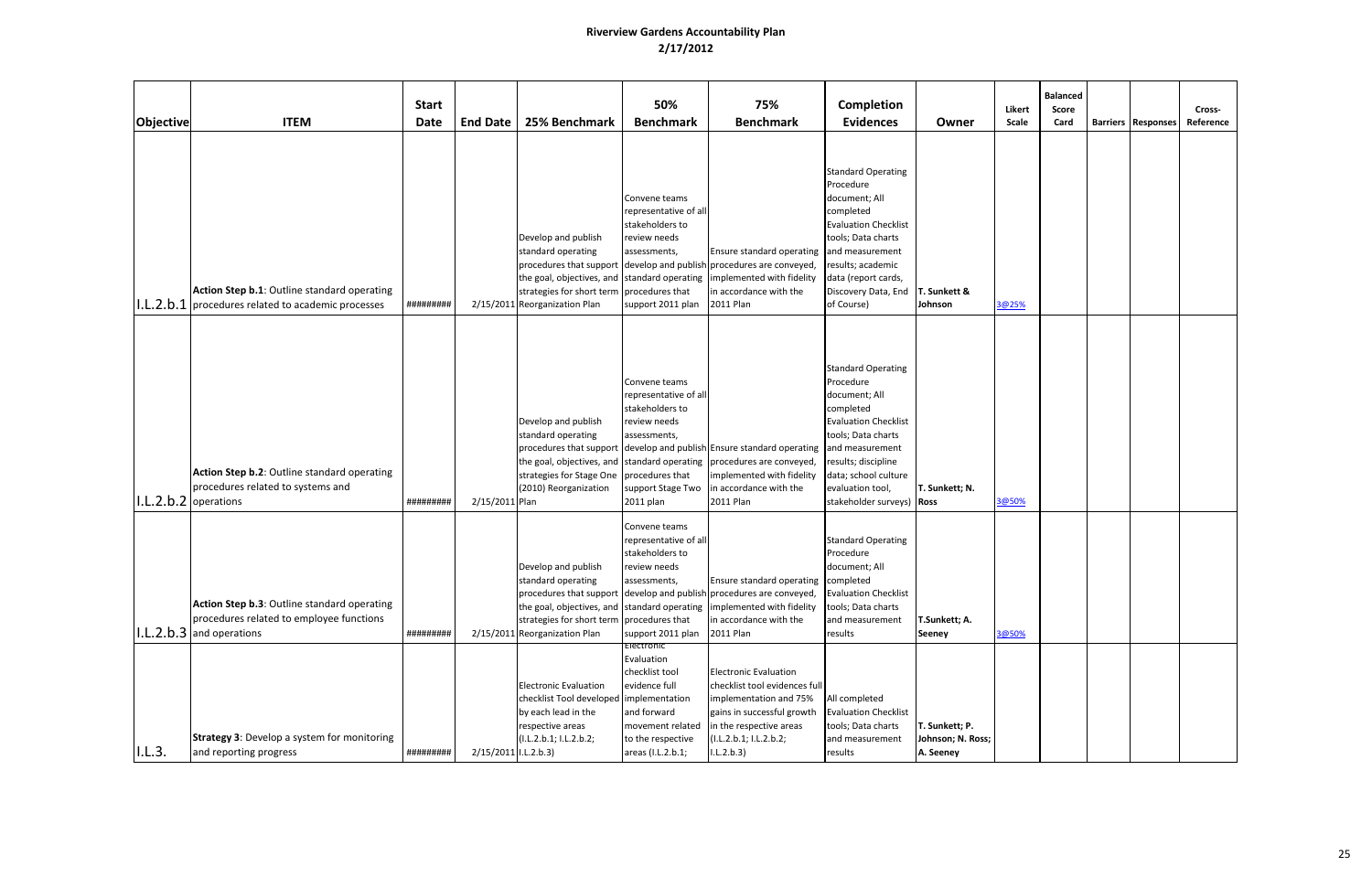|           |                                                                                                                                                                         | <b>Start</b> |                   |                                                                                                                                                                                  | 50%                                                                                                                                                                                                                          | 75%                                                                                                                                                                                                                                                                                       | <b>Completion</b>                                                                 |                                                             | Likert | <b>Balanced</b><br>Score |                           | Cross-    |
|-----------|-------------------------------------------------------------------------------------------------------------------------------------------------------------------------|--------------|-------------------|----------------------------------------------------------------------------------------------------------------------------------------------------------------------------------|------------------------------------------------------------------------------------------------------------------------------------------------------------------------------------------------------------------------------|-------------------------------------------------------------------------------------------------------------------------------------------------------------------------------------------------------------------------------------------------------------------------------------------|-----------------------------------------------------------------------------------|-------------------------------------------------------------|--------|--------------------------|---------------------------|-----------|
| Objective | <b>ITEM</b>                                                                                                                                                             | Date         | <b>End Date</b>   | 25% Benchmark                                                                                                                                                                    | <b>Benchmark</b>                                                                                                                                                                                                             | <b>Benchmark</b>                                                                                                                                                                                                                                                                          | <b>Evidences</b>                                                                  | Owner                                                       | Scale  | Card                     | <b>Barriers Responses</b> | Reference |
| I.L.3.a   | Action Step a: Utilize the MOSIG 30-Day<br>strategic Progress Monitoring Tool to assess<br>progress and accountability                                                  | 1/15/2011    | 7/1/2012 steps    | MOSIG 30-day Running<br><b>Records Progress</b><br>Monitoring for used to<br>Review progress and<br>completion status of<br>goals, objectives,<br>strategies, and action         | viosia su-uav<br><b>Running Records</b><br>Progress<br>to Review progress<br>and completion<br>status of goals,<br>objectives,<br>strategies, and<br>action steps for<br>completion and/or<br>necessary revision<br>of plans | Monitoring for used MOSIG 30-day Running<br><b>Records Progress</b><br>Monitoring for used to<br>Review progress and<br>completion status of goals,<br>objectives, strategies, and<br>action steps to evidence<br>completion, necessary<br>revision, and/or evidence<br>of sustainability | MoSIG 30-day<br><b>Running Records</b><br><b>Progress Monitoring</b><br>Form      | <b>T. Sunkett</b>                                           | 3@25%  |                          |                           |           |
| I.L.3.b   | Action Step b: Create a weekly forum to<br>assess and communicate progress monitoring<br>and accountability                                                             | 1/3/2011     |                   | Develop and publish<br>calendar of review<br>7/1/2012 meetings                                                                                                                   | Convene and<br>publish minutes<br>from bi-monthly<br>review meetings                                                                                                                                                         | Convene and publish<br>minutes for monthly<br>review meetings                                                                                                                                                                                                                             | Attendance records;<br><b>MoSIG Running</b><br>Records; Meeting<br><b>Minutes</b> | <b>T. Sunkett</b>                                           | 3@25%  |                          |                           |           |
| I.L.4     | <b>Strategy 4: Review and Revision of funding</b><br>sources to support reorganization plan                                                                             | #########    | 7/1/2012          |                                                                                                                                                                                  |                                                                                                                                                                                                                              |                                                                                                                                                                                                                                                                                           |                                                                                   |                                                             |        |                          |                           |           |
| I.L.4. a  | Action Step a: Review, Realign, and submit<br>amendment to SIG Grant in accordance with<br>reorganization plan                                                          | #########    |                   | Review, Realign, and<br>submit amendment to<br>SIG Grant in accordance<br>with Stage One (2010)<br>1/30/2011 reorganization plan                                                 | Review, Realign,<br>and submit<br>amendment to SIG<br>Grant in accordance<br>with Stage Two<br>(2011)                                                                                                                        | Review efficacy of<br>implementation at 100% of<br>SIG Grant in accordance<br>with Stage Two (2011)<br>reorganization plan reorganization plan                                                                                                                                            | SIG Grant, SIG Grant<br><b>Budget</b>                                             | T. Sunkett;<br><b>Building</b><br>Principals; J. Pugh 2@25% |        |                          |                           |           |
| I.L.4.b   | Action Step b: Review, Realign, and submit<br>amendment to expenditure requests for Title<br>1, Title 2, Title 2a budgets<br>Action Step b: Review, Realign, and submit | #########    |                   | Review, Realign, and<br>submit amendment to<br>expenditure requests for<br>Title 1, Title 2, Title 2a<br>budgets to support<br>Stage One (2010)<br>1/15/2011 Reorganization Plan | Review, Realign,<br>and submit<br>amendment to SIP<br>Plans and Title<br>Funds in<br>accordance with<br>Stage Two (2011)<br>reorganization plan plan                                                                         | Review efficacy of<br>implementation at 100% of<br>SIP Plans and Title Funds in<br>accordance with Stage<br>Two (2011) reorganization Improvement A                                                                                                                                       | SIP Plans; School<br><b>Budgets and Plans</b>                                     | T. Sunkett;<br><b>Building</b><br>Principals; J. Pugh 2@25% |        |                          |                           |           |
| I.L.4.b   | amendment to expenditure requests for Title<br>1, Title 2, Title 2a budgets                                                                                             | #########    | 1/15/2011         |                                                                                                                                                                                  |                                                                                                                                                                                                                              |                                                                                                                                                                                                                                                                                           |                                                                                   | T. Sunkett & Pugh 2@25%                                     |        |                          |                           |           |
| I.M       | <b>Objective M: Achieve a school</b><br>climate and environment conducive<br>to student achievement at Riverview<br><b>Gardens High School</b>                          |              | #######  1/3/2011 |                                                                                                                                                                                  |                                                                                                                                                                                                                              |                                                                                                                                                                                                                                                                                           |                                                                                   |                                                             | 3@50%  |                          |                           |           |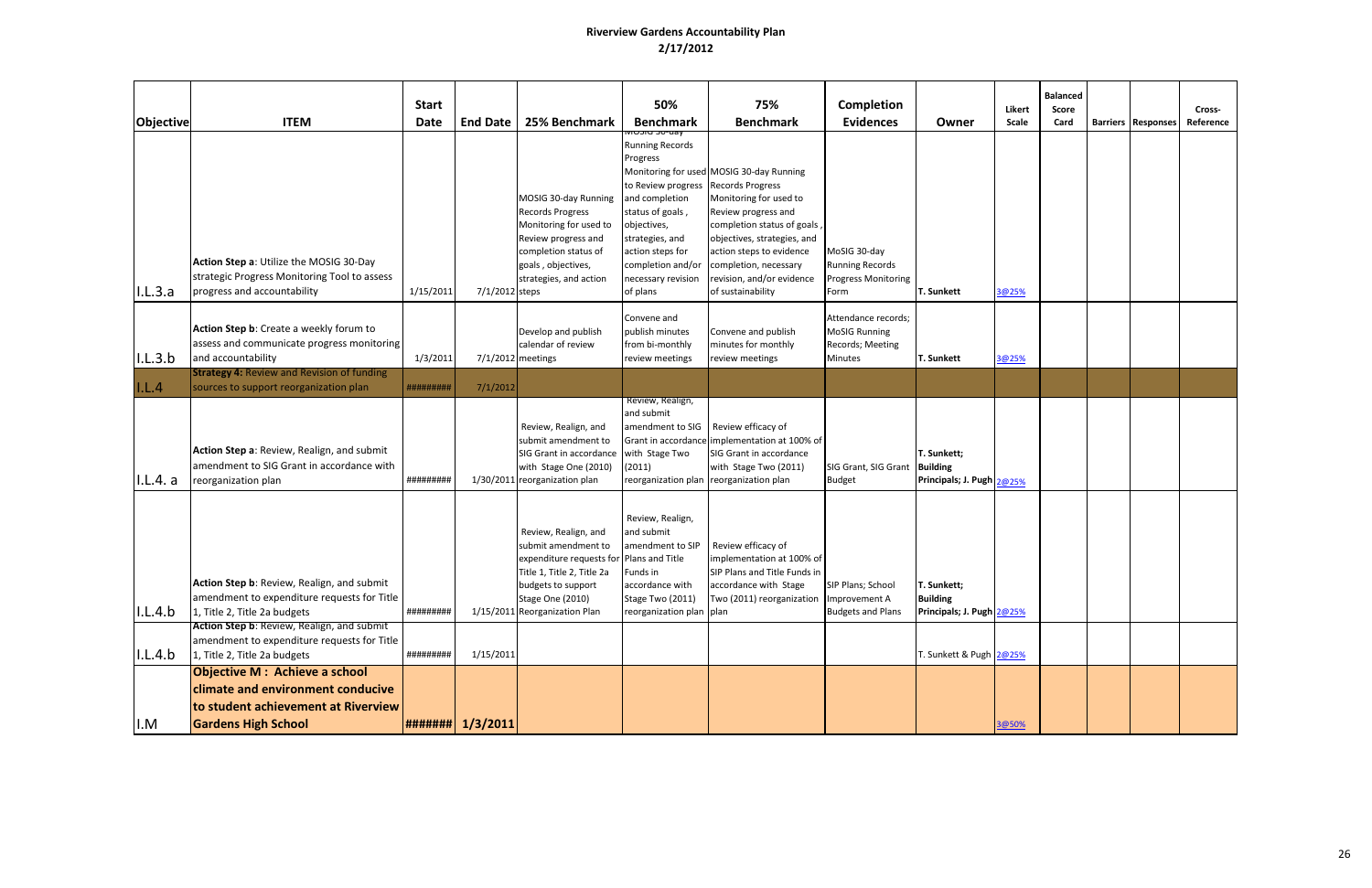| <b>Objective</b> | <b>ITEM</b>                                                                                                                                       | <b>Start</b><br>Date | <b>End Date</b> | 25% Benchmark | 50%<br><b>Benchmark</b> | 75%<br><b>Benchmark</b> | Completion<br><b>Evidences</b>                                                                                                                       | Owner      | Likert<br>Scale   | <b>Balanced</b><br>Score<br>Card | <b>Barriers   Responses</b> | Cross-<br>Reference |
|------------------|---------------------------------------------------------------------------------------------------------------------------------------------------|----------------------|-----------------|---------------|-------------------------|-------------------------|------------------------------------------------------------------------------------------------------------------------------------------------------|------------|-------------------|----------------------------------|-----------------------------|---------------------|
| I.M.1            | <b>Strategy 1: Conduct audit / analysis to</b><br>identify critical concerns                                                                      |                      |                 |               |                         |                         | Data Binder;<br>Survey results;<br>strategic plan;<br>Stakeholder<br>feedback<br><i>I</i> minutes                                                    | T. Sunkett | @75%              |                                  |                             |                     |
|                  | $\vert$ I.M.1.a $\vert$ Action Step A: collect and review data                                                                                    |                      |                 |               |                         |                         |                                                                                                                                                      |            | <mark>@75%</mark> |                                  |                             |                     |
|                  | Action Step B: conduct, compile, and review<br>$ I.M.1.b $ data from stakeholder focus groups<br>Action Step C: conduct, compile, and review      |                      |                 |               |                         |                         |                                                                                                                                                      |            | <mark>@75%</mark> |                                  |                             |                     |
| I.M.1.c          | data from surveys<br>Action Step D: create a task force and                                                                                       |                      |                 |               |                         |                         |                                                                                                                                                      |            | @75%              |                                  |                             |                     |
| I.M.1.d          | strategic plan to identify remedy to identified<br>areas                                                                                          |                      |                 |               |                         |                         |                                                                                                                                                      |            | @75%              |                                  |                             |                     |
| I.M.2            | <b>Strategy 2: Develop task force for</b><br>analysis, development of strategic<br>plan, and implementation timeline                              | #######              | 1/3/2011        |               |                         |                         | Agendas; Sign-<br>In Sheets;<br>email updates;<br>data binders;<br>Acct. Plan;<br><b>Progress</b><br>Monitoring<br>Running<br>Record;<br>Calendar(s) | T. Sunkett | @75%              |                                  |                             |                     |
|                  | I.M.2.a Action Step A: convene task force<br>Action Step B: Develop strategic plan to                                                             |                      |                 |               |                         |                         |                                                                                                                                                      |            |                   |                                  |                             |                     |
|                  | $ I.M.2.b $ remedy concerns<br>Action Step C: develop process monitoring                                                                          |                      |                 |               |                         |                         |                                                                                                                                                      |            | <mark>@75%</mark> |                                  |                             |                     |
| I.M.2.c protocol | Action Step D: Develop calendar of                                                                                                                |                      |                 |               |                         |                         |                                                                                                                                                      |            |                   |                                  |                             |                     |
|                  | $\vert$ I.M.2.d $\vert$ implementation and completion timelines<br>Action Step E: Develop a calendar of Progress<br>I.M.2.e   Monitoring meetings |                      |                 |               |                         |                         |                                                                                                                                                      |            | ง75%<br>75%       |                                  |                             |                     |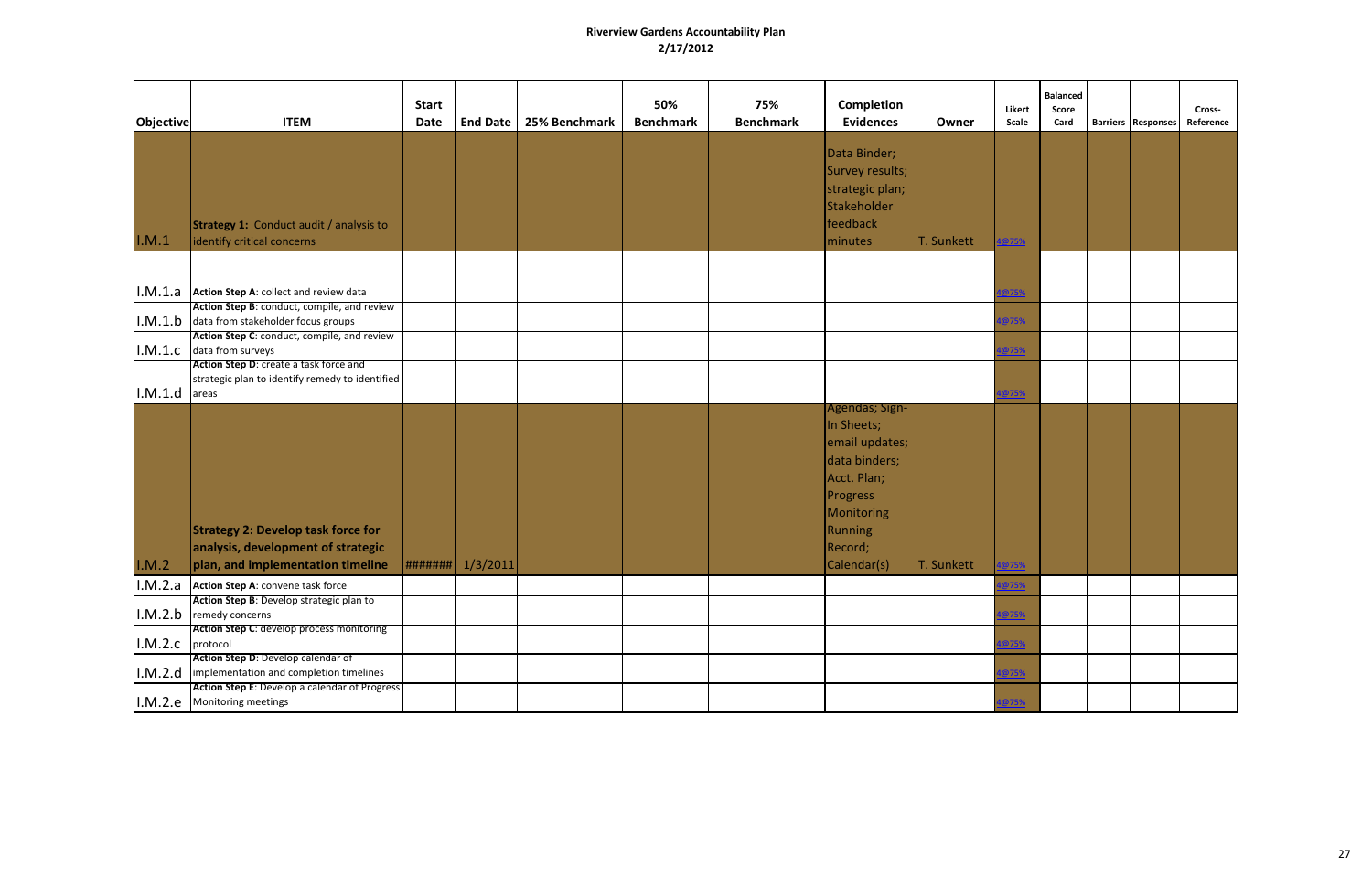| <b>Objective</b>             | <b>ITEM</b>                                                                                                                         | <b>Start</b><br><b>Date</b> | End Date | 25% Benchmark | 50%<br><b>Benchmark</b> | 75%<br><b>Benchmark</b> | <b>Completion</b><br><b>Evidences</b>                                                                                                         | Owner                     | Likert<br>Scale | <b>Balanced</b><br>Score<br>Card | <b>Barriers   Responses</b> | Cross-<br>Reference |
|------------------------------|-------------------------------------------------------------------------------------------------------------------------------------|-----------------------------|----------|---------------|-------------------------|-------------------------|-----------------------------------------------------------------------------------------------------------------------------------------------|---------------------------|-----------------|----------------------------------|-----------------------------|---------------------|
| I.M.3                        | <b>Strategy 3: Develop a process for</b><br>transparent, frequent communication to<br>stakeholders                                  | #######                     | 1/3/2011 |               |                         |                         | Letters;<br><b>Webpage</b><br>Uploads;<br>Protocols;<br>Forum Agendas<br>and Sign-In<br>sheets;<br>Blog/Message<br>board; Data<br>Thermometer | T. Sunkett;<br>M. Mueller | <u>@75%</u>     |                                  |                             |                     |
| I.M.3.a                      | Action Step A: Written communiqué                                                                                                   |                             |          |               |                         |                         |                                                                                                                                               |                           | @75%            |                                  |                             |                     |
| <mark>क्तमा उद्य</mark>      | A1: general update letters (BIG 5 Plan and<br>Phase Two Plan)                                                                       |                             |          |               |                         |                         |                                                                                                                                               |                           | @75%            |                                  |                             |                     |
| I.M.3.a.<br>2                | A2: 9th grade academy letter (families and<br>students; staff and stakeholders; staff<br>impacted by this initiative)               |                             |          |               |                         |                         |                                                                                                                                               |                           | 5@75%           |                                  |                             |                     |
| 3                            | http://www.pic.jplinary.matrix (Big 5 behavior non-<br>negotiable )update                                                           |                             |          |               |                         |                         |                                                                                                                                               |                           | 5@75%           |                                  |                             |                     |
| $\overline{4}$               | A4: parking permit protocol                                                                                                         |                             |          |               |                         |                         |                                                                                                                                               |                           | 5@75%           |                                  |                             |                     |
| 5                            | A5: 8 period 4x4 Block letter                                                                                                       |                             |          |               |                         |                         |                                                                                                                                               |                           | 5@75%           |                                  |                             |                     |
| <del>זה כ.חזה דו</del><br>16 | A6: Safe Schools Option and Option Process<br>etters                                                                                |                             |          |               |                         |                         |                                                                                                                                               |                           | 2@25%           |                                  |                             |                     |
| I.M.3.b                      | Action Step B: Informational forums                                                                                                 |                             |          |               |                         |                         |                                                                                                                                               | (T. Sunkett)              | 3@50%           |                                  |                             |                     |
|                              | Action Step C: systems for reciprocal<br>I.M.3.C communication and feedback                                                         |                             |          |               |                         |                         |                                                                                                                                               | (S. Sotir)                | 1@25%           |                                  |                             |                     |
|                              | Action Step D: progress monitoring and<br>I.M.3.d publishing of data points                                                         |                             |          |               |                         |                         |                                                                                                                                               | (S. Sampson) 2@25%        |                 |                                  |                             |                     |
|                              | Action Step E: Develop protocols to ensure<br>accuracy in reporting of attendance,<br>$\vert$ I.M.3.e $\vert$ discipline, academics |                             |          |               |                         |                         |                                                                                                                                               | (S. Sampson) 2@25%        |                 |                                  |                             |                     |
|                              | Action Step F: Develop clear, consistent<br>common language and data measures to<br>$\vert$ I.M.3.f ensure accuracy                 |                             |          |               |                         |                         |                                                                                                                                               | $(S.$ Sampson) $ 2@25% $  |                 |                                  |                             |                     |
| $ I.M.3.g $ accuracy         | Action Step G: provide oversight of data                                                                                            |                             |          |               |                         |                         |                                                                                                                                               | $(S.$ Sampson) $ 2@25% $  |                 |                                  |                             |                     |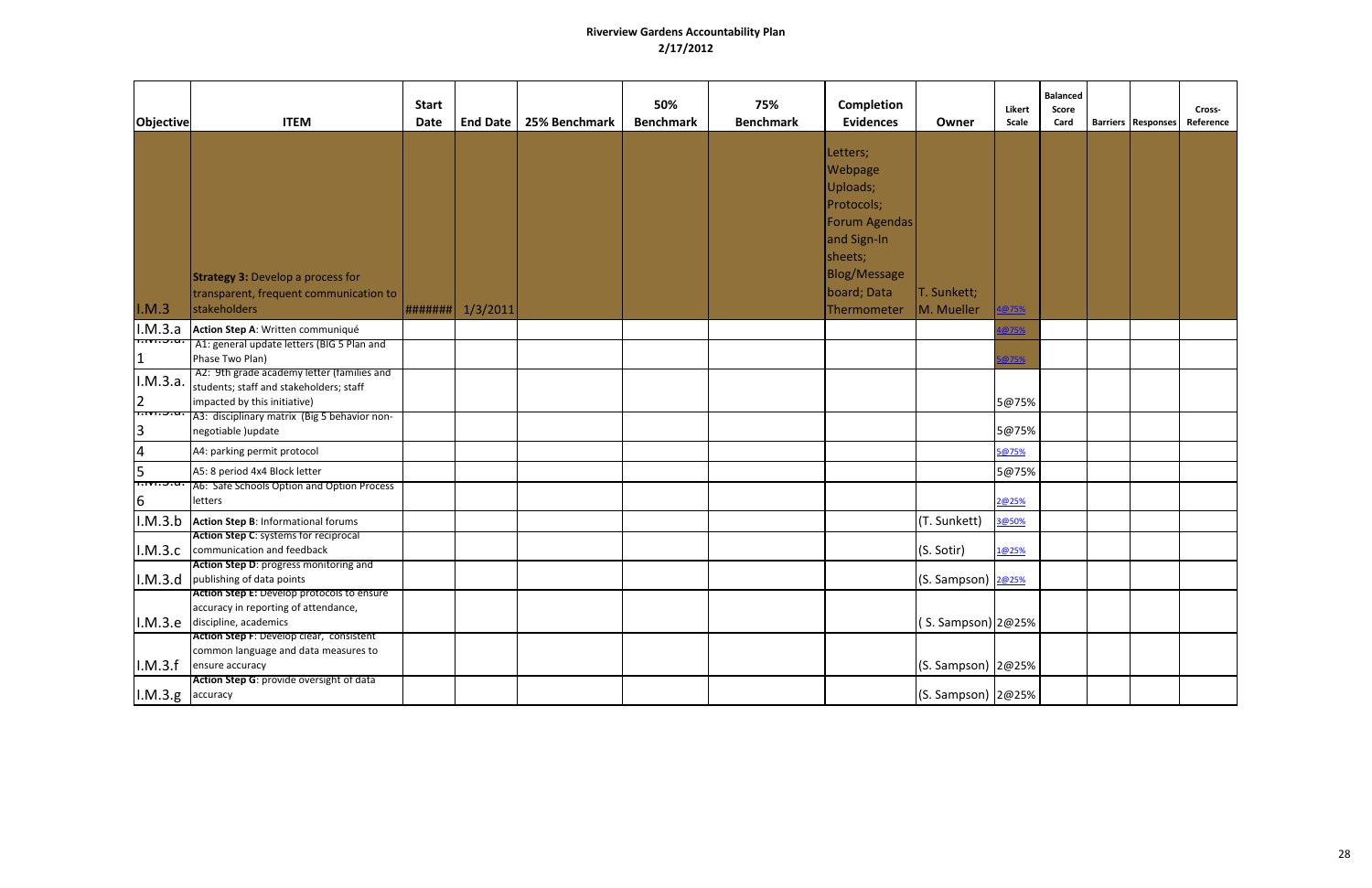| Objective | <b>ITEM</b>                                                                                             | <b>Start</b><br><b>Date</b> | <b>End Date</b> | 25% Benchmark | 50%<br><b>Benchmark</b> | 75%<br><b>Benchmark</b> | Completion<br><b>Evidences</b>                                                                                             | Owner        | Likert<br>Scale | <b>Balanced</b><br><b>Score</b><br>Card | <b>Barriers Responses</b> | Cross-<br>Reference |
|-----------|---------------------------------------------------------------------------------------------------------|-----------------------------|-----------------|---------------|-------------------------|-------------------------|----------------------------------------------------------------------------------------------------------------------------|--------------|-----------------|-----------------------------------------|---------------------------|---------------------|
|           | <b>Strategy 4: Develop a 9th Grade</b>                                                                  |                             |                 |               |                         |                         | <b>Transcript for</b><br>each student;<br>Class rosters;<br>IIP's for each<br>student;<br>Master<br>schedule 9th<br>house; |              |                 |                                         |                           |                     |
| I.M.4     | Academy                                                                                                 | #######                     | 1/3/2011        |               |                         |                         | Protocols;                                                                                                                 | L. Rainey    | @50%            |                                         |                           |                     |
|           | <b>Action Step A: Transcript Review and</b><br>$1. M.4.a$ scheduling of true 9th graders for semester 2 |                             |                 |               |                         |                         |                                                                                                                            |              | 3@25%           |                                         |                           |                     |
|           | Action Step B: Identification of classroom                                                              |                             |                 |               |                         |                         |                                                                                                                            |              |                 |                                         |                           |                     |
|           | $1. M.4.b$ space and assignments for building 4                                                         |                             |                 |               |                         |                         |                                                                                                                            |              | 4@75%           |                                         |                           |                     |
|           | Action Step C: Identification of and                                                                    |                             |                 |               |                         |                         |                                                                                                                            |              |                 |                                         |                           |                     |
| I.M.4.c   | relocation of all impacted staff<br>Action Step D: Finalize master schedule and                         |                             |                 |               |                         |                         |                                                                                                                            |              | 4@75%           |                                         |                           |                     |
| I.M.4.d   | transition patterns for true 9th grade                                                                  |                             |                 |               |                         |                         |                                                                                                                            |              | 4@75%           |                                         |                           |                     |
|           | Action Step E: Transcript audit, tiering, and                                                           |                             |                 |               |                         |                         |                                                                                                                            |              |                 |                                         |                           |                     |
|           | placement of non-traditional 9th grade                                                                  |                             |                 |               |                         |                         |                                                                                                                            |              |                 |                                         |                           |                     |
| I.M.4.e   | populations                                                                                             |                             |                 |               |                         |                         |                                                                                                                            |              | 3@50%           |                                         |                           |                     |
| I.M.4.f   | Action Step F: Develop Advisor cohort rosters                                                           |                             |                 |               |                         |                         |                                                                                                                            |              | 4@75%           |                                         |                           |                     |
| I.M.4.g.  | Action Step G: Completion of IIP's for each<br>True 9th Graders                                         |                             |                 |               |                         |                         |                                                                                                                            |              | 1@25%           |                                         |                           |                     |
|           |                                                                                                         |                             |                 |               |                         |                         | <b>Options</b>                                                                                                             |              |                 |                                         |                           |                     |
|           | <b>Strategy 5: Identify and provide</b>                                                                 |                             |                 |               |                         |                         | Referral Packet                                                                                                            |              |                 |                                         |                           |                     |
|           | alternative service action for Non-                                                                     |                             |                 |               |                         |                         | on Each                                                                                                                    | L. Clark; C. |                 |                                         |                           |                     |
| I.M.5     | matriculating students                                                                                  | #######                     | 1/3/2011        |               |                         |                         | student                                                                                                                    | <b>Rehg</b>  | @25%            |                                         |                           |                     |
|           | Action Step A: Identify via SIS data students                                                           |                             |                 |               |                         |                         |                                                                                                                            |              |                 |                                         |                           |                     |
|           | <b>I.M.5.a</b> with Safe Schools violations                                                             |                             |                 |               |                         |                         |                                                                                                                            |              | 4@50%           |                                         |                           |                     |
|           | Action Step B: Develop meeting schedule for<br>$\vert$ I.M.5.b $\vert$ parent meetings                  |                             |                 |               |                         |                         |                                                                                                                            |              | 2@25%           |                                         |                           |                     |
|           | <b>Action Step C: Meeting notification</b>                                                              |                             |                 |               |                         |                         |                                                                                                                            |              |                 |                                         |                           |                     |
|           | correspondence via mail and phone for Safe<br>I.M.5.C Schools Violators                                 |                             |                 |               |                         |                         |                                                                                                                            |              | 2@25%           |                                         |                           |                     |
| 1         | C1: verify legal implications with attorneys                                                            |                             |                 |               |                         |                         |                                                                                                                            | A. Seeney    |                 |                                         |                           |                     |
|           | Action Step D: Identify through SIS data and                                                            |                             |                 |               |                         |                         |                                                                                                                            |              |                 |                                         |                           |                     |
|           | Options Referral profile students for options                                                           |                             |                 |               |                         |                         |                                                                                                                            |              |                 |                                         |                           |                     |
|           | who meet academic deficiency, attendance                                                                |                             |                 |               |                         |                         |                                                                                                                            |              |                 |                                         |                           |                     |
|           | deficiency, age-out profile, behavioral<br>I.M.5.d deficiency criteria                                  |                             |                 |               |                         |                         |                                                                                                                            |              | 3@50%           |                                         |                           |                     |
|           | Action Step E: Tier Options students                                                                    |                             |                 |               |                         |                         |                                                                                                                            |              |                 |                                         |                           |                     |
|           | $\vert$ I.M.5.e $\vert$ according to appropriate services                                               |                             |                 |               |                         |                         |                                                                                                                            |              | 2@25%           |                                         |                           |                     |
|           | Action Step F: Identify staff and roster for                                                            |                             |                 |               |                         |                         |                                                                                                                            |              |                 |                                         |                           |                     |
|           | S.A.C. alternative services pilot (classes in                                                           |                             |                 |               |                         |                         |                                                                                                                            |              |                 |                                         |                           |                     |
| I.M.5.f   | media center)                                                                                           |                             |                 |               |                         |                         |                                                                                                                            |              | 2@25%           |                                         |                           |                     |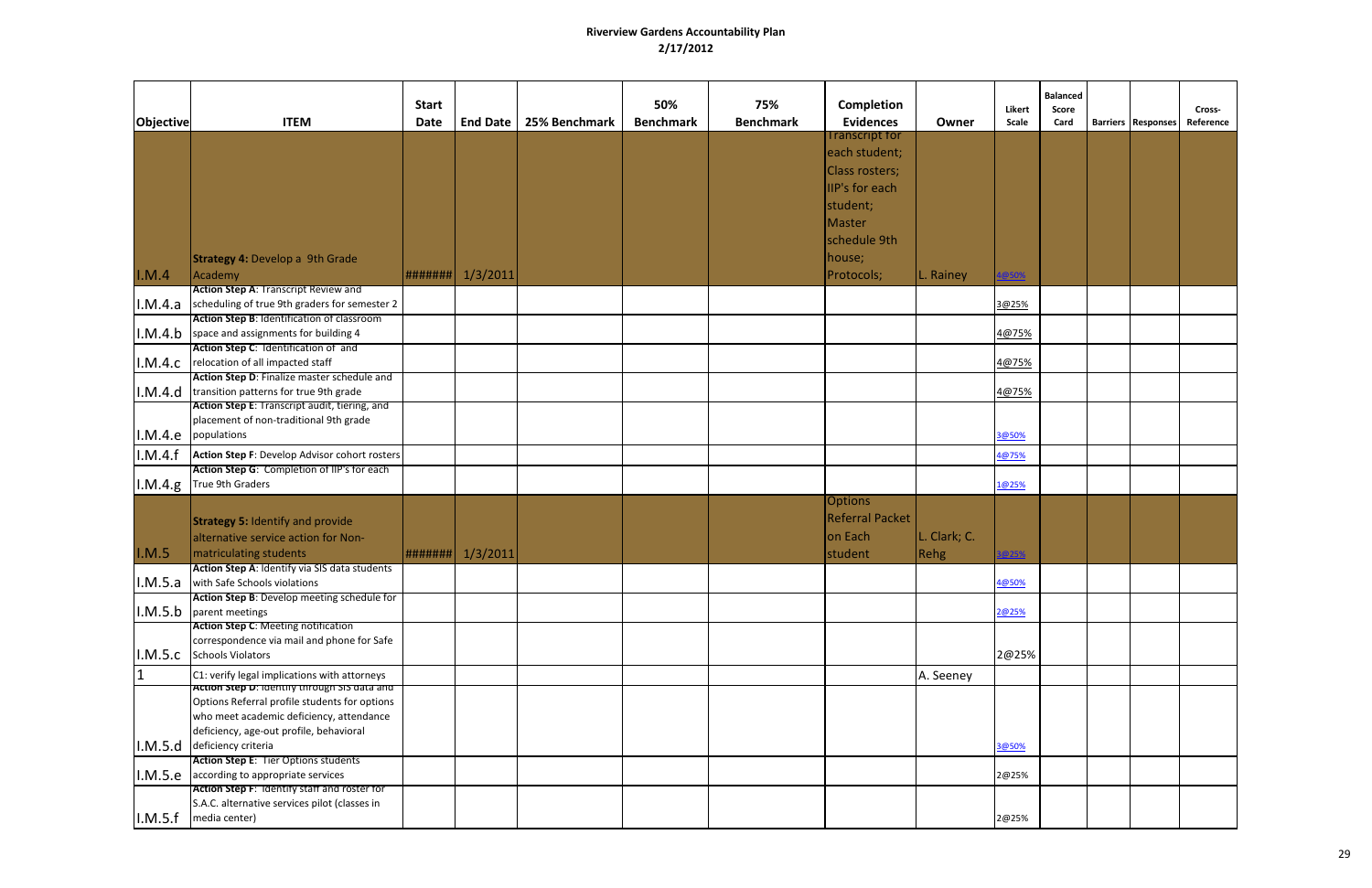|                  |                                                                                                                                                                                                                                                                                                                                                                                                                                                                   | <b>Start</b> |                 |               | 50%              | 75%              | Completion                                                                              |                           | Likert | <b>Balanced</b><br><b>Score</b> |                             | Cross-    |
|------------------|-------------------------------------------------------------------------------------------------------------------------------------------------------------------------------------------------------------------------------------------------------------------------------------------------------------------------------------------------------------------------------------------------------------------------------------------------------------------|--------------|-----------------|---------------|------------------|------------------|-----------------------------------------------------------------------------------------|---------------------------|--------|---------------------------------|-----------------------------|-----------|
| <b>Objective</b> | <b>ITEM</b><br>Action Step G: Develop meeting calendar for                                                                                                                                                                                                                                                                                                                                                                                                        | <b>Date</b>  | <b>End Date</b> | 25% Benchmark | <b>Benchmark</b> | <b>Benchmark</b> | <b>Evidences</b>                                                                        | Owner                     | Scale  | Card                            | <b>Barriers   Responses</b> | Reference |
|                  | $\vert$ I.M.5.g $\vert$ option students (January 13-14)                                                                                                                                                                                                                                                                                                                                                                                                           |              |                 |               |                  |                  |                                                                                         |                           | 2@25%  |                                 |                             |           |
|                  | I.M.5.g.1G1: Parent meetings                                                                                                                                                                                                                                                                                                                                                                                                                                      |              |                 |               |                  |                  |                                                                                         |                           | 2@25%  |                                 |                             |           |
|                  | I.M.5.g.2G2: Complete Referrals                                                                                                                                                                                                                                                                                                                                                                                                                                   |              |                 |               |                  |                  |                                                                                         |                           | 2@25%  |                                 |                             |           |
|                  | I.M.5.g.3G3: Transfer/Drop Students                                                                                                                                                                                                                                                                                                                                                                                                                               |              |                 |               |                  |                  |                                                                                         |                           | 2@25%  |                                 |                             |           |
|                  | Action Step H: Officer Hudson will be<br>stationed full time at the high school to                                                                                                                                                                                                                                                                                                                                                                                |              |                 |               |                  |                  |                                                                                         |                           |        |                                 |                             |           |
|                  | oversee and coordinate safety team and<br>$\vert$ I.M.5.h issues directly related to safety and security                                                                                                                                                                                                                                                                                                                                                          |              |                 |               |                  |                  |                                                                                         |                           | 2@25%  |                                 |                             |           |
|                  | Action Step I: Dr. Mitchell will be on<br>assignment Tuesdays and Thursdays at the                                                                                                                                                                                                                                                                                                                                                                                |              |                 |               |                  |                  |                                                                                         |                           |        |                                 |                             |           |
| I.M.5.i          | high school to coordinate and conduct on-<br>site hearings                                                                                                                                                                                                                                                                                                                                                                                                        |              |                 |               |                  |                  |                                                                                         |                           | 3@25%  |                                 |                             |           |
| I.M.6            | <b>Strategy 6: Develop and Implement 8</b><br>period 4x4 Block                                                                                                                                                                                                                                                                                                                                                                                                    | #######      | 1/3/2011        |               |                  |                  | Master<br>Schedule; Class<br>rosters; Bell<br>Schedule;<br>D.E.S.E. Syllabi; T. Sunkett |                           | 4@75%  |                                 |                             |           |
| I.M.6.a          | Action Step A: Add 8th period to school day<br>and outline bell time schedule based on 8<br>periods, inclusive of teacher assignments and<br>student rosters for each                                                                                                                                                                                                                                                                                             |              |                 |               |                  |                  |                                                                                         |                           | 4@75%  |                                 |                             |           |
| I.M.6.b          | Action Step B: Create and publish Master<br>schedule utilizing 8 periods to create 4x4 A/B<br>Block schedule, inclusive of lunch wheel and<br>late start, early release days                                                                                                                                                                                                                                                                                      |              |                 |               |                  |                  |                                                                                         |                           | 4@75%  |                                 |                             |           |
|                  | curriculum framework for Dynamics of<br>Effective Skills course that is tailored to<br>specific population (9th - Organization, Study<br>Skills, IIP's, Pathways); (10th grade - Literacy<br>skills; College and Career pathways;<br>Numeracy skills); (11th grade - ACT prep,<br>College and Career Pathways, Internship and<br>service learning); (12th - College and Career,<br>Internship and service learning, dual credit<br>I.M.6.c and virtual classroom) |              |                 |               |                  |                  |                                                                                         | P. Johnson;<br>T. Sunkett | 3@25%  |                                 |                             |           |
|                  | Action Step D: Incorporate and publish on<br>Bell schedule implications for No. County<br>1.M.6.d Tech students, coop, and dual enrollment                                                                                                                                                                                                                                                                                                                        |              |                 |               |                  |                  |                                                                                         | (T. Nave)                 | 4@75%  |                                 |                             |           |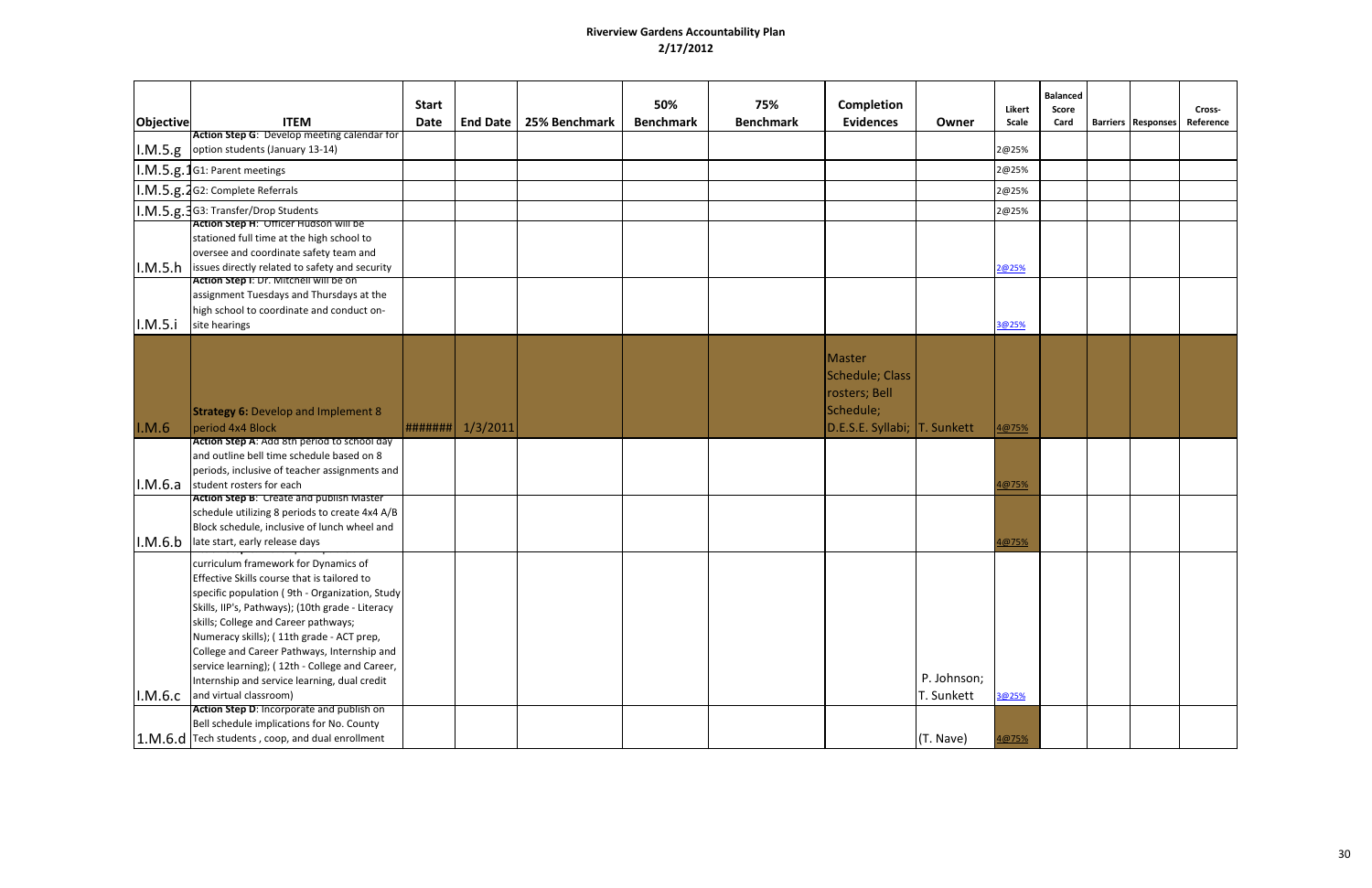| Objective | <b>ITEM</b>                                                 | <b>Start</b><br><b>Date</b> | <b>End Date</b> | 25% Benchmark | 50%<br><b>Benchmark</b> | 75%<br><b>Benchmark</b> | Completion<br><b>Evidences</b> | Owner        | Likert<br>Scale | <b>Balanced</b><br>Score<br>Card | <b>Barriers   Responses</b> | Cross-<br>Reference |
|-----------|-------------------------------------------------------------|-----------------------------|-----------------|---------------|-------------------------|-------------------------|--------------------------------|--------------|-----------------|----------------------------------|-----------------------------|---------------------|
|           |                                                             |                             |                 |               |                         |                         |                                |              |                 |                                  |                             |                     |
|           |                                                             |                             |                 |               |                         |                         |                                |              |                 |                                  |                             |                     |
|           |                                                             |                             |                 |               |                         |                         |                                |              |                 |                                  |                             |                     |
|           | Action Step C: develop and publish calendar                 |                             |                 |               |                         |                         |                                |              |                 |                                  |                             |                     |
|           | for second semester inclusive of 3rd and 4th                |                             |                 |               |                         |                         |                                |              |                 |                                  |                             |                     |
|           | quarter dates, 2nd semester exam dates,                     |                             |                 |               |                         |                         |                                | (T. Sunkett; |                 |                                  |                             |                     |
|           | E.O.C. dates, Senior final exams, last day for              |                             |                 |               |                         |                         |                                | T. Nave; S.  |                 |                                  |                             |                     |
|           | 1.M.6.e Seniors, graduation                                 |                             |                 |               |                         |                         |                                | Sampson)     | 4@75%           |                                  |                             |                     |
|           | Action Step D: develop and publish on                       |                             |                 |               |                         |                         |                                |              |                 |                                  |                             |                     |
|           | master schedule and bell schedule total of                  |                             |                 |               |                         |                         |                                |              |                 |                                  |                             |                     |
| I.M.6.f   | instructional minutes based on 4 block                      |                             |                 |               |                         |                         |                                |              | 4@75%           |                                  |                             |                     |
|           |                                                             |                             |                 |               |                         |                         |                                |              |                 |                                  |                             |                     |
|           |                                                             |                             |                 |               |                         |                         | <b>Discipline</b>              |              |                 |                                  |                             |                     |
|           |                                                             |                             |                 |               |                         |                         | Matrix;                        |              |                 |                                  |                             |                     |
|           |                                                             |                             |                 |               |                         |                         |                                |              |                 |                                  |                             |                     |
|           |                                                             |                             |                 |               |                         |                         | <b>Infraction</b>              |              |                 |                                  |                             |                     |
|           |                                                             |                             |                 |               |                         |                         | Descriptions;                  |              |                 |                                  |                             |                     |
|           |                                                             |                             |                 |               |                         |                         | <b>Duty rosters</b>            | R. Hudson;   |                 |                                  |                             |                     |
|           | <b>Strategy 7:</b> Re-tier the Discipline                   |                             |                 |               |                         |                         | including posts, N. Ross; D.   |              |                 |                                  |                             |                     |
|           | Matrix to address major behavior                            |                             |                 |               |                         |                         | roles,                         | Hollins; B.  |                 |                                  |                             |                     |
| I.M.7     | concerns                                                    | #######                     | 1/3/2011        |               |                         |                         | responsibilities; Jones        |              | @50%            |                                  |                             |                     |
|           | Action Step A: Identify the "Big Ten" as                    |                             |                 |               |                         |                         |                                |              |                 |                                  |                             |                     |
| I.M.7.a   | identified by the audit / data analysis                     |                             |                 |               |                         |                         |                                |              | 4@75%           |                                  |                             |                     |
|           | Action Step B: Develop and publish a three                  |                             |                 |               |                         |                         |                                |              |                 |                                  |                             |                     |
|           | tier matrix to identify classroom level (1),                |                             |                 |               |                         |                         |                                |              |                 |                                  |                             |                     |
| I.M.7.b   | referral level (2), or Level 3 violations                   |                             |                 |               |                         |                         |                                |              | 4@75%           |                                  |                             |                     |
|           | Action Step C: Develop and publish clear                    |                             |                 |               |                         |                         |                                |              |                 |                                  |                             |                     |
|           | matrix of consequences for "Big Ten "                       |                             |                 |               |                         |                         |                                |              |                 |                                  |                             |                     |
| I.M.7.c   | infractions                                                 |                             |                 |               |                         |                         |                                |              | 4@75%           |                                  |                             |                     |
|           | Action Step D: Develop and publish clarified                |                             |                 |               |                         |                         |                                |              |                 |                                  |                             |                     |
|           | I.M.7.d description of infractions                          |                             |                 |               |                         |                         |                                |              | 4@75%           |                                  |                             |                     |
|           | Action Step E: Develop and publish roles and                |                             |                 |               |                         |                         |                                |              |                 |                                  |                             |                     |
|           | responsibilities and duty schedules and                     |                             |                 |               |                         |                         |                                |              |                 |                                  |                             |                     |
|           | locations of all staff (including teaching staff,           |                             |                 |               |                         |                         |                                |              |                 |                                  |                             |                     |
|           | $ I.M.7.e $ security staff, administrative staff)           |                             |                 |               |                         |                         |                                |              | 2@25%           |                                  |                             |                     |
|           | Action Step F: Develop and publish letter to                |                             |                 |               |                         |                         |                                |              |                 |                                  |                             |                     |
|           | communicate to stakeholders the new                         |                             |                 |               |                         |                         |                                |              |                 |                                  |                             |                     |
| I.M.7.f   | discipline matrix<br>Action Step G: Publish rule, roles and |                             |                 |               |                         |                         |                                |              | 4@75%           |                                  |                             |                     |
|           | responsibilities, and expectations for wearing              |                             |                 |               |                         |                         |                                |              |                 |                                  |                             |                     |
|           | $ I.M.7.g $ ID's (All entry required)                       |                             |                 |               |                         |                         |                                |              | 4@75%           |                                  |                             |                     |
|           | Action Step H: Publish rule, roles and                      |                             |                 |               |                         |                         |                                |              |                 |                                  |                             |                     |
| I.M.7.h   | responsibilities, expectations for uniforms                 |                             |                 |               |                         |                         |                                |              | 4@75%           |                                  |                             |                     |
|           | Action Step I: Publish rule, roles and                      |                             |                 |               |                         |                         |                                |              |                 |                                  |                             |                     |
|           | responsibilities, expectations for truancy,                 |                             |                 |               |                         |                         |                                |              |                 |                                  |                             |                     |
| I.M.7.i   | tardies, attendance                                         |                             |                 |               |                         |                         |                                |              | 4@75%           |                                  |                             |                     |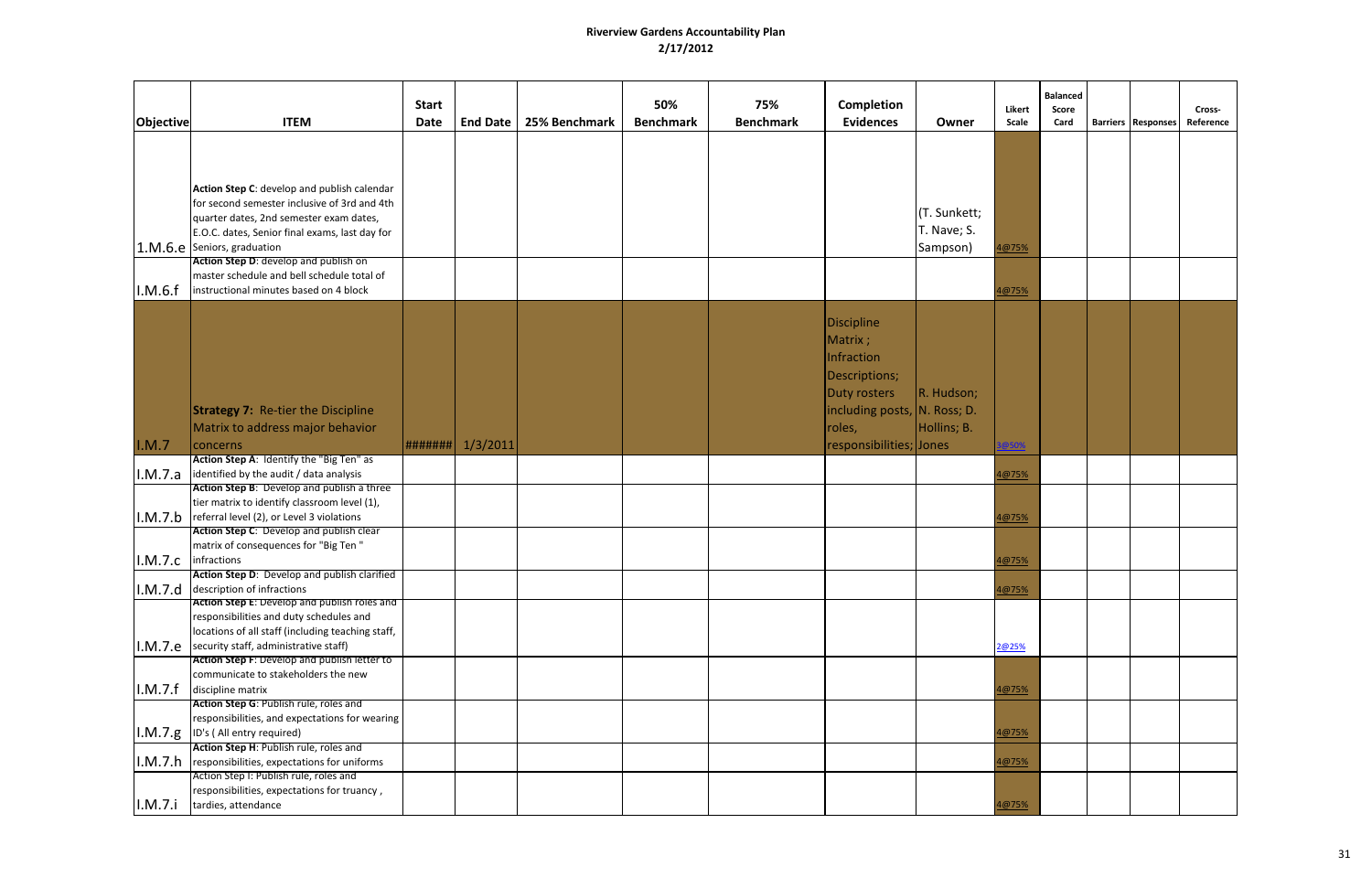| <b>Objective</b>     | <b>ITEM</b>                                                                                    | <b>Start</b><br><b>Date</b> | <b>End Date</b> | 25% Benchmark | 50%<br><b>Benchmark</b> | 75%<br><b>Benchmark</b> | <b>Completion</b><br><b>Evidences</b>                                                                                                           | Owner                       | Likert<br>Scale | <b>Balanced</b><br>Score<br>Card | Barriers   Responses | Cross-<br>Reference |
|----------------------|------------------------------------------------------------------------------------------------|-----------------------------|-----------------|---------------|-------------------------|-------------------------|-------------------------------------------------------------------------------------------------------------------------------------------------|-----------------------------|-----------------|----------------------------------|----------------------|---------------------|
|                      | Action Step J: Publish rule, roles and<br>responsibilities, expectations for electronic        |                             |                 |               |                         |                         |                                                                                                                                                 |                             |                 |                                  |                      |                     |
| I.M.7.j              | devices<br>Action Step K: Publish rule, roles and                                              |                             |                 |               |                         |                         |                                                                                                                                                 |                             | 4@75%           |                                  |                      |                     |
| I.M.7.k              | responsibilities, expectations for cell phones                                                 |                             |                 |               |                         |                         |                                                                                                                                                 |                             | 4@75%           |                                  |                      |                     |
| I.M.7.1              | Action Step L: Complete review and<br>compliance with state and local law, and<br>board policy |                             |                 |               |                         |                         |                                                                                                                                                 |                             | 2@25%           |                                  |                      |                     |
|                      |                                                                                                |                             |                 |               |                         |                         |                                                                                                                                                 |                             |                 |                                  |                      |                     |
|                      |                                                                                                |                             |                 |               |                         |                         | Supervision<br><b>Duty Roster;</b><br><b>Bus Rosters for</b><br><b>Arrival/Dismiss</b><br>al; Morning<br>Hold Protocol;<br><b>Lunch Process</b> | N. Ross; E.<br>Mitchell; B. |                 |                                  |                      |                     |
|                      | <b>Strategy 8: Design Traffic and Transition</b>                                               |                             |                 |               |                         |                         | <b>including</b>                                                                                                                                | Jones; L.                   |                 |                                  |                      |                     |
| I.M.8                | Plan to address safety and security                                                            | #######                     | 1/3/2011        |               |                         |                         | printed rosters;   Westerfield                                                                                                                  |                             | 2@25%           |                                  |                      |                     |
|                      | Action Step A: Develop and publish intake                                                      |                             |                 |               |                         |                         |                                                                                                                                                 |                             |                 |                                  |                      |                     |
| $1. M. 8.a$ process  |                                                                                                |                             |                 |               |                         |                         |                                                                                                                                                 |                             |                 |                                  |                      |                     |
|                      | A1: identify bus lineup and align with                                                         |                             |                 |               |                         |                         |                                                                                                                                                 |                             |                 |                                  |                      |                     |
|                      | I.M.8.a.1entry/exit points<br>A2: identify and notify all staff of duty posts                  |                             |                 |               |                         |                         |                                                                                                                                                 |                             |                 |                                  |                      |                     |
|                      | $1. M. 8.a. 2$ and schedules                                                                   |                             |                 |               |                         |                         |                                                                                                                                                 |                             | 2@25%           |                                  |                      |                     |
|                      | A3: identify and publish grade level specific                                                  |                             |                 |               |                         |                         |                                                                                                                                                 |                             |                 |                                  |                      |                     |
|                      | I.M.8.a.3 morning intake holding area                                                          |                             |                 |               |                         |                         |                                                                                                                                                 |                             | 2@25%           |                                  |                      |                     |
|                      | A4: identify and publish morning intake                                                        |                             |                 |               |                         |                         |                                                                                                                                                 |                             |                 |                                  |                      |                     |
|                      | traffic pattern to enter and exit morning hold                                                 |                             |                 |               |                         |                         |                                                                                                                                                 |                             |                 |                                  |                      |                     |
|                      | area {PAC - Seniors Only; Café - Eaters Only;<br>1.M.8.a. Gym - Main Holding}                  |                             |                 |               |                         |                         |                                                                                                                                                 |                             | 2@25%           |                                  |                      |                     |
|                      | A5: identify and publish protocol for                                                          |                             |                 |               |                         |                         |                                                                                                                                                 |                             |                 |                                  |                      |                     |
|                      | 1.M.8.a. attending breakfast                                                                   |                             |                 |               |                         |                         |                                                                                                                                                 |                             | 2@25%           |                                  |                      |                     |
|                      | A6: Develop and publish protocol, traffic<br>I.M.8.a. C pattern for walkers and car riders     |                             |                 |               |                         |                         |                                                                                                                                                 |                             | 2@25%           |                                  |                      |                     |
|                      | Action Step B: Develop and publish dismissal                                                   |                             |                 |               |                         |                         |                                                                                                                                                 |                             |                 |                                  |                      |                     |
| $1. M. 8.b$ process  |                                                                                                |                             |                 |               |                         |                         |                                                                                                                                                 |                             | 2@25%           |                                  |                      |                     |
|                      | B1: identify bus lineup and align with                                                         |                             |                 |               |                         |                         |                                                                                                                                                 |                             |                 |                                  |                      |                     |
|                      | I.M.8.b.1entry/exit points                                                                     |                             |                 |               |                         |                         |                                                                                                                                                 |                             | 2@25%           |                                  |                      |                     |
|                      | B2: identify and notify all staff of duty posts<br>$1. M. 8.b. 2$ and schedules                |                             |                 |               |                         |                         |                                                                                                                                                 |                             | 2@25%           |                                  |                      |                     |
|                      | B3: identify and publish dismissal traffic                                                     |                             |                 |               |                         |                         |                                                                                                                                                 |                             |                 |                                  |                      |                     |
| $I.M.8.b.$ ] pattern |                                                                                                |                             |                 |               |                         |                         |                                                                                                                                                 |                             | 2@25%           |                                  |                      |                     |
|                      | B4: identify and publish protocol for                                                          |                             |                 |               |                         |                         |                                                                                                                                                 |                             |                 |                                  |                      |                     |
|                      | I.M.8.b.4 attending after school extra-curricular                                              |                             |                 |               |                         |                         |                                                                                                                                                 |                             | 2@25%           |                                  |                      |                     |
|                      | B5: Develop and publish protocol, traffic<br>I.M.8.b. Ipattern for walkers and car riders      |                             |                 |               |                         |                         |                                                                                                                                                 |                             | 2@25%           |                                  |                      |                     |